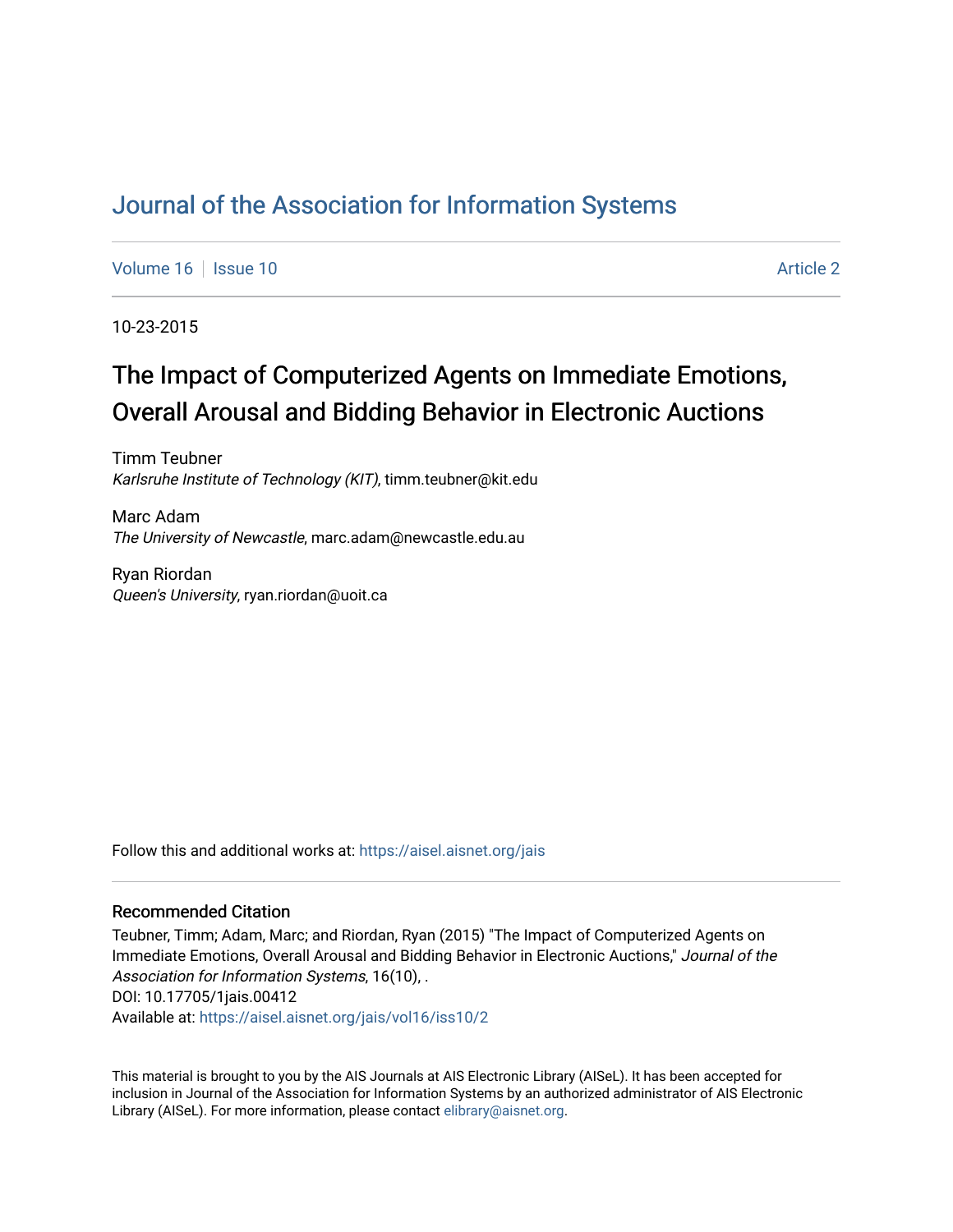# Journal of the Association<br>for Information Systems

**Research Article**

**The Impact of Computerized Agents on Immediate Emotions, Overall Arousal and Bidding Behavior in Electronic Auctions**

**Timm Teubner** Karlsruhe Institute of Technology (KIT) timm.teubner@kit.edu

**Marc Adam** The University of Newcastle marc.adam@newcastle.edu.au

**Ryan Riordan** Queen's University ryan.riordan@uoit.ca

#### **Abstract**

*The presence of computerized agents has become pervasive in everyday live. In this paper, we examine the impact of agency on human bidders' affective processes and bidding behavior in an electronic auction environment. In particular, we use skin conductance response and heart rate measurements as proxies for the immediate emotions and overall arousal of human bidders in a lab experiment with human and computerized counterparts. Our results show that computerized agents mitigated 1) the intensity of bidders' immediate emotions in response to discrete auction events, such as submitting a bid and winning or losing an auction, and 2) the bidders' overall arousal levels during the auction. Moreover, agency affected bidding behavior and its relation to overall arousal: whereas overall arousal and bids were negatively correlated when competing*  against human bidders, we did not observe this relationship for computerized agents. In other words, lower *levels of agency yield less emotional behavior. The results of our study have implications for the design of electronic auction platforms and markets that include both human and computerized actors.*

*Keywords: Agency, Auctions, E-Commerce, NeuroIS, Emotions, Arousal, Human-Computer Interaction.*

\* Paul Pavlou was the accepting senior editor. This article was submitted on 12<sup>th</sup> August 2013 and went through two revisions.

Volume 16, Issue 10, pp. 838-879, October 2015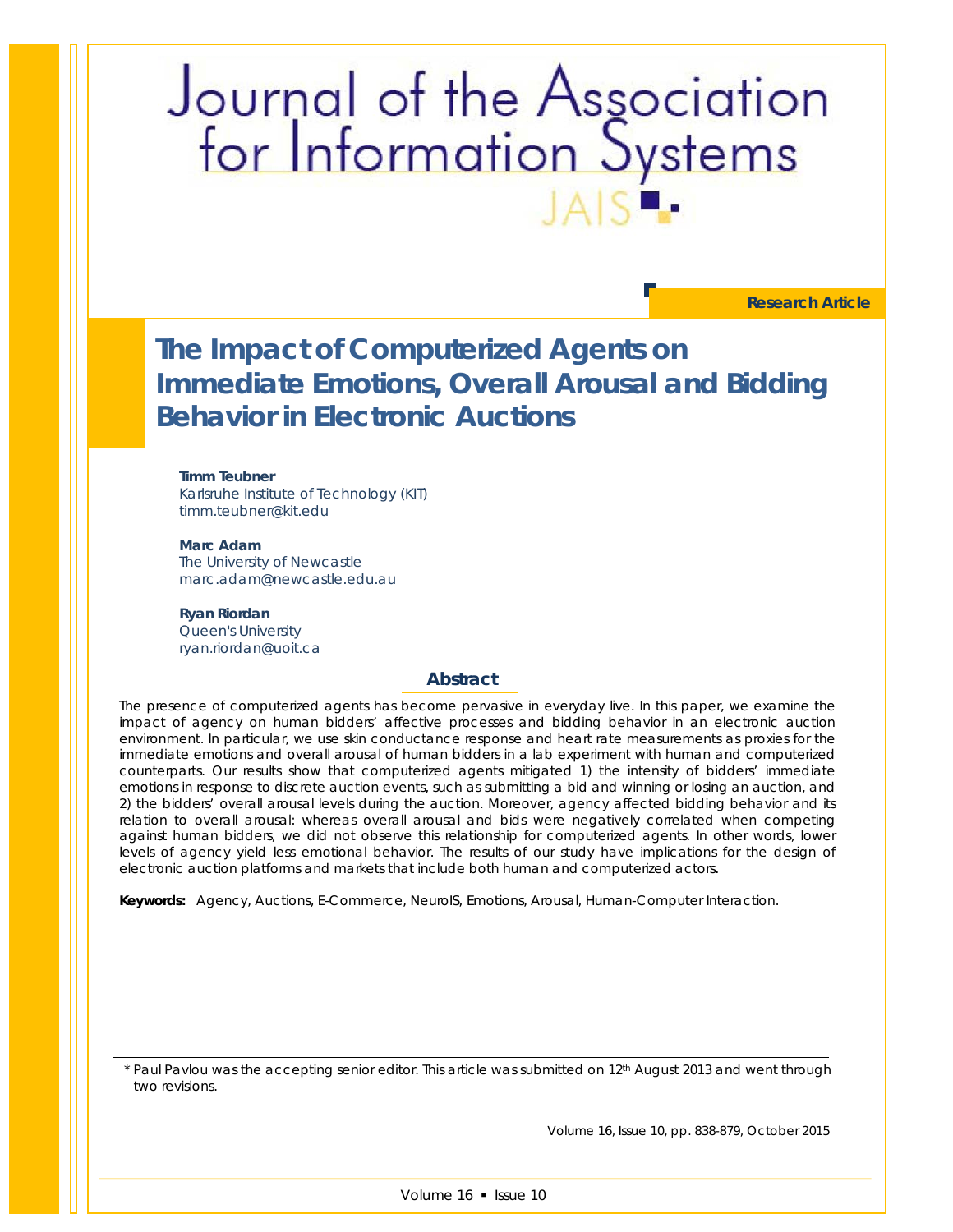# **The Impact of Computerized Agents on Immediate Emotions, Overall Arousal and Bidding Behavior in Electronic Auctions**

# **1. Introduction**

Information technology has revolutionized markets. While a market was traditionally a place where people came together to trade, a large portion of today's trading activity in markets is actually conducted by and with computerized trading agents. A necessary precursor to this development is the ubiquitous adoption of electronic markets in industry and government (Bakos, 1991). Today, electronic markets are pervasive and an integral part of our everyday life. Billions of transactions take place in electronic markets and platforms on a daily basis. They may be as small as the purchase of an electronic newspaper or as large as in financial and spectrum auctions. In particular, auctions are frequently used in electronic consumer markets (e.g., ebay.com, dubli.com, madbid.com). Regardless of market size, bidding, searching, matching, clearing, and settlement processes are all supported by IT systems designed to reduce transaction costs, increase the probability of finding trading partners, and support complex decision making. For the most part, society has come to accept the fact that humans are no longer actively performing many of these tasks. As markets have automated and increased their operating speeds, so have the participants in these markets. They rely on computerized agents to represent their interests, such as sniping agents on eBay employed "to avoid a bidding war" (Ariely, Ockenfels, & Roth, 2005, p. 896).

In contemporary financial markets, one has a greater chance to trade with an algorithm than with a human being (Brogaard, Hendershott, & Riordan, 2014). Demonstrating the importance of computerized traders, Hendershott and colleagues show that algorithmic traders were responsible for a large increase in liquidity available on the New York Stock Exchange (Hendershott, Jones, & Menkveld, 2011). Taken as a whole, computerized traders presumably are responsible for over 70 percent of the volume in U.S. stock markets (Brownlees, Cipollini, & Gallo, 2011). A subset of computerized traders called high-frequency traders (HFT) make up more than 40 percent of the trading volume on Nasdaq and have been shown to be more informed than non-HFTs (Brogaard et al., 2014). Clearly, computerized traders play an important role in electronic markets today. As part of this development, they also became *competitors* of human traders. The research on the impact of computerized traders on human traders' affective processes and behavior and on overall market efficiency is still in its infancy, and it is unclear how accepting market participants are of this trend. However, given the amount of negative public press surrounding algorithmic and high-frequency trading in financial markets, we can safely assume that some participants are unhappy about the situation (Strasbourg & Patterson, 2012). As such, we might ask how the increasing importance of computerized agents in electronic auctions and the degree to which users' believe they are interacting with human or non-human actors (agency) influences their decision making processes.

To study the impact of agency on market participants' behavior, affective processes, and market efficiency, we conducted a neuroIS laboratory experiment in which participants bidded against other human participants in one treatment (high agency) and against computerized bidding agents in the other treatment (low agency). The level of agency was the only meaningful difference between treatments. Applying neuroIS methods was particularly insightful in this study because they allowed us to measure proxies for market participants' affective processes that may partially be unconscious in nature. Moreover, neuroIS enabled us to assess this data at different stages of the auction process without having to interrupt the participants during decision making (Riedl, Davis, & Hevener, 2014a; vom Brocke & Liang, 2014). In particular, we measured participants' heart rates (HR) and skin conductance responses (SCR) as proxies for their overall arousal and their immediate emotions. We combine these measures with market results to provide insights into participants' affective processes during auctions and in response to discrete auction events, such as submitting a bid and winning or losing an auction. By capturing participants' overall arousal and immediate emotions in different scenarios (human opponents/computer opponents; that is, high agency and low agency), we explore recent developments in electronic markets and take a step towards explaining the impact of emotions.

Our results show that participants were significantly more aroused in the high-agency treatment (human opponents) than in the low-agency treatment (computer opponents). Moreover, participants submitted lower bids when they experienced higher levels of overall arousal. What is striking is that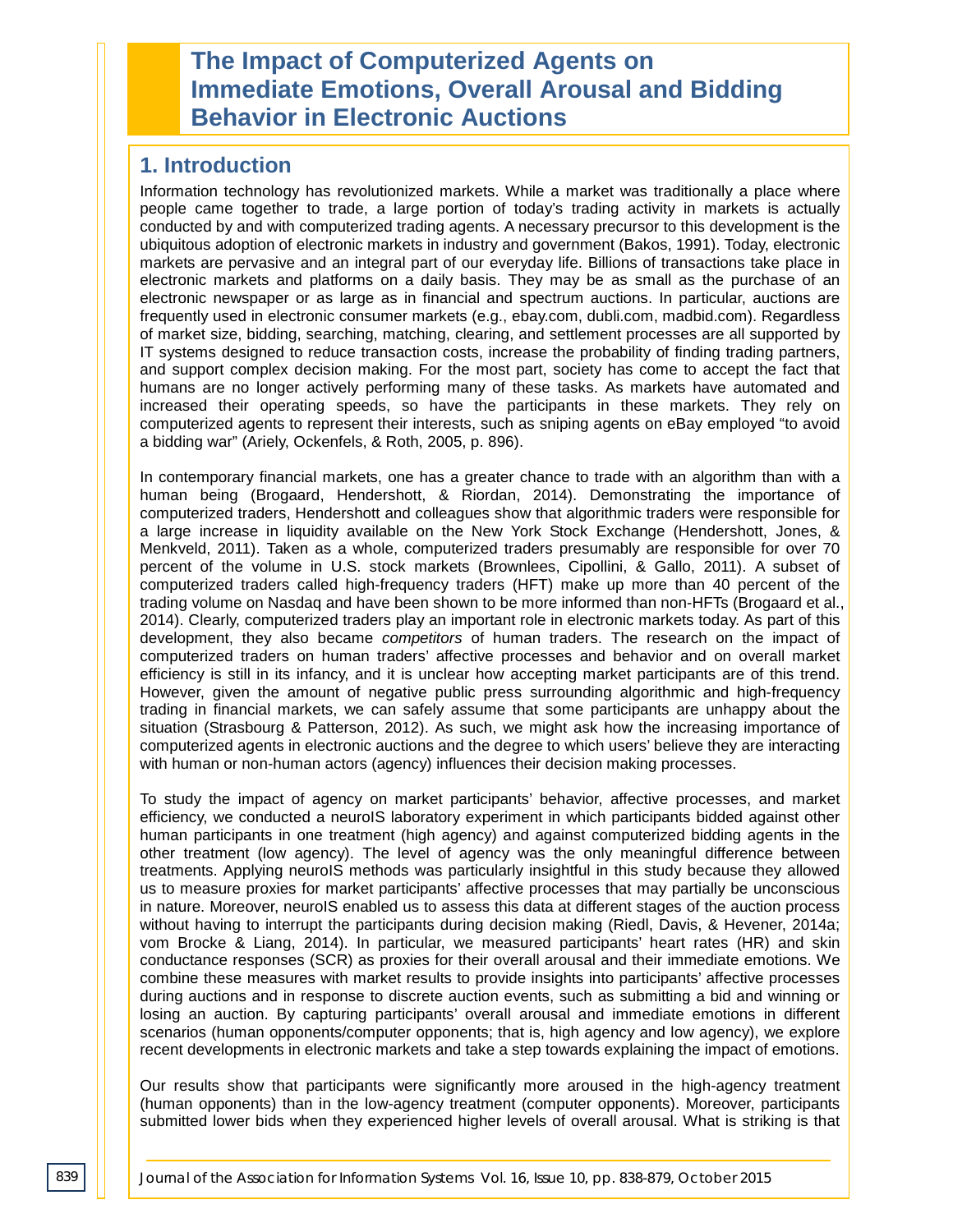the relationship between overall arousal and bidding behavior was only present in the high-agency condition. In the low-agency condition, in contrast, bids and overall arousal levels were lower—and uncorrelated. Additionally, we observed participants' immediate emotions *in response* to auction events. Again, we found that participants exhibit stronger reactions in the high-agency condition. This is the first paper to study the interplay of agency, immediate emotions, overall arousal, and economic behavior (bidding).

This paper proceeds as follows. In Section 2, we outline the study's theoretical background and hypotheses. In Section 3, we outline the experimental design. In Section 4, we analyze the bidders' immediate emotions in response to discrete auction events and the interplay of agency, overall arousal, bidding behavior, and market efficiency. Finally, in Section 5, we discuss the study's theoretical and managerial implications and present our conclusions.

# **2. Theoretical Background and Hypotheses**

Over the past decade, the presence of computerized agents has become pervasive in everyday life (Fox, An, & Janssen, forthcoming). Where humans traditionally directly interacted with other humans, many users today interact with computerized agents. Thus, the domain of cooperative and competitive interactions has been extended from a purely human environment to a "mixed zone" in which sentient human beings and artificial agents interact. The range of experiences is captured by the notion of agency, which is the extent to which users believe that they are "interacting with another sentient human being" (Guadagno, Blascovich, Bailenson, & McCall, 2007, p. 3). Thereby, settings in which users knowingly interact with computerized agents yield *low agency*, whereas settings in which users knowingly interact with other humans yield *high agency* (Guadagno et al., 2007).

While computer agents now also play an increasingly important role in electronic auctions (Ariely et al., 2005; Brogaard et al., 2014), research on the impact of computer agents on the human bidders' affective processes and behavior is scant. As such, with this paper, we contribute to an improved understanding of affective processes and behavior in electronic auctions by building on established research on the role of agency in different contexts of human-computer interaction. This research has shown that agency has a definite influence on users' affective processes and behavior, which, in turn, depends on (among other factors) the type of the task and the computer agents' behavioral realism (Blascovich et al., 2002; Fox et al., forthcoming; Guadagno et al., 2007; Lim & Reeves, 2010)1. In particular, while researchers have found that agency has an influence in the domain of *communicative tasks* (e.g., persuasive communication (Guadagno et al., 2007; Guadagno, Swinth, & Blascovich, 2011), self-introduction (Nowak & Biocca, 2003; von der Pütten, Krämer, Gratch, & Kang, 2010,) and chatting (Appel, von der Pütten, Krämer, & Gratch, 2012)) and *cooperative* tasks (e.g., trading items (Lim & Reeves, 2010), bargaining (Sanfey, Rilling, Aronson, Nystrom, & Cohen, 2003), and trust games (Riedl, Mohr, Kenning, Davis, & Heekeren, 2014b)), this influence seems to be even more pronounced in *competitive* tasks (Gallagher, Jack, Roepstorff, & Frith, 2002; Lim & Reeves, 2010; Polosan et al., 2011; Williams & Clippinger, 2002). In the context of computer games, for instance, Lim and Reeves (2010) found that the differences in affective processes between high- and low-agency settings were particularly strong in competitive rather than cooperative interaction.

Because auctions are characterized by an inherent "social competition" (Delgado, Schotter, Ozbay, & Phelphs, 2008, p. 1849) and, thus, fall into the category of competitive tasks, we expect that agency also plays an important role in electronic auctions. In our study, we employ first-price sealed-bid (FPSB) auctions to investigate the role of agency. In FPSB auctions, each bidder submits one single bid without knowing the respective other bids, the highest bid wins the auction, and the winning bidder pays a price in the amount of their bid (Engelbrecht-Wiggans & Katok, 2008; Vickrey, 1961). Classical auction theory assumes that bidding in an auction can essentially be understood as a maximization of expected utility. In contrast, our study starts from the intuition that (1) bidding in an electronic auction also involves affective processes (i.e., experiencing intense immediate emotions

-

<sup>1</sup> In the literature, researchers who investigate agency often also consider the influence of the counterpart's graphical representation (e.g., Nowak & Biocca, 2003; Appel et al., 2012; Riedl et al., 2014b; Fox et al., forthcoming). Because, one of the features of online auctions is that the parties "remain anonymous and transactions between parties are of an impersonal nature" (Steinhart, Kamins, Mazursky, & Noy, 2013, p. 48), we deliberately focus on the role of agency in an environment without graphical representations. We come back to this aspect in more detail in Section 5.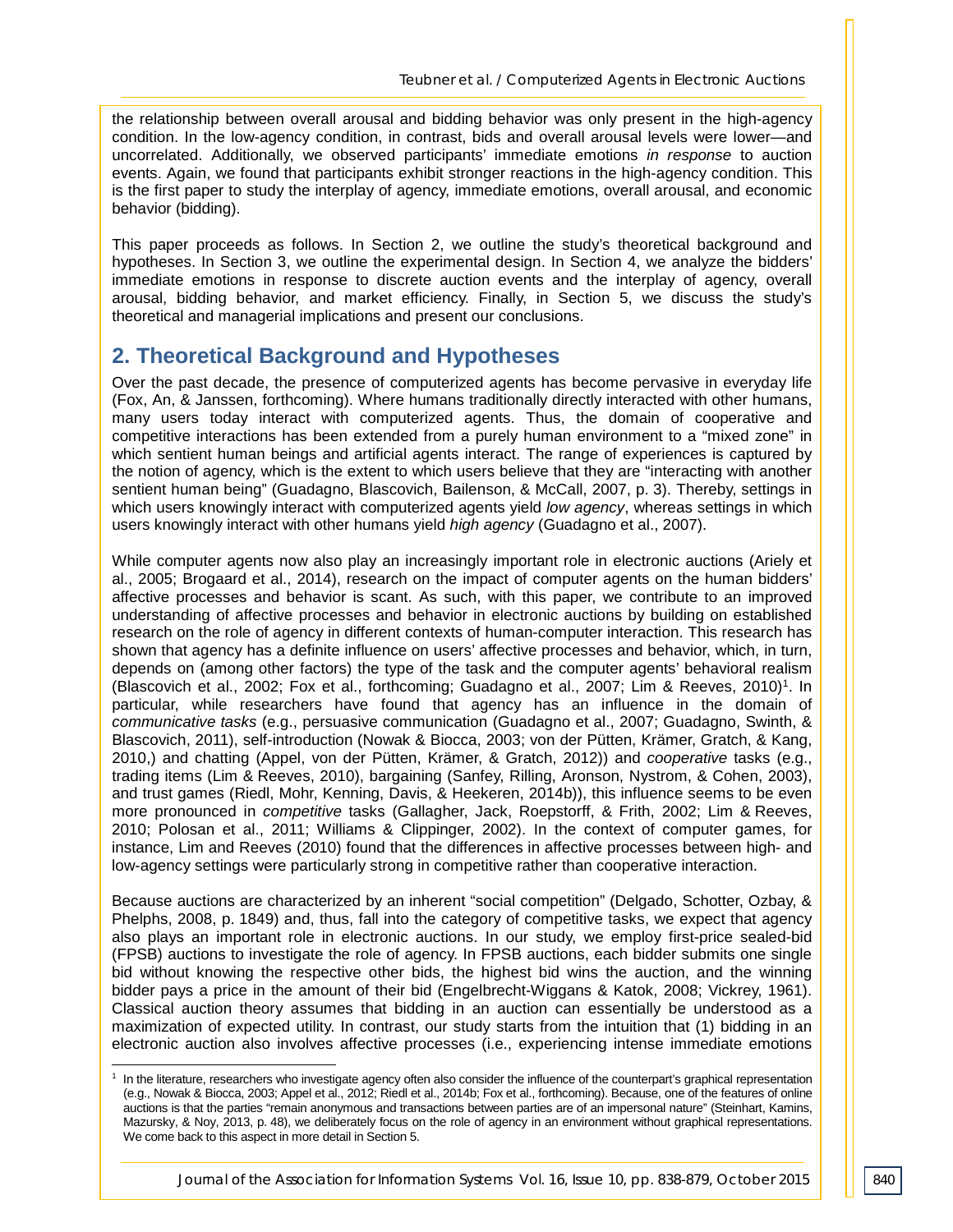such as the joy of winning and the frustration of losing (Astor, Adam, Jähnig, & Seifert, 2013; Delgado et al., 2008; Ding, Eliashberg, Huber, & Saini, 2005) and competitive arousal (Ariely & Simonson, 2003; Ku, Malhotra, & Murnighan, 2005)), and that (2) these processes are influenced by agency. With respect to affective processes, we are particularly interested in bidders' *immediate emotions* (i.e., short-lived subjective experiences) (Rick & Loewenstein, 2008) in response to specific auction events (Astor et al., 2013) and the bidders' *overall arousal* (i.e., the intensity of the overall emotional state) during the auction process (Ku et al., 2005).<sup>2</sup>

Thereby, we build on the advances in neuroIS (Dimoka, Pavlou, & Davis, 2011; Riedl et al., 2010; Riedl et al., 2014a; vom Brocke & Liang, 2014; vom Brocke, Riedl, & Léger, 2013) by using SCR measurements to assess the intensity of immediate emotions and HR measurements for overall arousal. NeuroIS research has demonstrated that these measures can provide novel insight into users' affective processes interacting with information systems. In particular, researchers have recently used SCR measurements to investigate computer users' immediate stress reactions (Riedl, Kindermann, Auinger, & Javor, 2013) and used HR measurements to investigate users' overall arousal in the context of IS use patterns (Ortiz de Guinea & Webster, 2013) and enterprise resource planning systems (Ortiz de Guinea, Titah, & Léger, 2013).

In summary, we investigate the interplay of agency, the bidders' affective processes, and bidding behavior in an integrated approach. Figure 1 depicts our research approach. We outline the underlying theoretical concepts and hypotheses in detail in Sections 2.1 to 2.3. We summarize and structure related literature, specifically concerning experimental studies on the impact of agency on human affective processes and behavior, in Table 1 at the end of this section.



#### **Figure 1. Research Model**

# **2.1. The Impact of Agency on Immediate Emotions and Overall Arousal in Electronic Auctions (H1 & H2)**

From an evolutionary psychology perspective, engaging in cooperative and competitive interaction with other conspecifics has always been an important factor in survival and overall human success (Decety, Jackson, Sommerville, Chaminade, & Meltzoff, 2004; Loch, Galunic, & Schneider, 2006). To succeed in social interactions, humans have developed a wide range of strategies, which are based both on cognitive (e.g., analytical and logical reasoning, perspective taking) and affective processes (e.g., immediate emotions, overall arousal). Because the "human brain developed at a time when only human beings were able to show social behavior", these processes inherently have a strong focus on human counterparts (von der Pütten et al., 2010, p. 1642). To assess and predict others' intentions, beliefs, and behaviors, humans make inferences about their counterparts' mental states—a core human ability commonly referred to as "mentalizing" (Decety et al., 2004; Frith & Frith, 2006) or "theory of mind" (Polosan et al., 2011).

<sup>2</sup> The term *arousal* can be used to describe both the intensity of immediate emotions *(phasic arousal)* and the intensity of the overall emotional state *(overall arousal)*. To avoid such ambiguity, we use the term *arousal* only to refer to overall arousal in this paper. -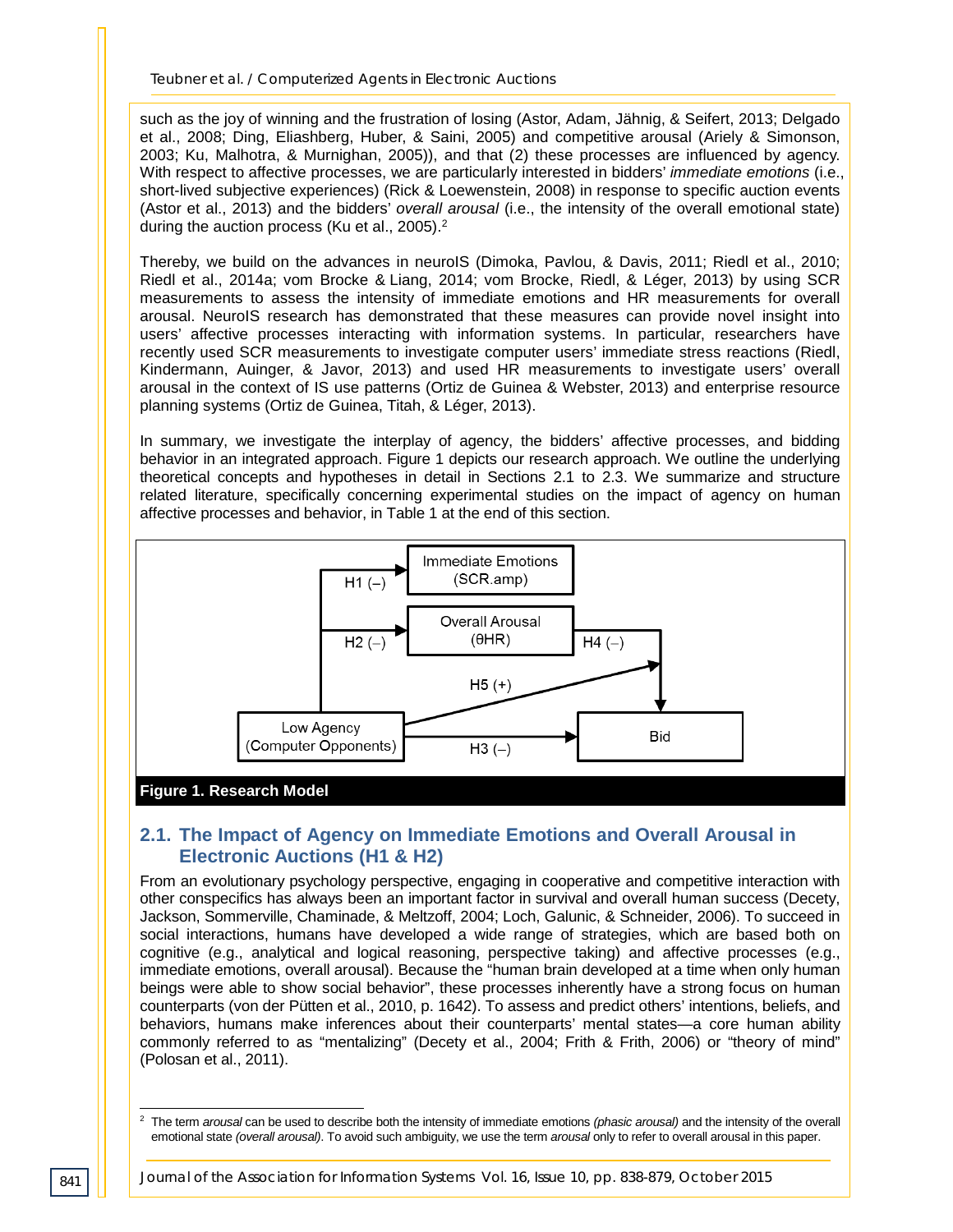Mentalizing is the "ability to read the mental states of other agents" (Frith & Frith, 2006, p. 531). Gallagher et al. (2002) established that the anterior paracingulate cortex, a brain region repeatedly found to be activated when humans think about mental states (Frith & Frith, 2006), plays a critical role for mentalizing in competitive human-human interaction. The authors employed an online version of the game "stone, paper, scissors" and found that the anterior paracingulate cortex was only activated when participants believed to compete with human rather than computer opponents. The authors concluded that humans adapt an "intentional stance" when competing with humans, which is not the case when competing with computer agents. While mentalizing primarily builds on cognitive processes, such as perspective taking, reflecting on previously acquired knowledge about the world, and anticipating what a person is going to think and feel next, mentalizing also includes affective processes (Frith & Frith, 2006; Lim & Reeves, 2010; Polosan et al., 2011). In particular, humans seek to simulate and reenact their counterparts' emotions through the brain's mirror system to assess their affective processes and predict their intentions. As part of this process, the same brain regions are activated "as when we experience the same emotion ourselves" (cf. simulation theory, Frith & Frith, 2006, p. 531). In an electronic auction, for instance, bidders might try to assess their competitors' affective processes to predict their bids. Even though computer agents can be designed to simulate affective processes and take on the role of "social actors" (Nass & Moon, 2000, p. 84; Zadro, Williams, & Richardson, 2004), one must expect that attempting to reenact the affective processes of computer agents is less pronounced than simulating and reenacting those of human counterparts (Lim & Reeves, 2010; Polosan et al., 2011). As such, we expect affective processes to be weaker when agency is low.

In addition to assessing others' emotions, social interactions also have a direct influence on our own emotional states. By weighing the consequences of our actions and fostering social interactions, emotions "guide our actions in an adaptive fashion" (Wallin, 2007, p. 136) and enable us to take advantageous decisions (Bechara & Damasio, 2005). As such, emotions are an important element of human decision making, particularly in social interactions. According to social comparison theory, engaging in social interactions with other humans leads to comparing one's status to others' (Festinger, 1954). Such social comparisons can fuel overall arousal (Buunk, Collins, Taylor, & Van Yperen, 1990; Lim & Reeves, 2010) and trigger immediate emotions, such as envy and gloating, which serve to keep track of "social status" (Bault, Coricelle, Rustichini, 2008, p. 1). For instance, Bault et al. (2008) investigated how a lottery player's emotions are affected by the presence of a second player. They found that, when only one of the players could win, the immediate emotions in response to winning and losing are experienced stronger than when there was no second player. Thus, even though the behavior of the second player had no influence on the first player's payoffs, the second player's presence introduced a social reference point that was reflected in affective processes.

Computer agents, however, can hardly serve as social reference points. Due to the difference in nature, comparability—as one driver for social comparison processes—is hardly given (cf. Festinger's (1954) third hypothesis). Also with regard to the evolutionary function of social comparison processes among members of a society, computer agents—even though they can, in fact, be designed to act like social beings and humans, in turn, have even shown social behavior towards computer agents (Nass & Moon, 2000; Zadro et al., 2004)—are yet not equal members of the social sphere in which we live, cooperate, compete, and compare. In view of lacking comparability and social nature, comparing one's own social status to that of a computer agent is pointless (Engelbrecht-Wiggans & Katok, 2008). Thus, following social comparison theory, overall arousal and the intensity of immediate emotions should be lower when humans interact with computer agents.

Empirical evidence supports this line of argumentation. Sanfey et al. (2003) and Rilling, Sanfey, Aronson, Nystrom, and Cohen (2004), for instance, found that human subjects exhibited weaker activation of brain regions related to emotions when receiving unfair offers from computer opponents rather than from human counterparts. In the context of competitive computer games, Lim and Reeves (2010), Weibel, Wissmath, Habegger, Steiner, and Groner (2008), and Ravaja et al. (2006) found that players experienced less overall arousal when playing competitive games against computer opponents rather than against human opponents. Interacting with humans was also reported to increase players' enjoyment compared to interaction with computers (Gajadhar, Jack, and Roepstorff, 2008), whereas Williams and Clippinger (2002, p. 503) found that playing a Monopoly game with low agency "generated significantly more aggression in the participants than playing against another person". Eastin and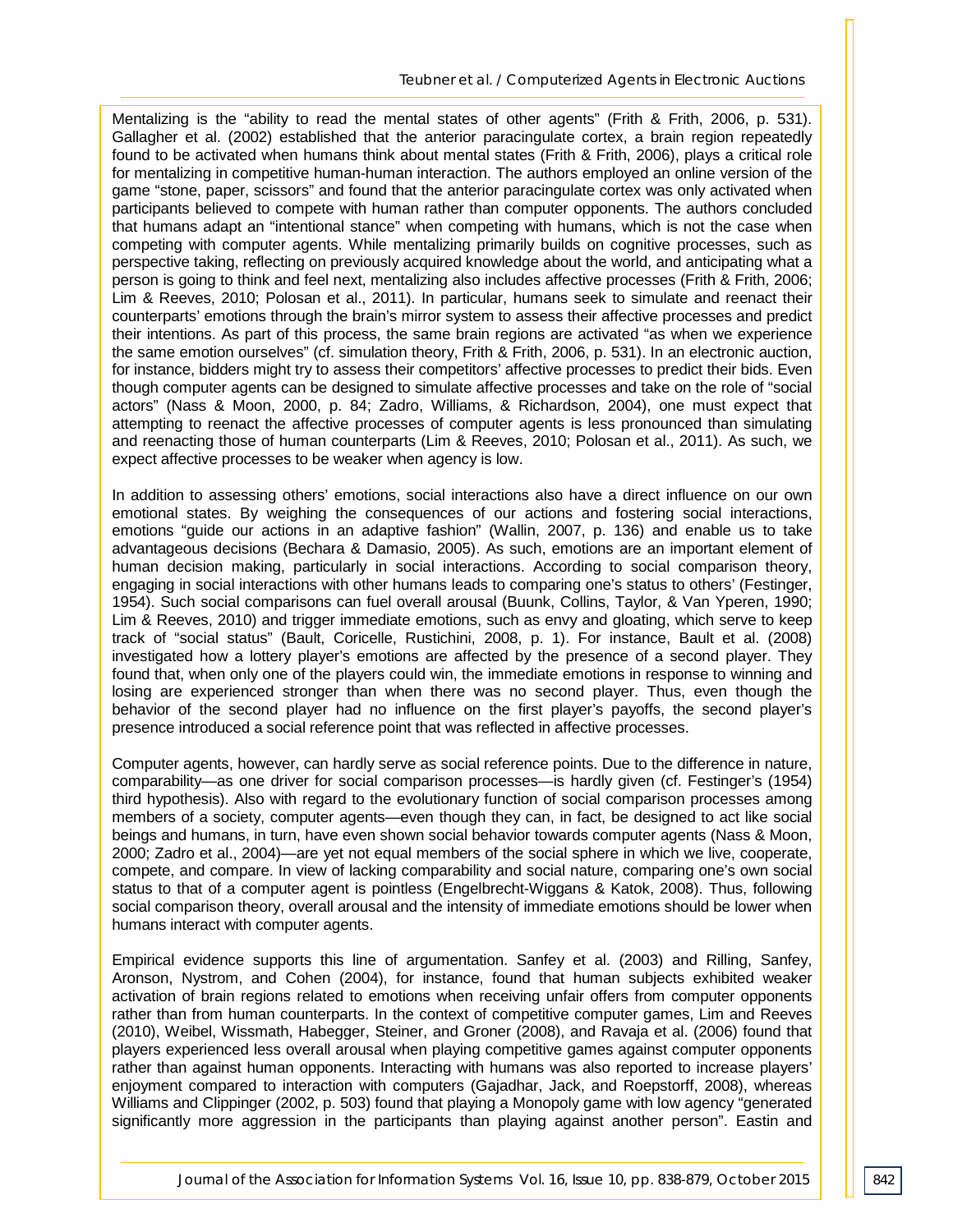Griffiths (2006), however, found no effects of agency on affective processes and behavior in different types of computer games at all. While, in principle, affective processes are essential for all social interactions, they seem to be of particular importance for competitive interaction (Decety et al., 2004; Lim & Reeves, 2010; Weibel et al., 2008); that is, where subjects strive for divergent or even mutually exclusive goals. Here, social comparisons can cause social competition among individuals. Hence, differences in affective processing between low and high agency should be particularly pronounced in competitive scenarios.

In electronic auctions, only one bidder can win the auction while all others lose (Malhotra, Ku, & Murnighan, 2008). Hence, electronic auctions are characterized by an inherent "social competition" (Delgado et al., 2008, p. 1849). During the auction process, this social competition causes increased overall arousal and a "desire to win" (Malhotra et al., 2008). The immediate emotions triggered in response to winning or losing an auction are usually referred to as the joy of winning and the frustration of losing, respectively (Astor et al., 2013; Delgado et al., 2008; Ding et al., 2005)<sup>3</sup>. Naturally, winning or losing an auction may cause emotions regardless of the opponents' type (humans or computers) since, after all, there is money at stake. As we have determined based on mentalizing and social comparison theory, however, competing with computer agents yields important differences to competing with humans. Thus, we hypothesize that affective processes are less pronounced in settings with low agency and that this is also reflected in the physiological correlates of immediate emotions and overall arousal:

- **H1:** *The intensity of bidders' immediate emotions is lower in FPSB auctions with low agency than in FPSB auctions with high agency.*
- **H2:** *The level of bidders' overall arousal is lower in FPSB auctions with low agency than in FPSB auctions with high agency.*

## **2.2. The Impact of Agency on Bidding Behavior (H3)**

Previous research has shown that agency can directly affect behavior (e.g., impairing performance in novel tasks in front of a virtual audience (Hoyt, Blascovich, & Swinth, 2003) or causing different evasive actions when being approached by a virtual character (Bailenson, Blascovich, Beall, & Loomis, 2003)). The lack of an actual social competition in auctions with low agency might, thus, not only affect human bidders' affective processes (cf. H1, H2) but, since it is inherently related to it, also their bidding behavior. In particular, if there is in fact a positive relationship between agency and the intensity of immediate emotions in response to the auction outcome, agency should also affect the utility bidders derive from winning or losing an auction, which, in turn, can lead to a change in bidding behavior4. In general, anticipating a joy of winning an auction can be reflected in an additional expected utility and, hence, an extra motivation for winning the auction. In contrast, anticipating a frustration of losing can be reflected in an additional expected disutility and, hence, an extra motivation for not losing (i.e., again, winning the auction). Since these emotions are presumably more intense when there is factual social competition, both mechanisms should cause bidders to place higher bids (van den Bos et al., 2008) in settings with high agency.

In behavioral economics theory, the influence of such social comparisons on the decision makers' utility is captured by other-regarding or social preferences. Such preferences explicitly consider that humans are not only interested in their own individual gains and losses but also in the payoffs of others who serve as social reference points (Bault et al., 2008; van den Bos et al., 2008). Relative payoffs and interpersonal comparisons have been found to play an important role in economic behavior (Fehr & Schmidt, 1999).

<sup>&</sup>lt;sup>3</sup> Bidders may also derive negative utility when they experience the "winner's curse"; that is, paying more for an item than it is actually worth because of overestimating the good's true value (Easley, Wood, & Barkataki, 2010). Moreover, depending on the auction and the information provided, a bidder may also experience winner regret and loser regret (Engelbrecht-Wiggans & Katok, 2008). In our experiment, however, we deliberately excluded these information events and bidders knew the exact value of the item. Thus, winner regret, loser regret, and the winner's curse are negligible in our study. -

<sup>4</sup> Here, we assume that winning an auction is related to emotions with positive valence and that losing an auction is related to emotions with negative valence (Ding et al., 2005; Delgado et al., 2008; Astor et al., 2013).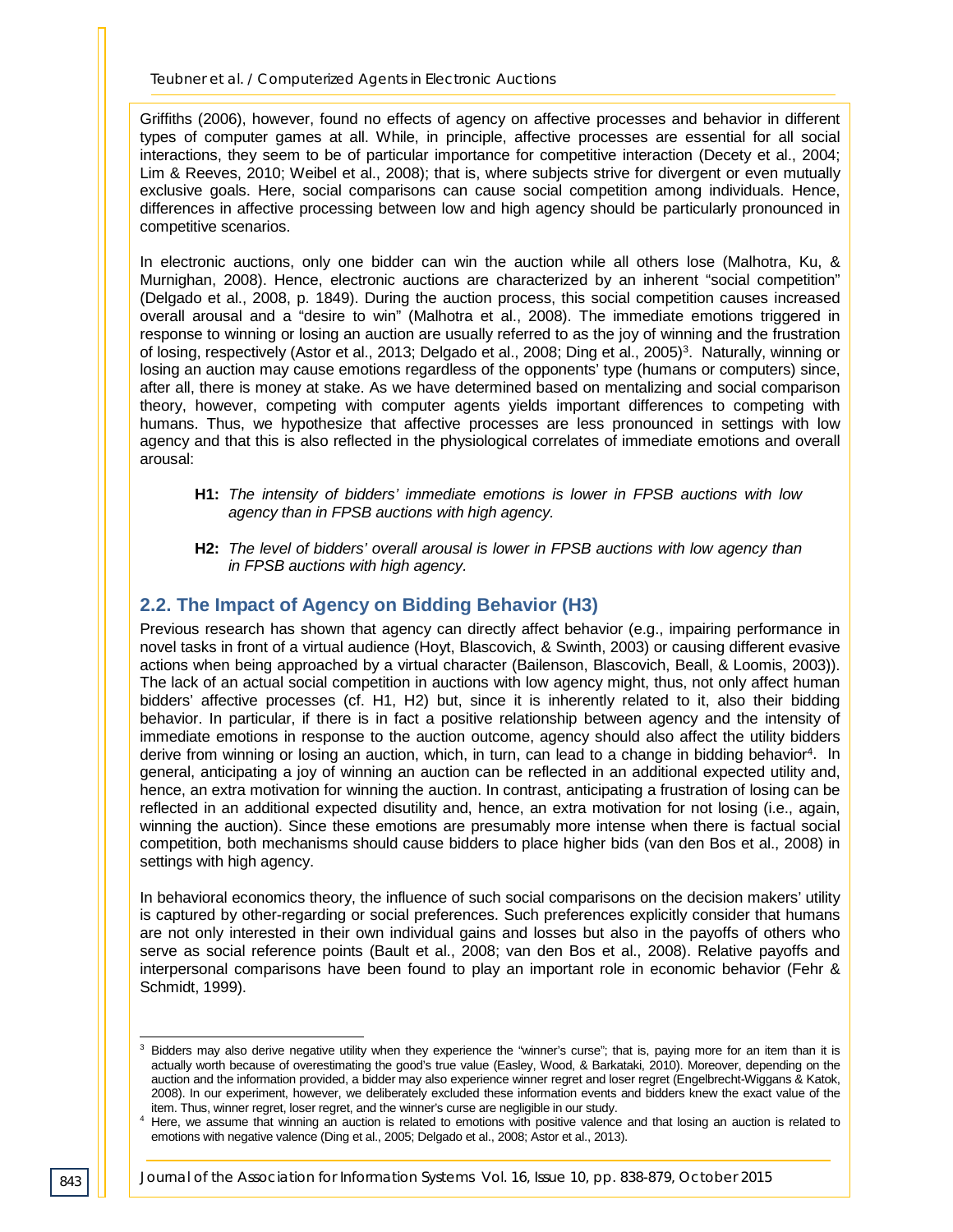Previous research has demonstrated that, due to such interpersonal comparisons (i.e., the "social nature of auctions"; van den Bos et al., 2008), utility derived from succeeding in peer competition may even outweigh the monetary incentives (Cooper & Fang, 2008), which eventually causes auction participants to overbid and pay more for an item than it is actually worth to them (Malhotra et al., 2008). In this sense, high agency causes market interaction to be seen as a "play-to-win game" (Stafford & Stern, 2002, p. 44)<sup>5</sup> in which "people enjoy winning—especially against their rivals—even at a price" (Malhotra et al., 2008, p. 80). Due to this characteristic of auctions, researchers have even identified "the thrill of bidding, the excitement of winning, and the stimulation of beating competitors" as reasons for the popularity of auctions (Lee, Kim, & Fairhurst, 2009b, p. 77). Hence, the source of additional utility or disutility is attributed to auctions' inherent social competition (Delgado et al., 2008). In that sense, bidders do not just buy commodities—they win or lose them against other bidders. Correspondingly, Ariely and Simonson (2003) found in an Internet survey that 76.8 percent of the survey respondents perceived other bidders as competitors and referred to auction outcomes as "winning" and "losing". Palmer and Forsyth (2006, p. 236) concluded that "auction behavior is, thus, a socially constructed behavior".

In auctions with low agency, winning per se is less important because here the social competition does not exist at all or is at least less severe. Hence, we expect bidders to place lower bids in such settings. For the case of common value auctions, for instance, van den Bos et al. (2008) found that agency had a positive effect on bids. Bidders submitted significantly higher bids and were prone to the winner's curse when competing against other humans but not if the opponents were computers. In the context of bargaining, Sanfey et al. (2003) and van't Wout, Kahn, Sanfey, and Aleman (2006) found that humans were more likely to accept unfair offers from computerized agents than from other humans (i.e., showing a higher tolerance towards unfavorable allocations due to lower agency).

As such, we expect agency, associated with its effect on affective processes, to influence bidding behavior. For most bidders, winning an auction against others constitutes value in itself. This value, in turn, depends on the intensity of the social competition (i.e. whether the bidder competes in a setting with high or low agency). Thus, we hypothesize:

**H3**: *In FPSB auctions with low agency, bidders place lower bids than they do in FPSB auctions with high agency*.

#### **2.3. The Relationship between Overall Arousal & Bidding Behavior (H4 & H5)**

Beyond the effect of agency on overall arousal and bidding behavior, we are interested in the relationship between overall arousal and bidding behavior and how this relationship is affected by agency. Previous research has established that both affective and cognitive processes have a definite influence on human decision making (Bechara & Damasio, 2005). Depending on the situation, however, the influence of either affective or cognitive processes on behavior can be more pronounced (Ariely & Loewenstein, 2006). In the literature, the role of affective and cognitive processes in decision making is often conceptualized in "dual system" models where the affective system is characterized as fast, automatic, and emotionally charged, while the cognitive system is characterized as analytic, logical, and abstract (Lee, Amir, & Ariely, 2009a; Steinhart et al., 2013). Clearly, the conceptualization of such dual system models is "undoubtedly an oversimplification and an imprecise representation of the complex human mind" (Lee et al., 2009a, p. 174). The overall distinction of decision making into situations in which either affective or cognitive processes are more pronounced, however, is yet useful for investigating emotional behavior (Lee et al., 2009a). In the following paragraphs, we outline the theoretical basis for the moderating effect of agency on the relation of overall arousal and bidding behavior. We argue that, because affective processes are expected to be less intense in low agency auctions, the relationship between overall arousal and bidding behavior should be weaker when agency is low. We start by discussing traditional settings with human counterparts and, thus, high agency.

<sup>5</sup> Correspondingly, in 2007, eBay launched an advertisement campaign called "shop victoriously" that stressed the competitive nature of auctions with the slogan "It's better when you win it!" (eBay.com, 2007). In addition, the platform sends emails to users when another user has taken over the status as currently leading bidder for a specific good from them that suggests to hit back with an even higher bid. -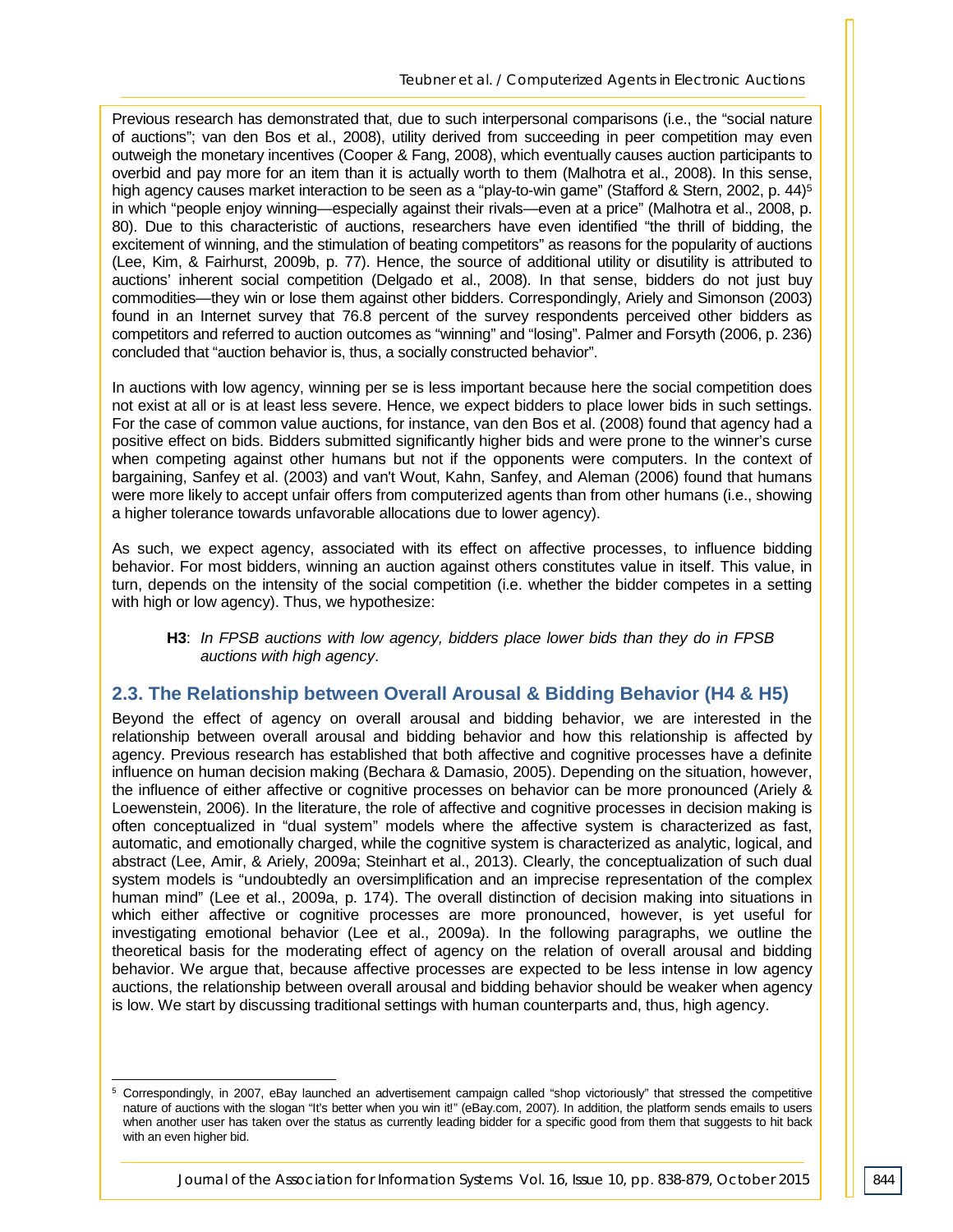#### *2.3.1. High Agency*

For such settings, researchers commonly recognize that human financial decision making tends to rely on affective processes more strongly when decision makers experience higher levels of overall arousal (Peterson, 2007). Slovic, Funicane, Peters, and MacGregor (2007) argue that humans seem to follow an "affect heuristic" that guides their decision making through affective processes triggered by internal and external stimuli. As human bidders are expected to experience higher overall arousal levels in the social competition of auctions with high agency (cf. H2), the assumption of affect heuristics suggests a marked relationship between overall arousal and bidding behavior for high-agency scenarios.

Previous research has found that the relationship between arousal and decision making is twofold. On the one hand, situations involving risk are known to trigger arousal because they can have material consequences for the decision maker (Trimpop, 1994). On the other hand, arousal can also cause an increased willingness to take such risks to achieve higher rewards (Ariely & Loewenstein, 2006; Rivers, Reyna, & Mills, 2008). The perspective of evolutionary psychology provides a rationale for this because "most appetitive systems in the brain, including hunger and thirst, are designed to increase motivation during times of opportunity" (Ariely & Loewenstein, 2006, p. 88). This insight suggests a negative relationship between arousal and bids because arousal enhances the motivational effects of rewards (Rivers et al., 2008). Higher rewards or the chance on higher rewards can usually only be realized by either higher levels of effort or by taking more risk, respectively. For FPSB auctions with money at stake, arousal may be interpreted as a cue for the chance of making a profit, which is amplified and results in striving for winning an even higher amount. One can only increasing their potential profit (value of the good minus price paid) in a FPSB auction by submitting lower bids, which concurrently entails a lower probability of winning the auction (Vickrey,  $1961$ <sup>6</sup>. Thus, lower bids may actually be caused by higher levels of arousal.

The above reasoning speaks in favor of a negative relationship between arousal and bid height. There are, however, also dissenting theoretical approaches. According to the competitive arousal model, competitive environments fuel individuals' desire to win in a two-step process (Ku et al., 2005, Malhotra et al., 2008). First, factors such as rivalry, time pressure, or social facilitation induce higher overall arousal levels. This higher arousal then fosters the desire to win against the opponent, which supersedes the original goal (for instance, generating the highest possible expected profit) and, by this means, affects bidding behavior. Since higher bids are ceteris paribus more likely to win an auction than lower bids, the competitive arousal model suggests a positive relation between arousal and bid height.

However, ample evidence exists for the prior line of thought that stresses the enhancing power of arousal on the motivational effects of rewards. Thus, the empirical observations speak in favor of a negative relationship between arousal and bid height (Ariely & Loewenstein, 2006; Mano, 1994; Trimpop, 1994). Mano (1994), for instance, investigated the impact of arousal on the willingness-to-pay for lotteries and insurances and found that higher arousal was related to a higher attraction to the possible rewards associated with playing a lottery. Moreover, Rivers et al. (2008) reviewed decision making under the influence of different factors such as age, impulsivity, and arousal and found arousal to be an impulsivity-promoting factor. Ariely and Loewenstein (2006) show that (sexual) arousal is capable of increasing individuals' subjective willingness to engage in unsafe ventures.

Thus, taken as a whole, the theoretical perspective on arousal and bidding suggests a negative relation between arousal and bids for high agency scenarios. Therefore, we hypothesize that higher levels of arousal are associated with lower bids in FPSB auctions:

**H4:** *In FPSB auctions with high agency, higher overall arousal levels are related to lower bids.*

-

 $^6$  This particularly holds for auctions in which bidders know their exact valuation of the auctioned off commodity (e.g., independent private values). In other scenarios, as, for instance, in common value auctions, one also faces the danger of paying too much and experiencing the winner's curse (Easley et al., 2010). In our study, however, the bidders know the valuation and, thus, the winner's curse is not possible.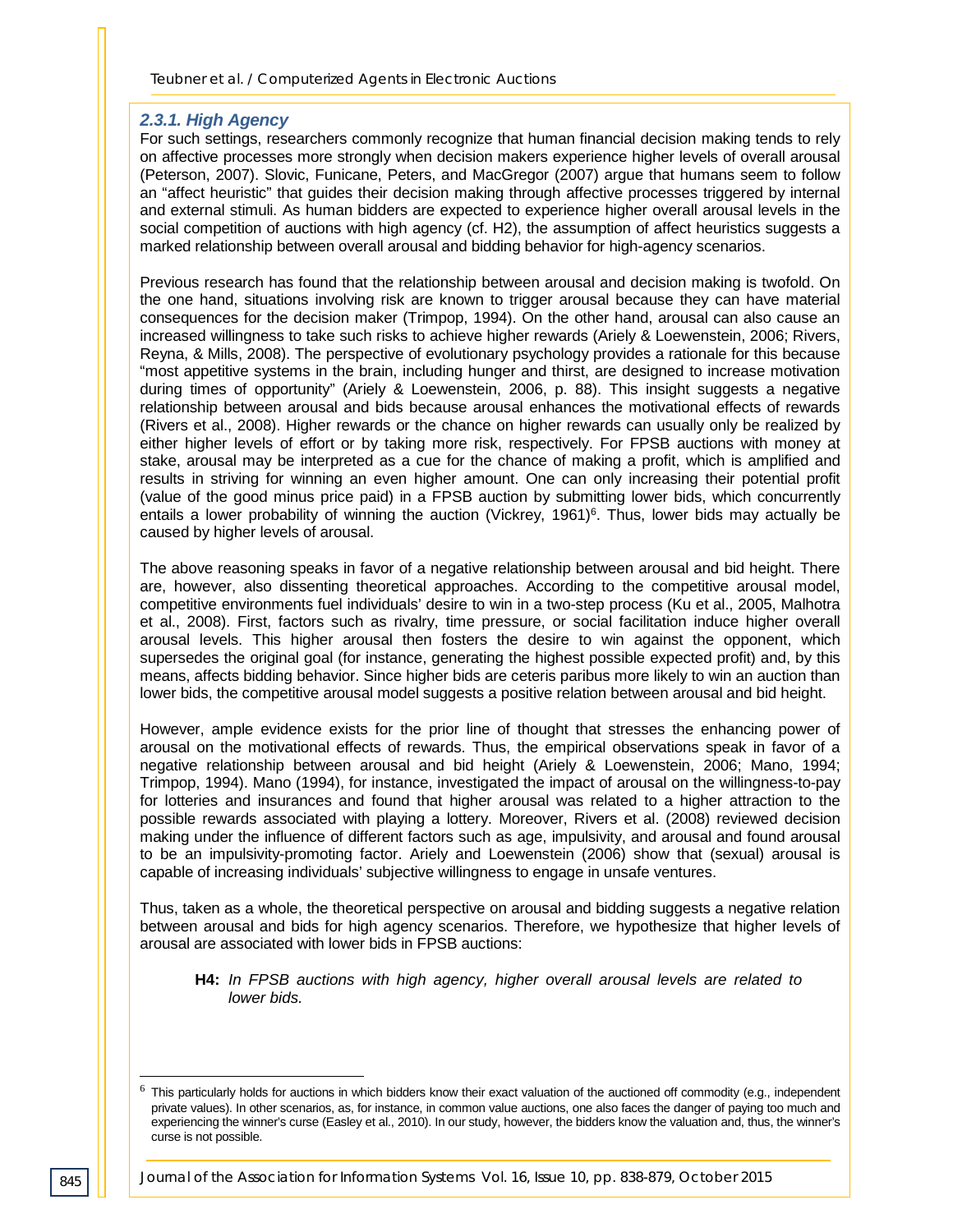#### *2.3.2. Low Agency*

While the tense atmosphere of socially competing with humans establishes a context that possibly pronounces the role of affective processes (see H1, H2, and H4), we also have reason to believe that the working principles of linking arousal and bidding behavior are different for low agency. First, because we can expect bidders' affective processes to be less intense in auctions with low agency overall, relying on such lower impulses can be expected to play a less important role, too. Second, decision makers tend to rather rely on cognitive processes in "depersonalized" and "asocial" situations (Stanovich & West, 2000). As we outline above, researchers have often attributed arousal directly to auctions' social competition. In absence of an actual social competition in auctions with computer agents, the bidders might, thus, focus on rational, analytical thinking. Based on this reasoning, we conjecture that low agency attenuates the relationship between arousal and bids.

Previous research provides support for the argument that the social context de facto plays an important role in the relationship between arousal and behavior. Sanfey et al. (2003), for instance, considered ultimatum bargaining and found that unfair offers by humans induced stronger activation in the anterior insula (interpreted as the perception of negative emotions) than did those of computer agents and that computerized agents rejected humans' unfair offers more often than identical unfair offers. Sanfey et al. do not explicitly state the effect of agency on the relation between arousal and behavior, but one can assume that the gradient between arousal and rejection rates is steeper for high agency. In a follow-up study, van't Wout et al. (2006, p. 565) further investigated this matter by considering the interplay of agency, arousal, and economic decisions in ultimatum games. The authors found a significant correlation between arousal and rejection rates for human offers, whereas there was, in fact, no such effect for computer offers (on subject level). Put differently, for human offers, acceptance was related to low skin conductance levels, whereas rejection was related to high ones. For computer offers, both acceptance and rejection showed intermediate and similar skin conductance levels.

Based on the above reasoning and empirical indication, we hypothesize that the presence of computer agents mitigates the relationship between arousal and bids:

**H5:** *The relationship between overall arousal and bids is mitigated by low agency.*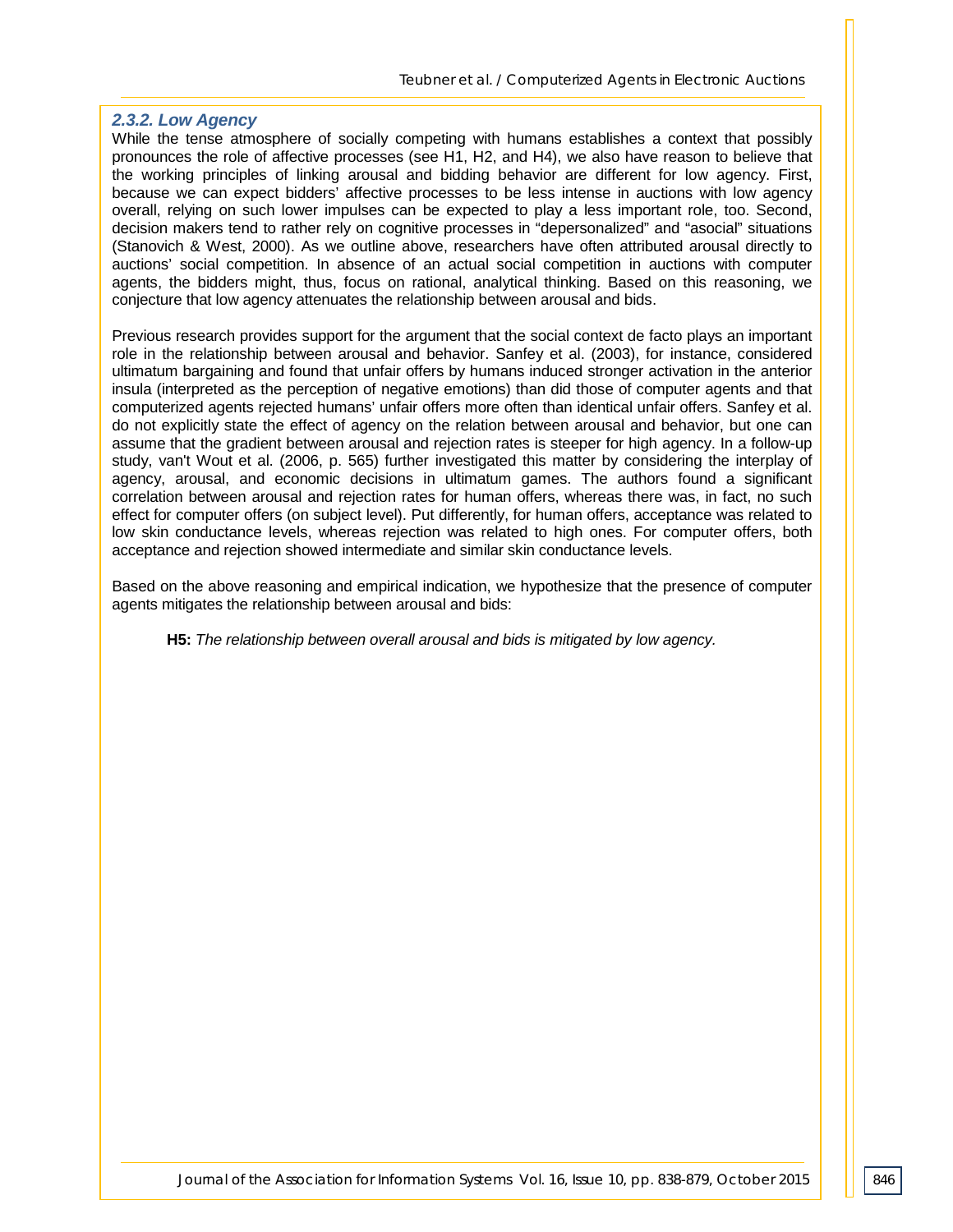134 39 54 #80 80 თ \$  $\times$ GR  $\times$  $\times$ g  $\times$  $\times$ Co Coop  $\times$  $\times$  $\leq$  $\times$ Neurol<sub>S</sub> NeuroIS fMRI ---novelty/anxiety novelty/anxiety and Control co-presence, control: task co-presence, Moderator, and Control control: task Mediator, Moderator Variables Mediator: Mediator, Variables Mediator: ---Table 1. Related Literature on the Impact of Agency on Affective Processes and Behavior **Table 1. Related Literature on the Impact of Agency on Affective Processes and Behavior** Perceived agency of Perceived agency of Participant gender, Anthropomorphism, Anthropomorphism, Human/computer Human/ computer perceived agency perceived agency Framing towards mentalizing/rule Participant gender character gender,<br>gaze behavior character gender, virtual observers (agents, avatars, none), task type Framing towards virtual observers (agents, avatars, mentalizing/ rule agency, virtual none), task type agency, virtual Independent gaze behavior well-learned) Independent well-learned) opponents Variables opponents Variables solving (novel, co-presence, social co-presence, social frontal cortex, and Task performance Task performance frontal cortex, and Distance to virtual Distance to virtual character, social<br>presence, affect, character, social presence, affect, cortex, inferior paracingulate cortex, inferior paracingulate Dependent Dependent cerebellum Aggression Aggression Presence, Variables cerebellum activation presence Variables presence activation memory **Anterior** in pattern recognition describe skills, get to in pattern recognition describe skills, get to the partner; effect of on various measures and social inhibition on various measures and social inhibition and categorization the partner; effect of anthropomorphism and categorization anthropomorphism Task, Description human; guessing Playing Monopoly computer<br>opponents, within opponents, within Social facilitation Task, Description human; guessing the others choice Playing Monopoly tasks in a virtual the others choice Social facilitation tasks in a virtual Present oneself, against human/ Approaching a Present oneself Playing stone, paper, scissors paper, scissors against human/ Playing stone, subject design subject design Approaching a character in a computer / a character in a of presence environment environment agency and computer / a environment environment of presence against a agency and virtual Nowak & Biocca Bailenson et al. Nowak & Biocca Gallagher et al. Gallagher et al. Bailenson et al. Authors (year) Williams & Authors (year) Williams & Clippinger (2002) Hoyt et al. (2003) (2003) (2002) (2003)

*Teubner et al. / Computerized Agents in Electronic Auctions*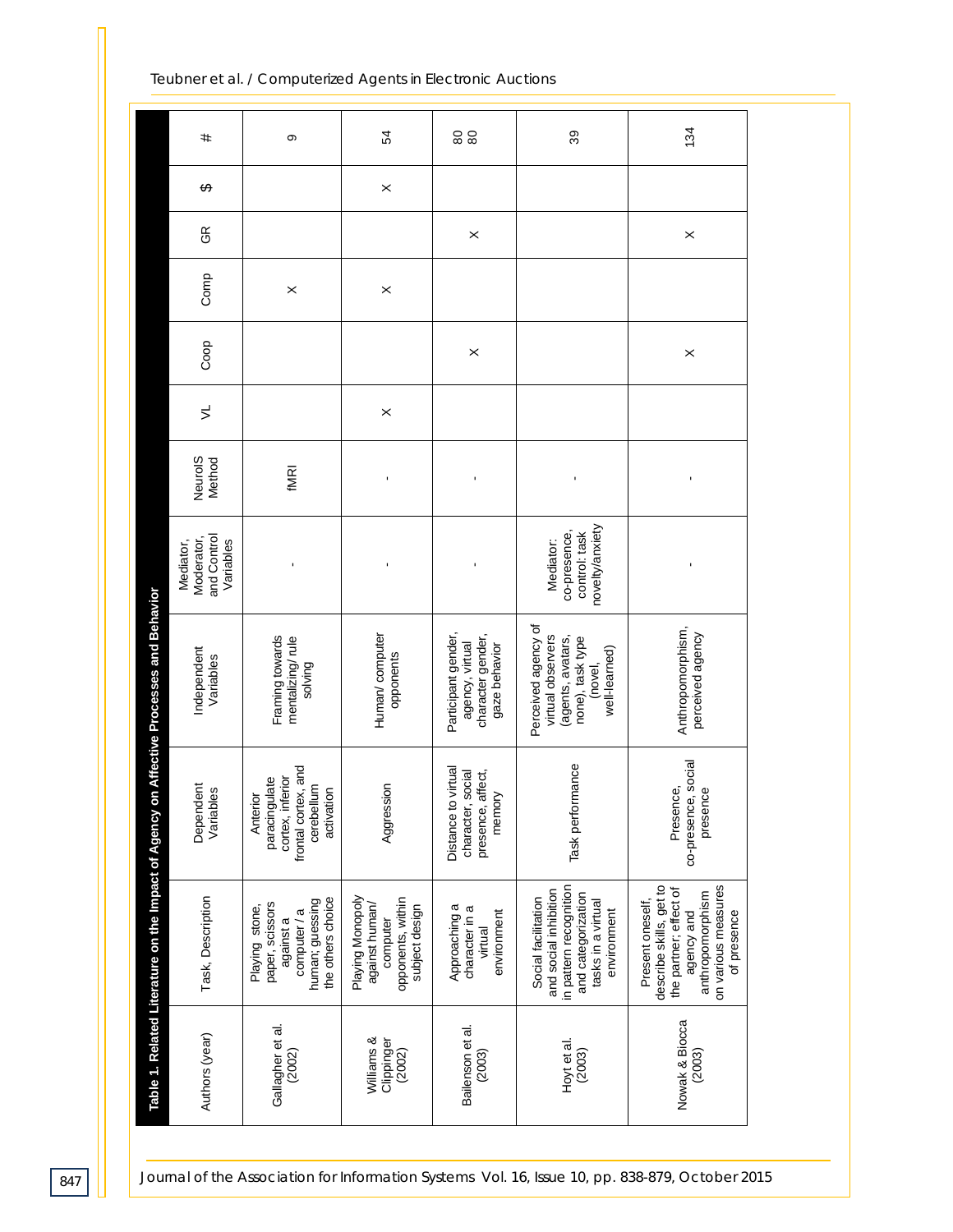| #                                                   | $\frac{6}{2}$                                                                                                                                           | $\frac{0}{2}$                                                                      | $rac{2}{7}$                                                                                                     | 219                                                                                                               | $\frac{1}{\infty}$                                                                                                  |
|-----------------------------------------------------|---------------------------------------------------------------------------------------------------------------------------------------------------------|------------------------------------------------------------------------------------|-----------------------------------------------------------------------------------------------------------------|-------------------------------------------------------------------------------------------------------------------|---------------------------------------------------------------------------------------------------------------------|
| ↮                                                   | ×                                                                                                                                                       | $\times$                                                                           |                                                                                                                 |                                                                                                                   |                                                                                                                     |
| $\Im$                                               |                                                                                                                                                         |                                                                                    |                                                                                                                 |                                                                                                                   |                                                                                                                     |
| Comp                                                |                                                                                                                                                         |                                                                                    |                                                                                                                 | $\times$                                                                                                          | $\times$                                                                                                            |
| Coop                                                | $\boldsymbol{\times}$                                                                                                                                   | $\times$                                                                           |                                                                                                                 |                                                                                                                   |                                                                                                                     |
| $\leq$                                              | $\times$                                                                                                                                                |                                                                                    | $\times$                                                                                                        |                                                                                                                   | $\times$                                                                                                            |
| Neurol <sub>S</sub><br>Method                       | <b>fMRI</b>                                                                                                                                             | <b>fMRI</b>                                                                        | ı                                                                                                               | $\blacksquare$                                                                                                    | SCR, R<br>$\tilde{\mathbf{f}}$                                                                                      |
| and Control<br>Moderator,<br>Mediator,<br>Variables | ı                                                                                                                                                       | J.                                                                                 |                                                                                                                 |                                                                                                                   |                                                                                                                     |
| Independent<br>Variables                            | Fairness of offer, type<br>of co-player (human/<br>acceptance rate<br>computer),                                                                        | Human/Computer<br>partners, type of<br>offer                                       | Ostracism/inclusion,<br>co-players, scripted/<br>human/computer<br>unscripted<br>behavior                       | Game type (fighting<br>shooting, driving),<br>human/computer<br>opponents, virtual<br>reality/standard<br>console | computer), difficulty<br>Opponent (friend/<br>medium, difficult)<br>(beginner, easy,                                |
| Dependent<br>Variables                              | perception of fairness,<br>Economic/ behavioral<br>insula, dorsolateral<br>(acceptance rate);<br>bilateral anterior<br>cortex<br>response<br>prefrontal | brain activity<br>Behavior,                                                        | Levels of belonging,<br>existence, mood<br>self-esteem,<br>meaningful<br>control,                               | esence<br>Hostility, pr                                                                                           | Boredom, frustration,<br>engagement,<br>excitement<br>fun, ease,<br>challenge,                                      |
| Task, Description                                   | Responding to offers<br>bargaining game;<br>in an ultimatum<br>(fair/unfair) and<br>different offers<br>Proposers<br>computer)<br>(human/               | Ultimatum Game<br>and Prisoners'<br>with human/<br>computer<br>Dilemma<br>partners | Ball toss game, 2 x 2<br>inclusion x human/<br>(design ostracism/<br>between subject<br>co-players)<br>computer | presence in different<br>computer games<br>among male<br>Hostility and<br>forms of<br>players                     | difficulty, 2) against<br>under 1) different<br>a friend/computer<br>Playing a sports<br>computer game<br>levels of |
| Authors (year)                                      | Sanfey et al.<br>(2003)                                                                                                                                 | Rilling et al.<br>(2004)                                                           | Zadro et al.<br>(2004)                                                                                          | Griffiths (2006)<br>Eastin &                                                                                      | Mandryk<br>(2006)<br>et al.                                                                                         |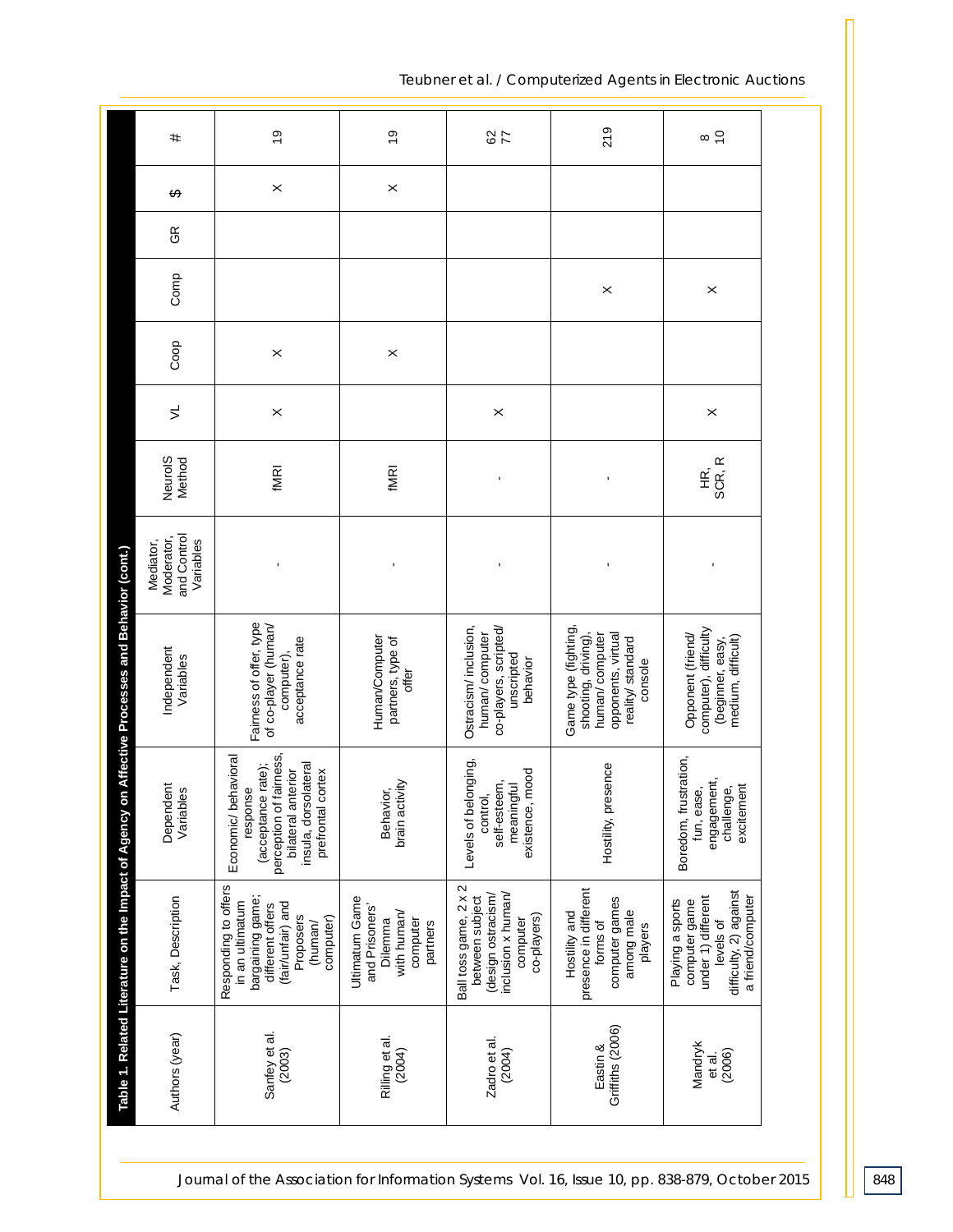| #                                                   | 33                                                                                                                             | $\mathcal{S}^{\circ}$                                                                                                                      | 174<br>65                                                                                                                        | 42                                                                                                                            | $\frac{8}{3}$<br>47                     |
|-----------------------------------------------------|--------------------------------------------------------------------------------------------------------------------------------|--------------------------------------------------------------------------------------------------------------------------------------------|----------------------------------------------------------------------------------------------------------------------------------|-------------------------------------------------------------------------------------------------------------------------------|-----------------------------------------|
| ↔                                                   |                                                                                                                                | $\times$                                                                                                                                   |                                                                                                                                  |                                                                                                                               | $\times$                                |
| $\Im$                                               |                                                                                                                                |                                                                                                                                            | $\times$                                                                                                                         |                                                                                                                               |                                         |
| Comp                                                | $\times$                                                                                                                       |                                                                                                                                            |                                                                                                                                  | $\boldsymbol{\times}$                                                                                                         | $\times$                                |
| Coop                                                |                                                                                                                                | $\times$                                                                                                                                   | $\times$                                                                                                                         |                                                                                                                               |                                         |
| $\preceq$                                           | $\times$                                                                                                                       |                                                                                                                                            |                                                                                                                                  | $\times$                                                                                                                      |                                         |
| Neurol <sub>S</sub><br>Method                       | $\frac{\alpha}{\pm}$                                                                                                           | SCR                                                                                                                                        | $\blacksquare$                                                                                                                   | ı                                                                                                                             | ı                                       |
| and Control<br>Moderator,<br>Variables<br>Mediator, | ı                                                                                                                              | $\blacksquare$                                                                                                                             | ı                                                                                                                                | presence<br>Mediator:<br>social                                                                                               | 1                                       |
| Independent<br>Variables                            | Nature of opponent<br>(computer, friend,<br>stranger)                                                                          | Human/computer<br>offers                                                                                                                   | Virtual gender (m/f),<br>participant gender<br>(m/f), behavioral<br>realism (h/ low)                                             | mediated, co-located),<br>Social setting (virtual,<br>familiarity (friends/<br>(winners/losers)<br>Performance<br>strangers), | Agency                                  |
| Dependent<br>Variables                              | (HR), engagement,<br>presence, arousal<br>Anticipated threat,<br>challenge, spatial<br>(all self-reported)<br>valence, arousal | behavioral response<br>fairness, Economic/<br>SCR, perception of<br>(rejection rate)                                                       | attitude change, agent<br>liking and credibility,<br>Perceived realism,<br>presentation<br>quality of                            | Game experience,<br>state<br>aggression                                                                                       | Bids                                    |
| Task, Description                                   | emotional responses<br>threat and challenge<br>opponent types on<br>Effects of different<br>spatial presence,<br>appraisals    | Responding to offers<br>different offers (fair/<br>bargaining game;<br>in an ultimatum<br>computer)<br>unfair) and<br>proposers<br>(human/ | Listen to & evaluate<br>environment; effect<br>of gender,<br>behavioral realism<br>agent/avatar in a<br>communication<br>virtual | Playing WoodPong<br>against human/<br>opponents<br>computer                                                                   | electronic auctions<br>Winners curse in |
| Authors (year)                                      | Ravaja et al.<br>(2006)                                                                                                        | van t Wout et al.<br>(2006)                                                                                                                | Guadagno et al.<br>(2007)                                                                                                        | Gajadhar et al.<br>(2008)                                                                                                     | Bos et al. (2008)<br>van den            |

*849 Journal of the Association for Information Systems Vol. 16, Issue 10, pp. 838-879, October 2015*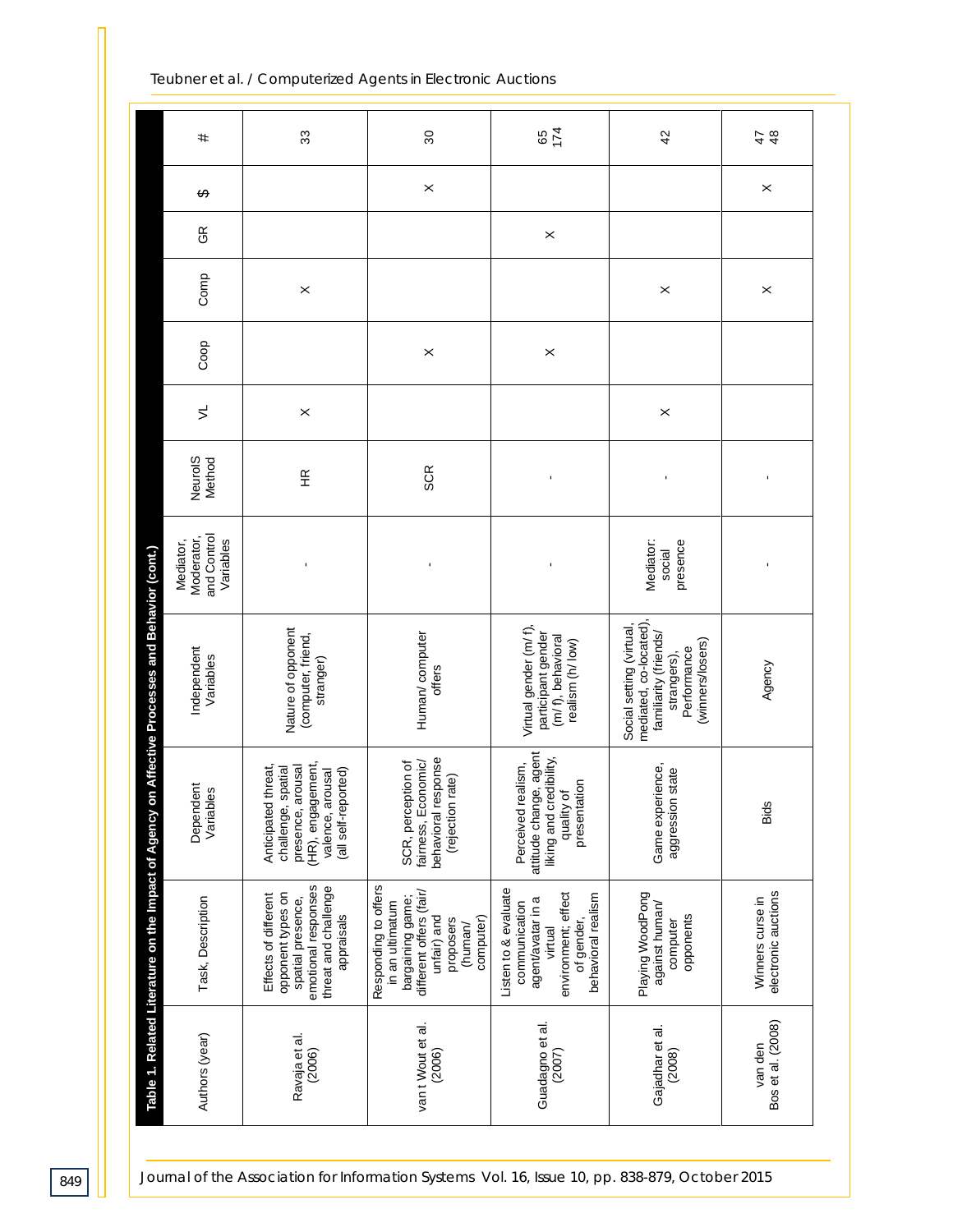| #                                                   | 20                                                                                              | 32                                                                                                                          | 83                                                                                                                                           | 38                                                                                             | $\overline{4}$                                                                                               |
|-----------------------------------------------------|-------------------------------------------------------------------------------------------------|-----------------------------------------------------------------------------------------------------------------------------|----------------------------------------------------------------------------------------------------------------------------------------------|------------------------------------------------------------------------------------------------|--------------------------------------------------------------------------------------------------------------|
| ↮                                                   |                                                                                                 |                                                                                                                             |                                                                                                                                              |                                                                                                |                                                                                                              |
| $\Im$                                               |                                                                                                 |                                                                                                                             | ×                                                                                                                                            | $\times$                                                                                       |                                                                                                              |
| Comp                                                | $\times$                                                                                        | $\times$                                                                                                                    |                                                                                                                                              |                                                                                                | $\times$                                                                                                     |
| Coop                                                |                                                                                                 | $\boldsymbol{\times}$                                                                                                       | $\times$                                                                                                                                     | $\boldsymbol{\times}$                                                                          |                                                                                                              |
| $\leq$                                              |                                                                                                 | $\times$                                                                                                                    |                                                                                                                                              |                                                                                                |                                                                                                              |
| NeurolS<br>Method                                   | $\blacksquare$                                                                                  | SCL,<br>SCR<br>$\tilde{\mathbb{E}}$                                                                                         | ı                                                                                                                                            |                                                                                                | fMRI                                                                                                         |
| and Control<br>Moderator,<br>Mediator,<br>Variables | while playing,<br>gender, effort<br>Control: age,<br>time spent<br>computer<br>playing<br>games | $\blacksquare$                                                                                                              | ı                                                                                                                                            | partner type<br>Moderator:<br>interaction<br>(agency)                                          |                                                                                                              |
| Independent<br>Variables                            | (human/computer)<br>Type of opponent                                                            | Agent/ avatar,<br>cooperation/<br>competition                                                                               | avatar), behavioral<br>feedback behavior/<br>realism (showing<br>Agency (agent/<br>no behavior)                                              | Agency, smiling                                                                                | Agency, word<br>congruence                                                                                   |
| Dependent<br>Variables                              | Participants' feelings<br>of presence, flow,<br>and enjoyment                                   | and emotions (SCR),<br>valence, presence,<br>Arousal (HR, SCL)<br>liking the co-player                                      | of virtual<br>#words,<br>rapport,<br>Social presence,<br>emotional state<br>affect<br>pos./neg.<br>perception<br>(PANAS),<br>character,      | Counselor<br>empathy                                                                           | frontal, anterior<br>cingulate, insula and<br>superior and middle<br>fusiform gyrus                          |
| Task, Description                                   | human-controlled<br>games against<br>Playing online<br>computer-vs.<br>opponents                | Fight/ trade in World<br>of Warcraft; agency<br>(avatar, agent) and<br>type of interaction<br>(competition,<br>cooperation) | Answering questions<br>to a conversational<br>agency/ behavioral<br>realism on social<br>emotional state<br>agent; effect of<br>presence and | Smiles/no smiles<br>a counselor in a<br>environment<br>and agency.<br>Task: talk to<br>virtual | different opponents<br>competitive version<br>(human/computer)<br>of the Stroop<br>task against<br>Playing a |
| Authors (year)                                      | Weibel et al.<br>(2008)                                                                         | Reeves<br>(2010)<br>Lim &                                                                                                   | Pütten et al.<br>von der<br>(2010)                                                                                                           | Guadagno et al.<br>(2011)                                                                      | Polosan<br>(2011)<br>et al.                                                                                  |

*Journal of the Association for Information Systems Vol. 16, <i>Issue 10, pp. 838-879, October 2015* **850**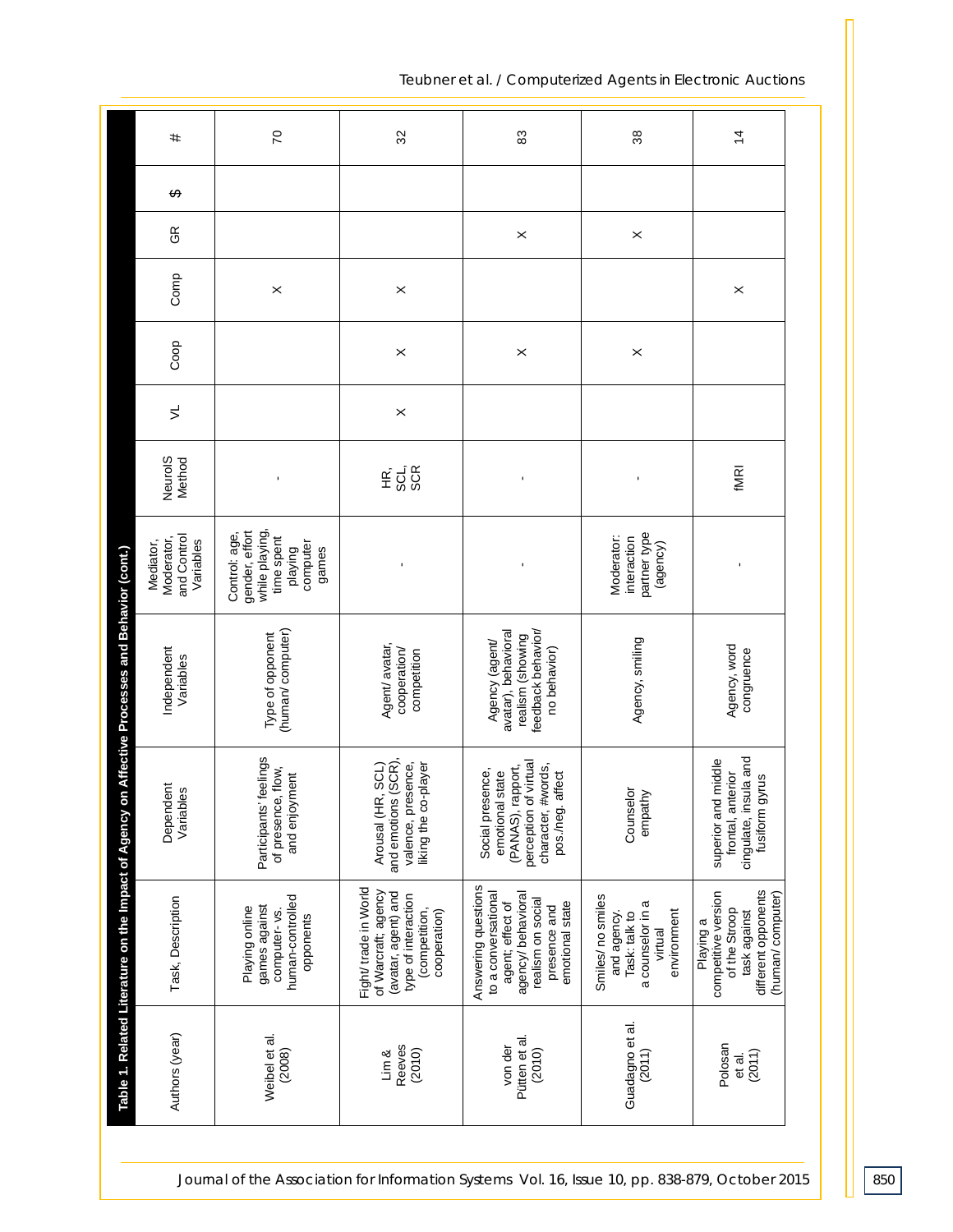|                                                                                                 | #                                                   | 8                                                                                                | $\frac{8}{1}$                                                                                                | 103                                                                                                                                |                                                                                                                                                                             |  |
|-------------------------------------------------------------------------------------------------|-----------------------------------------------------|--------------------------------------------------------------------------------------------------|--------------------------------------------------------------------------------------------------------------|------------------------------------------------------------------------------------------------------------------------------------|-----------------------------------------------------------------------------------------------------------------------------------------------------------------------------|--|
|                                                                                                 | ↮                                                   |                                                                                                  | $\times$                                                                                                     | $\pmb{\times}$                                                                                                                     |                                                                                                                                                                             |  |
|                                                                                                 | GR                                                  | $\times$                                                                                         | $\times$                                                                                                     |                                                                                                                                    |                                                                                                                                                                             |  |
|                                                                                                 | Comp                                                |                                                                                                  |                                                                                                              | $\times$                                                                                                                           |                                                                                                                                                                             |  |
|                                                                                                 | Coop                                                | $\times$                                                                                         | $\times$                                                                                                     |                                                                                                                                    |                                                                                                                                                                             |  |
|                                                                                                 | $\preceq$                                           |                                                                                                  |                                                                                                              |                                                                                                                                    |                                                                                                                                                                             |  |
|                                                                                                 | Neurol <sub>S</sub><br>Method                       | ı                                                                                                | <b>fMRI</b>                                                                                                  | HE,<br>SCR                                                                                                                         |                                                                                                                                                                             |  |
|                                                                                                 | and Control<br>Moderator,<br>Variables<br>Mediator, | ı                                                                                                | ı                                                                                                            | risk aversion,<br>gender, IPV<br>moderator:<br>Mediator:<br>arousal;<br>agency;<br>control:<br>overall                             |                                                                                                                                                                             |  |
| Table 1. Related Literature on the Impact of Agency on Affective Processes and Behavior (cont.) | Independent<br>Variables                            | avatar), number of<br>Agency (agent/<br>social cues                                              | trustworthiness<br>Human/avatar<br>pictures;                                                                 | Agency                                                                                                                             |                                                                                                                                                                             |  |
|                                                                                                 | Dependent<br>Variables                              | perception, rapport,<br>#words, revealed<br>social presence,<br>PANAS, person<br>characteristics | activation, learning<br>prediction, medial<br>Money transfers,<br>trustworthiness<br>frontal cortex<br>rates | emotions, overall<br>Bids, immediate<br>arousal                                                                                    | Note: VL: valence; COOP: cooperative; COMP: competitive; GR: graphical representation; \$: monetary incentives; #: number of observations; SCL: skin conductance; SCR: skin |  |
|                                                                                                 | Task, Description                                   | another participant,<br>Text-chat with<br>agency/social<br>effect of<br>cues                     | Playing a trust game<br>computer partner;<br>trustworthiness<br>with a human/<br>assessing                   | computerized agents<br>and bidding behavior<br>immediate emotions<br>on overall arousal,<br>in electronic<br>Impact of<br>auctions | conductance response; HR: heart rate; R: respiration.                                                                                                                       |  |
|                                                                                                 | Authors (year)                                      | Appel et al.<br>(2012)                                                                           | Riedl et al.<br>(2014)                                                                                       | This study                                                                                                                         |                                                                                                                                                                             |  |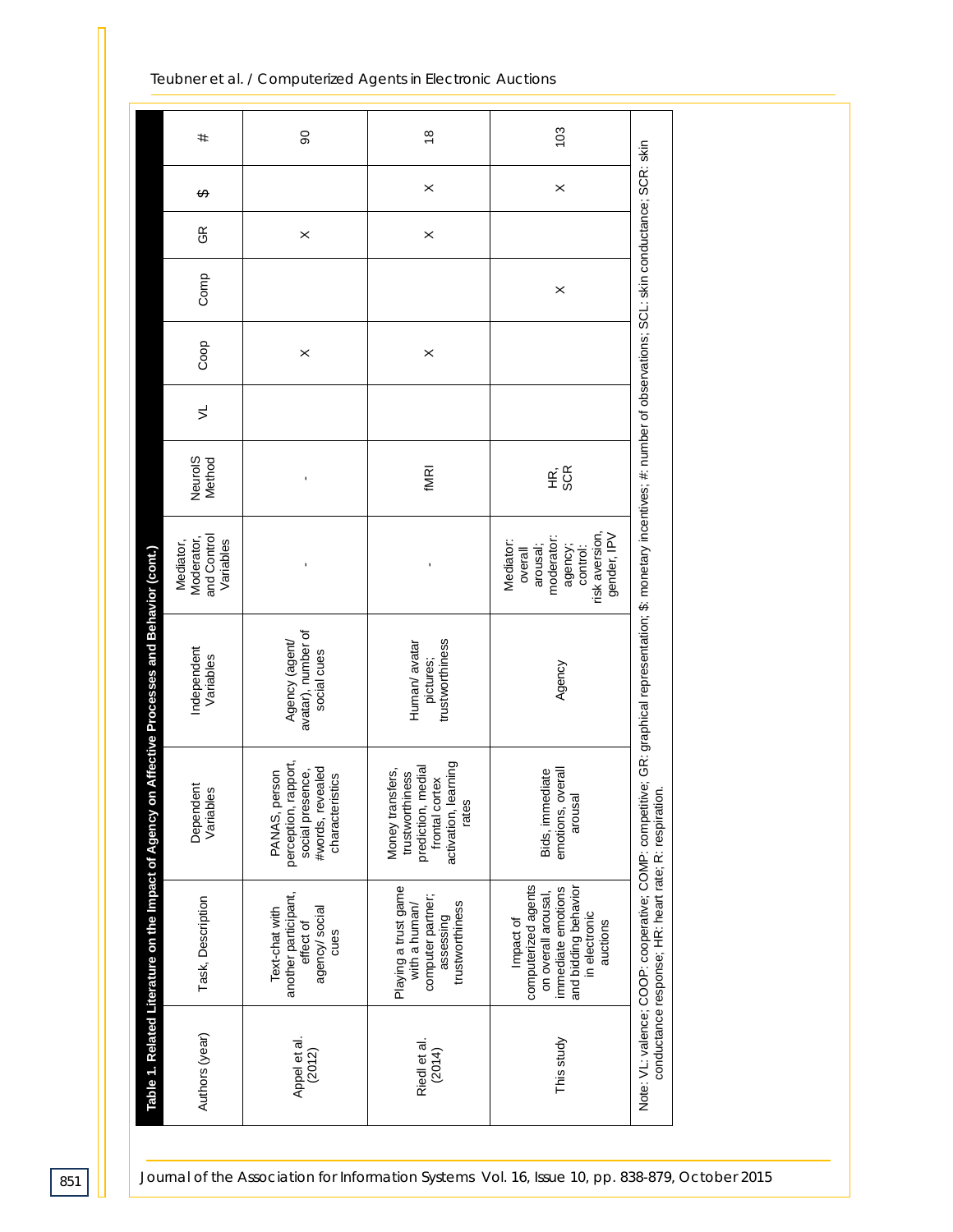# **3. Experimental Design**

Our experiment included two treatments. First, in the high agency (HA) treatment, the participants interacted with only human opponents. Second, in the low agency (LA) treatment, the participants interacted with only computerized opponents only. The computerized bidders in the LA treatment replicated the bids of the human bidders. We conducted the LA treatment sessions one week after the HA treatment sessions. By replicating the human bids, we avoided influencing the results due to differences in bidding by the agents, which makes the results comparable across treatments (see van den Bos et al. (2008) for a similar approach). Thus, participants in the LA treatment faced the exact same bids from their opponents as participants in the HA treatment. Therefore, the only difference between treatments is that bidders knew that they were interacting with human opponents (HA) or computer opponents (LA). The bidders were not represented graphically. Also, to avoid order effects, we based our experiments on a between-subjects design (i.e., subjects either participated in the HA or LA treatment but not both).

During the experiment, each bidder took part in a sequence of 30 FPSB auctions with two other bidders. The FPSB auction was particularly suited for our study because (1) it belongs to the class of static auctions and, thus, allowed us to maintain a high level of control with little path dependence, (2) we could investigate the impact of computerized agents in a scenario with little interaction, and (3) the FPSB auction format is frequently used in markets worldwide. In the HA treatment, we randomly reassigned participants to groups of three bidders before every single auction period (random stranger matching). Thus, a subject did not know which other participants were currently participating in the same auction. Each group then played a single FPSB auction independently with three bidders (see Engelbrecht-Wiggans & Katok (2008), Katok & Kwasnica (2008), and Astor et al. (2013) for similar approaches). After each period, we rematched the participants into different groups of three, which we communicated in the instructions so that participants could not gain insights about specific participants and carry them over to the next interaction with a specific participant. In the LA treatment, we matched every participant with two computerized bidding agents, which replicated the human bids from the HA treatment one week earlier. Here also, we rematched every participant into a different group with two computerized bidding agents after each auction period.

#### **3.1. Auction Process**

Before an auction began, the system informed each bidder  $\ell$  about their independent private value (IPV)  $v_{\ell}$ for the commodity to be auctioned<sup>7</sup>. This IPV was independently drawn for each bidder from a uniform distribution with support on the discrete integer interval {11, 12, …, 109, 110} and is expressed in monetary units (MU). The bidders only knew that there were three bidders in each auction, their own IPV, and the general distribution of IPVs, which was the same for all bidders. We denote the bid of participant *i* by *bi*. The winning bidder *i* received a payoff equal to the winning bid minus their individual valuation for the commodity being auctioned  $(v_i - b_i)$ . All other bidders received a payoff of zero. The equilibrium bidding strategy *b(vi)\** for bidder *i* in an auction with three risk-neutral bidders in total and the common distribution of IPVs denoted above is given by  $b(v_i)^* = (2/3) * (v_i - 10) + 10$  (Krishna, 2002).

To exclude missed-opportunity and money-left-on-the-table effects (Engelbrecht-Wiggans & Katok, 2008), we presented the bidders with a minimal information environment in which they were neither informed about the highest nor the second-highest bid (van den Bos et al., 2008). At the end of an auction, bidders only received information on whether they had won the auction or not and their payoff. We did not reveal the bidders' identities. To capture the physiological reactions to specific events throughout the auction process, we provided information in timed intervals of at least five seconds (Sanfey et al., 2003). In particular, we investigated the intensities of the bidders' immediate emotions in response to three specific events in the auction process (E1, E2, and E3).

 $7$  The IPV model dates back to the seminal work of Vickrey (1961) and is frequently used in auction experiments (see Katok and Kwasnica (2008), Engelbrecht-Wiggans and Katok (2008), and Astor et al. (2013) for similar approaches). An IPV corresponds to a bidder's individual valuation of the auctioned commodity. This is *private* information (i.e., a bidder only knows their own IPV but not the IPVs of the other bidders) and the valuation is *independent* (i.e., knowing one's own IPV provides no additional information on other bidders' IPVs). The bidder then has to weigh their chances of winning against the nominal payoff in case of winning the auction, which is based on their own IPV and the available information on the distribution of the other bidders' IPVs. -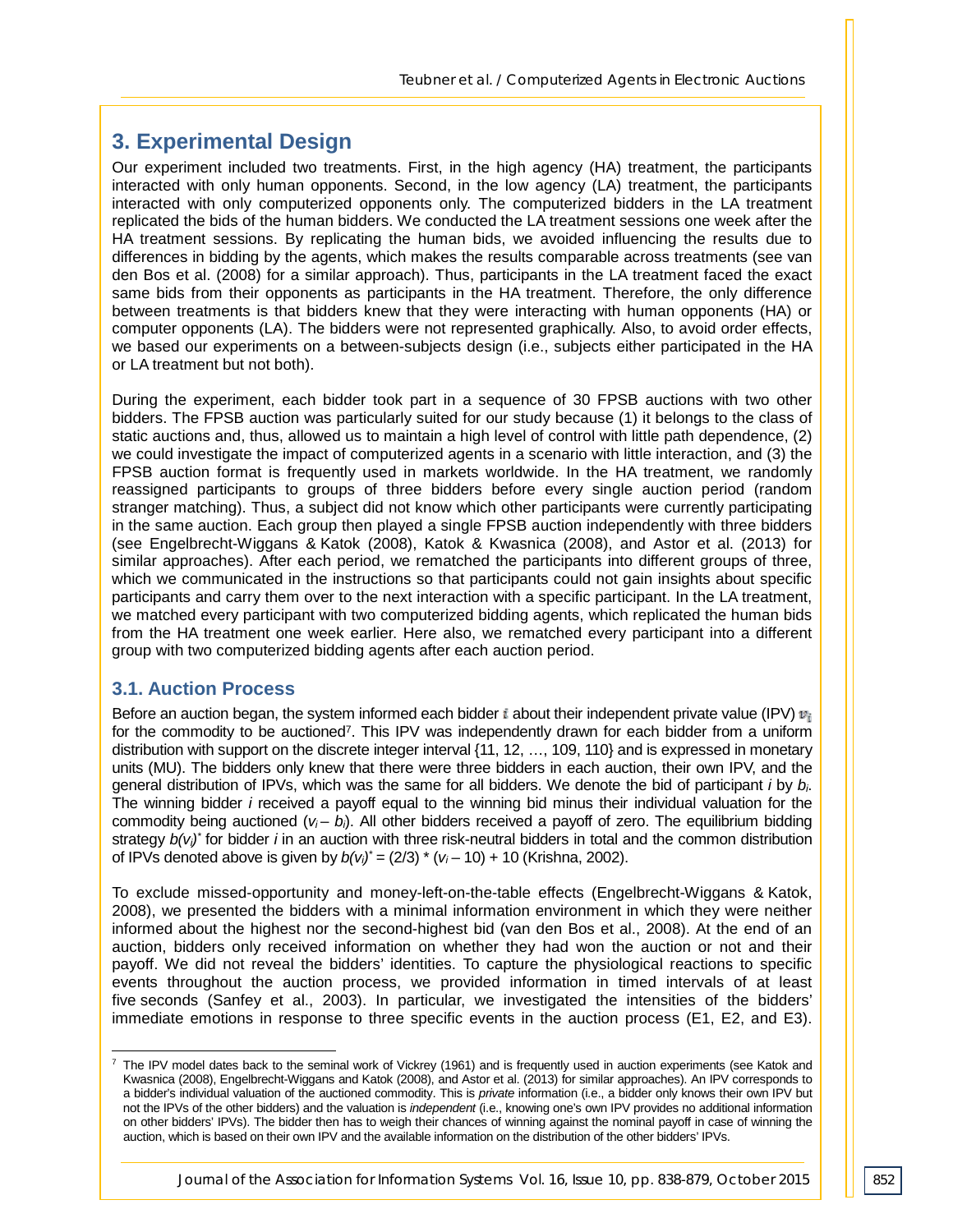More specifically, we first assessed the bidders' physiological responses to placing a bid (E1). Then, the bidders saw an information screen that informed them that the auction outcome would be revealed soon (E2). Finally, the bidders found out whether they had won or lost the auction (E3). Figure 2 summarizes the auction process.



#### **3.2. Procedure**

Altogether, 27 female and 93 male participants (six participants per session, 120 in total, mean age = 23.16 years) participated in 20 sessions. There were 12 sessions in the HA treatment, and eight sessions in the LA treatment ( $N_{HA}$  = 72,  $N_{LA}$  = 48). We conducted the experiment at the Karlsruhe Institute of Technology and in accordance with the university's ethics guidelines. We implemented it by using the z-Tree environment (Fischbacher, 2007). We recruited the participants from a pool of undergraduate students by using the ORSEE software environment (Greiner, 2004). We offered no lump sum payment. The experimental currency was monetary units (MU) with 16 MU being equivalent to €1.00. Depending on the bidders' individual performance, all of the gains and losses accumulated during the auctions went to their individual accounts, which we individually paid out in cash to the participants at the end of the experiment. The average payment was  $\epsilon$ 16.13 (minimum =  $\epsilon$ 5.88, maximum =  $\epsilon$ 28.44).

At the end of each session, we conducted the risk-aversion task by Holt and Laury (2002) to assess each participant's general attitude towards taking risk. We include the recorded value as a control variable that takes the value 1 if a participant is risk-averse and 0 otherwise. In this task, participants could earn up to an additional €3.85. Each participant selected one of two lotteries from 10 different specifications each with a different level of risk and expected payoff. Based on how often participants chose the less-risky lottery, we classified them as risk averse or not risk averse.

Before the first auction started, we introduced a five-minute resting period for calibration purposes (Riedl et al., 2014a). To ensure the participants comprehended the experiment's rules, the participants then had to successfully complete a quiz regarding the experimental instructions and performed five practice auctions in which they did not consider gains and losses. To avoid artifacts due to body movements, we limited participants' interactions with the experimental system to mouse inputs (i.e., they used only their dominant hand). We equipped participants with a pair of earmuffs to avoid the influence of background noise.

During the experiment, we continuously measured the bidders' HR and SCR. We derived HR from an electrocardiogram (ECG) recording device and used a lead I method with single-use electrodes placed on the left and right wrist (Berntson, Quigley, & Lozano, 2007). We recorded skin conductance by using a constant current amplifier measurement system and Ag/AgCl (silver/silver chloride) electrodes. We attached the electrodes to the thenar and hypothenar eminences of the palm of the non-dominant hand with standard electrodermal activity (EDA) electrode paste (Fowles et al., 1981). We conducted all the sessions within a period of two weeks with an average relative humidity of 53.1 percent and an average room temperature of 24.1°C (75.4°F). These values comply with the methodological recommendations of the Society for Psychophysiological Research (Fowles et al., 1981). We had to remove the physiological measurement results of 17 participants from the data sample because the values of either the SCR or HR measurements were outside the range of the measurement system or because of too much noise on the signal. Thus, we analyze a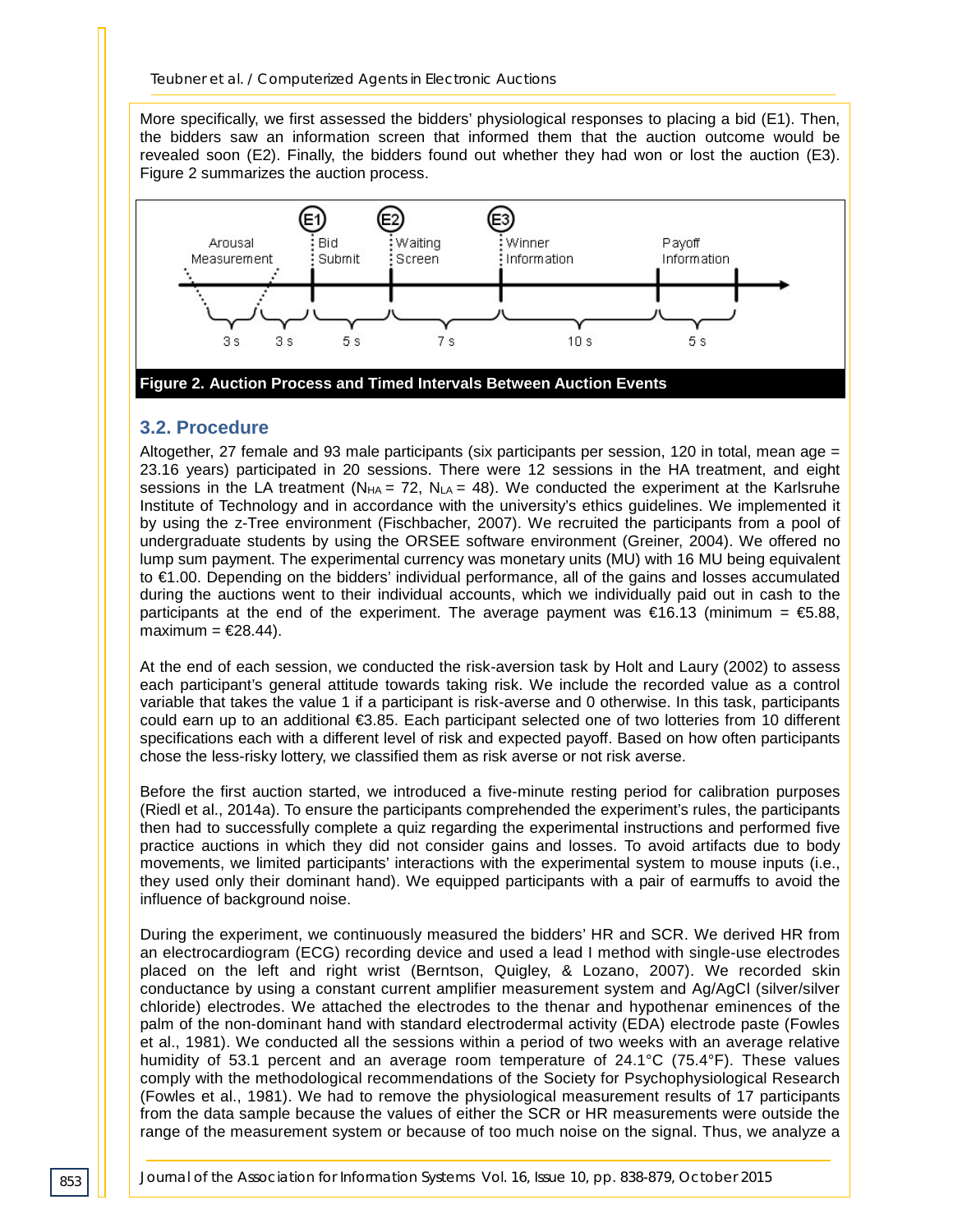data sample of  $120 - 17 = 103$  participants (N<sub>HA</sub>=64 (51 male, 13 female), N<sub>LA</sub>=39 (29 male, 10 female)). We analyze allocation efficiency, however, based on an auction level and, therefore, include the bids of all 120 participants.

## **3.3. Physiological Measures**

The two correlates used in our study, HR and SCR, are proxies for activation of the autonomous nervous system (ANS) and provide insight into the bidders' affective processes during the auctions. Note that there are further neuroIS measures available that can provide valuable insight into bidders' affective processes, such as fMRI, electroencephalography, electromyography, pupil diameter measurement, and others (Dimoka et al., 2011; Riedl et al., 2014a; vom Brocke & Liang, 2014). While each of these approaches has distinct advantages, we focus on HR and SCR because these measures (1) provide insights into participants' immediate emotions and overall arousal; (2) require little measurement overhead and can, thus, be assessed for several participants simultaneously, which is a necessary prerequisite for interactive economic experimentation; and (3) are measurable unobtrusively because they do not demand electrodes attached to the face or the scalp (such as with electroencephalography, electromyography, startle reflex), so that participants can better focus on the experimental tasks and act in a more habitual way.

HR is a measure that reflects the activity of both the sympathetic and parasympathetic branches of the ANS (Berntson et al., 2007). In this study, we measure HR in beats per minute and use it as a proxy for the overall arousal of the participants before they place a bid. In particular, we use the bidders' average increase in HR (θHR) six to three seconds before they placed a bid relative to the individual baseline level of HR during the five-minute resting period (see Smith and Dickhaut (2005) and Adam, Krämer, and Weinhardt (2012) a similar approach). Thus, an arousal parameter of x% in this context means that a participant's HR in the time frame of six to three seconds *before* submitting a bid was on average x% higher than in the initial calibration phase. This normalization makes θHR comparable across participants and treatments. We do not include the last three seconds before bid submission in computing θHR because previous research has found that participants exhibit deceleratory HR responses in this time frame due to their preparing for imminent action (Jennings, van der Molen, & Brock, 1990).

In contrast, SCR is a measure that directly reflects only the activity of the sympathetic nervous system (Bechara & Damasio, 2005; Dawson, Schell, & Courtney, 2011). Skin conductance is measured in microsiemens (µS) and can be broken down into tonic and phasic components. The tonic component reflects the general arousal level of the individual (skin conductance level, SCL); that is, the ongoing emotional state. In comparison to θHR, however, changes in SCL are rather inert, and, thus, we concentrate on θHR as a proxy for overall arousal. The phasic component of skin conductance represents short monophasic bursts of sympathetic activity (skin conductance response, SCR), which are usually elicited by an external or internal stimulation. Researchers have identified the amplitude of an SCR (SCR.amp) as a proxy for the intensity of immediate emotions and reflects short bursts of sympathetic activity (Dawson et al., 2011). In this study, we obtained the SCR.amp values by decomposing skin conductance into its tonic and phasic components with the Ledalab analysis software (Benedek & Kaernbach, 2010). We used only amplitudes that occurred one to three seconds after each event and amplitudes greater than or equal to a value of .01 µS (Fowles et al., 1981). Following the recommendation of Venables and Christie (1980), we transformed all the SCR.amp values by *log(x+1)*.

# **4. Results**

In this section, we present the results of our study. First, we investigate the intensities of immediate emotions in response to discrete auction events (H1) and then continue with the bidders' overall arousal levels (H2). Subsequently, we analyze the interplay of agency, overall arousal, and bidding behavior (H3-H5). Finally, we expand on the impact of agency on allocation efficiency.

# **4.1. Immediate Emotions during the Auction Process (H1)**

In this section, we consider subjects' SCR.amp as a measure for immediate emotions in response to three discrete auction events: bid submission (E1), an intermediate information screen (informing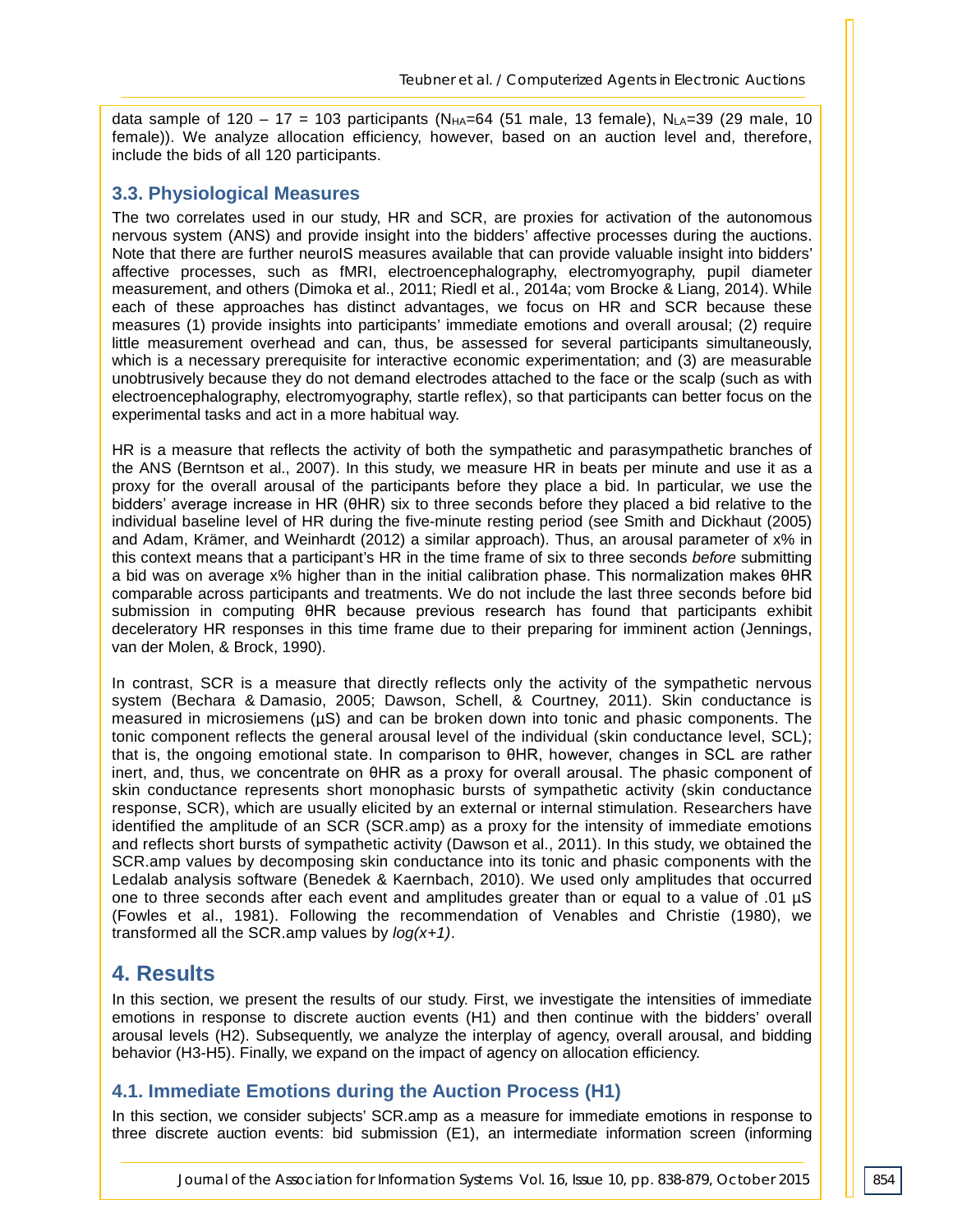subjects that the result is about to be displayed) (E2), and the auction outcome (E3). In our research model, we hypothesize that the intensities of such immediate emotions are mitigated when agency is low (H1). In the analysis, we additionally consider the impact of the IPV and the outcome role (winning or losing). For illustration, we group the IPV values into five categories, which Table 2 summarizes.

| <b>Table 2. Value Classes</b> |             |                |                |  |  |  |  |  |
|-------------------------------|-------------|----------------|----------------|--|--|--|--|--|
|                               | Value class |                | Value interval |  |  |  |  |  |
|                               |             | Lower bound    | Upper bound    |  |  |  |  |  |
|                               | very low    |                | 30             |  |  |  |  |  |
|                               | low         | 31             | 50             |  |  |  |  |  |
| ⌒                             | medium      | 51             | 70             |  |  |  |  |  |
| з                             | high        | 71             | 90             |  |  |  |  |  |
|                               | very high   | 2 <sub>1</sub> | 110            |  |  |  |  |  |
| Total range                   |             | 91             | 110            |  |  |  |  |  |

Figures 3, 4, and 5 display the bidders' average SCR.amp in response to the three auction events E1, E2, and E3. We group the results by value class and treatment. All of the figures indicate that emotional intensity was generally lower in the low-agency treatment and generally higher for higher value classes. The auction outcome (E3) triggered the strongest responses, whereas E1 and E2 triggered less-intense responses. To confirm the graphical evidence, we conducted four generalized least squares (GLS) regressions in which we modeled each bidder's SCR.amp in response to E1, E2, and E3. We used a between-subjects design as is common in experimental setups, which means that we compared the results of a group of subjects in one group to a different set of subjects in our control group. We sampled the same participants in the same treatment multiple times and accounted for level differences using control variables (gender and risk-aversion). We treated our subjects with two levels of agency; unfortunately, we could treat our subjects with every possible level of agency, and, therefore, we estimate a model that includes random effects to account for this. We estimated a GLS mixed-model that simultaneously accounted for both random effects and fixed effects. We conducted the regressions for each auction by using robust standard errors clustered by subject. For all events, we accounted for the treatment (LA: 1, HA: 0), risk aversion (1: risk averse, 0: not risk averse), sex (female: 1, male: 0), value class (coded as 0 to 4, squared), and arousal before bid submission (θHR). Note that specification (3) includes a dummy for the outcome role (winning: 1, losing: 0), while specification (4) additionally includes the interaction term value class x auction outcome.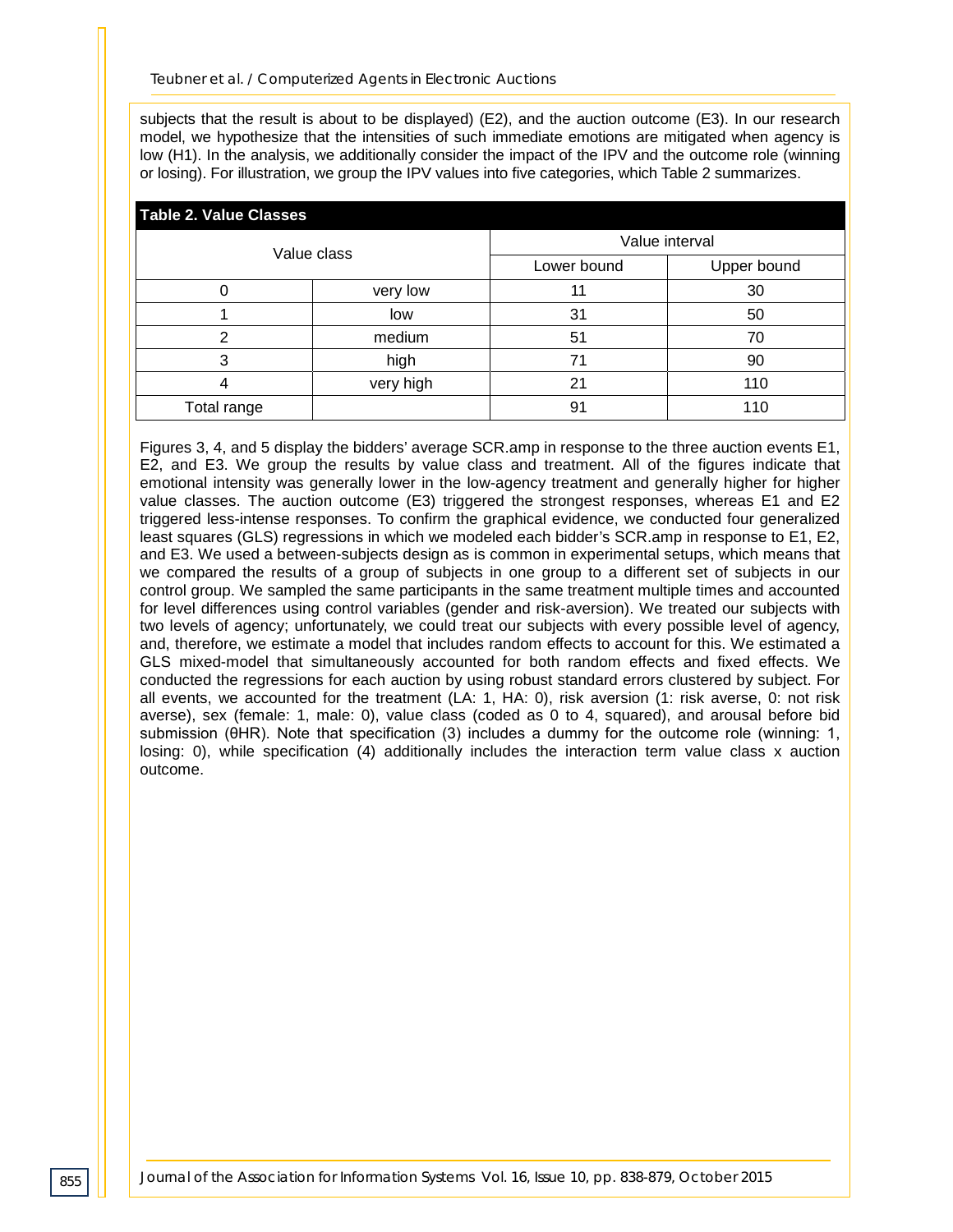





*Journal of the Association for Information Systems Vol. 16, <i>Issue 10, pp. 838-879, October 2015* | 856

## *Teubner et al. / Computerized Agents in Electronic Auctions*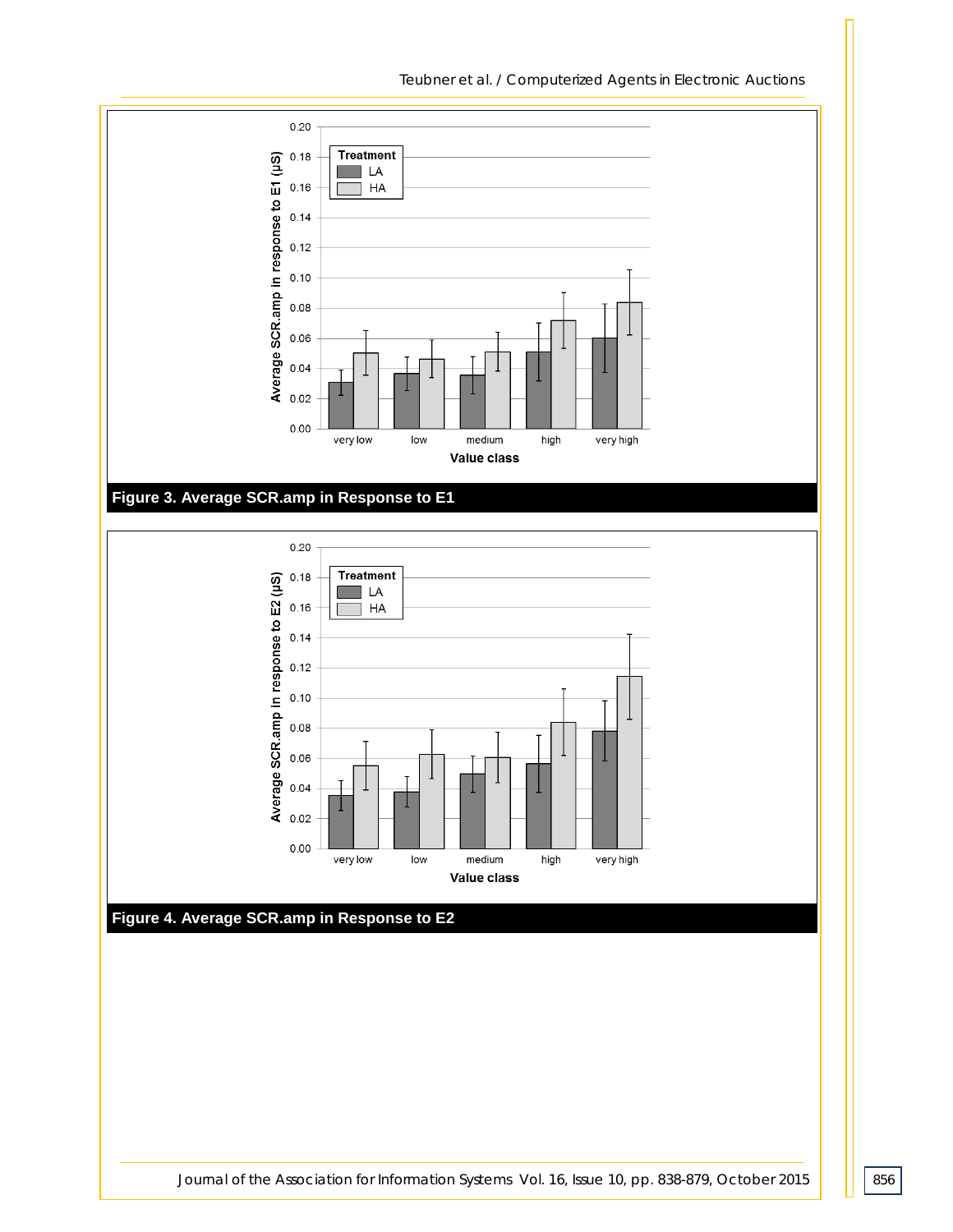

Table 3 summarizes the results of the GLS regressions $8$ . First, the general positive relationship between stakes and emotional intensity is confirmed in this setting. The coefficient of value class was positive, significant, and consistent for E1-E3. Thus, the intensity of the bidders' immediate emotions in response to salient auction events was higher for higher value classes. Second, emotions were stronger when bidders experienced higher levels of overall arousal (θHR). In other words, there was a positive relationship between overall arousal and the intensity of immediate emotions, which was consistent for E1-E3. Third, the differences in the intensities of the emotional responses between the LA and HA treatments were significant and consistent for E1-E3 (E1: *b=-.015, p=.084*; E2: *b=-.022, p=.017*; E3: *b=-.030, p=.023*), whereat the effect at E3 was stronger than at E1 and E2. Note, however, that the coefficient was only marginally significant for E1. In summary, our results support H1. The intensity of the bidders' immediate emotions in response to salient auction events was lower for low agency than it was for high agency.

With respect to the impact of outcome role on immediate emotions in response to E3, note that the bidders could lose money in our setting. Thus, the status quo was maintained when an auction was lost, whereas a gain was realized when an auction was won. Thus, one could expect a stronger emotional response to winning rather than losing an auction. The results of specification (3) confirm this conjecture. The coefficient on the dummy variable *winner* was positive and significant (*b=.020, p=.004*). Hence, the intensity of the bidders' immediate emotions in response to the auction outcome was higher if the auction was won. As Figure 6 depicts, the general intensity of emotions in response to E3 was higher in the HA treatment and the responses were stronger for winning an auction.

We did not observe an interaction effect between treatment and auction outcome. Winning an auction (compared to losing) caused stronger responses across both treatments, and participants in the HA treatment showed stronger responses to both winning and losing the auction than the participants in the LA treatment. Interestingly, however, winning an auction in the LA treatment caused stronger responses than losing an auction in the HA treatment. We discuss this point in more detail in Section 5.

 $8$  Note that, with 103 participants and 30 auctions, a total number of 103 x 30 = 3090 observations would have been possible. In 23 of these 3090 cases, however, we were not able to accurately assess the physiological data for the relevant bidding timeframe due to movement artifacts or due to a sudden noise on the signal. Therefore, the total number of observations was 3090 – 23 = 3067. j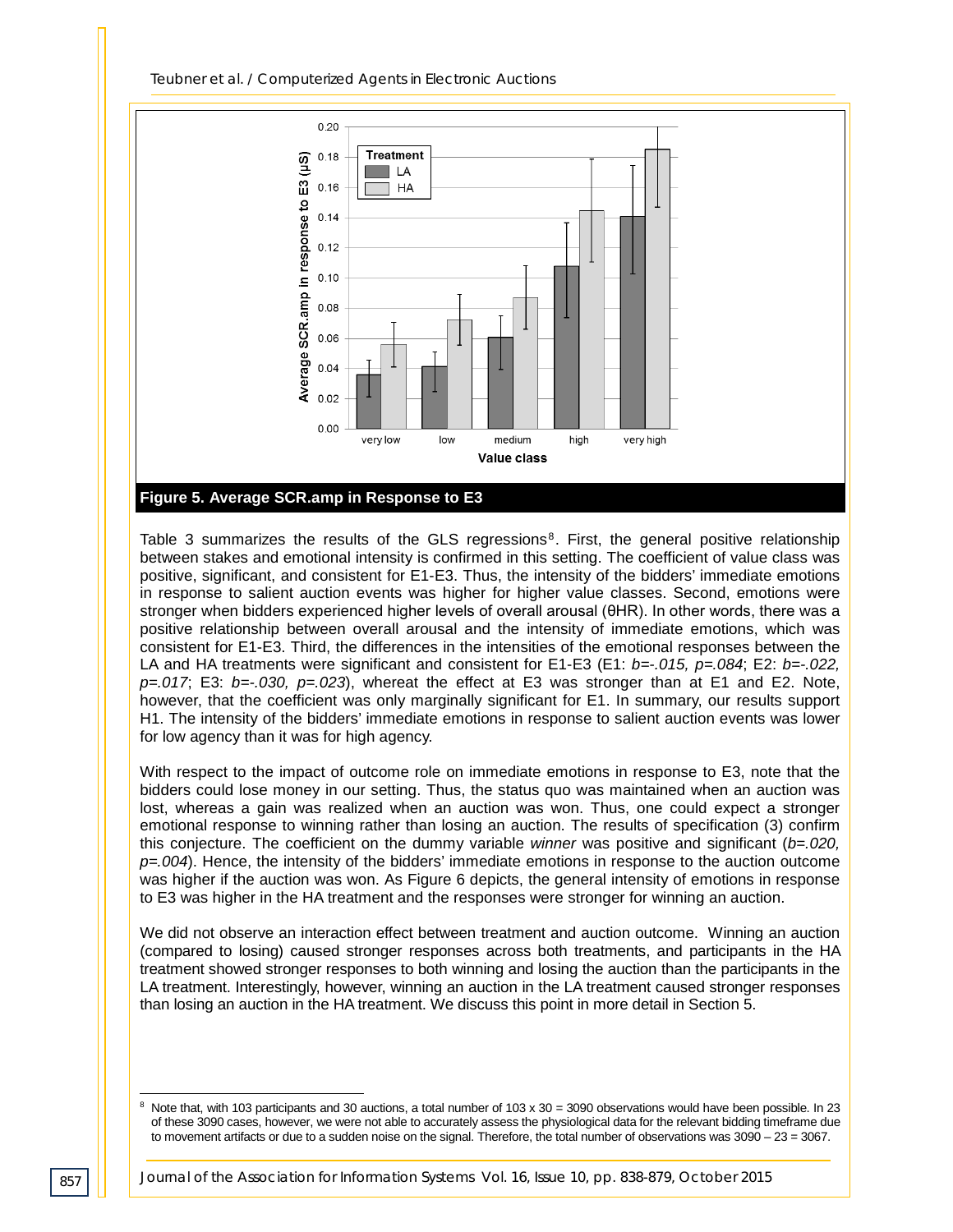| Table 3. GLS Regression Models for SCR.amp in Response to the Auction Events E1, E2,<br>and E3 |             |                                                          |             |                            |             |                            |                            |                       |  |  |
|------------------------------------------------------------------------------------------------|-------------|----------------------------------------------------------|-------------|----------------------------|-------------|----------------------------|----------------------------|-----------------------|--|--|
|                                                                                                |             | Dependent variables: SCR.amp at different events (E1-E3) |             |                            |             |                            |                            |                       |  |  |
| Independent<br>variables                                                                       |             | $(1)$ E1                                                 |             | (2) E2                     |             | $(3)$ E3                   | $(4)$ E3                   |                       |  |  |
|                                                                                                | <b>Beta</b> | Coeff.                                                   | <b>Beta</b> | Coeff.                     | <b>Beta</b> | Coeff.                     | <b>Beta</b>                | Coeff.                |  |  |
| Dummy: LA treatment                                                                            | $-070$      | $-015+$<br>(.008)                                        | $-0.91$     | $-022$ *<br>(.009)         | $-.102$     | $-0.030$ *<br>(.013)       | $-.102$                    | $-.030$ *<br>(.013)   |  |  |
| Dummy: risk averse                                                                             | .058        | .015<br>(.009)                                           | .031        | .009<br>(.012)             | .011        | .004<br>(0.18)             | .011                       | .004<br>(0.18)        |  |  |
| Dummy: female                                                                                  | $-0.095$    | $-023*$<br>(.009)                                        | $-.111$     | $-.032$ **<br>(.011)       | $-124$      | $-.043**$<br>(0.14)        | $-123$                     | $-.042**$<br>(.014)   |  |  |
| (Value class) <sup>2</sup>                                                                     | .122        | $.002$ ***<br>(< .001)                                   | .160        | $.003***$<br>(< .001)      | .281        | $.007***$<br>(.001)        | .331                       | $.008***$<br>(.001)   |  |  |
| Auction (#1-30)                                                                                | $-0.042$    | $< .001$ *<br>(< .001)                                   | $-0.090$    | $-.001***$<br>(< .001)     | $-063$      | $-.001**$<br>(< .001)      | $-061$                     | $-.001**$<br>(< .001) |  |  |
| Overall arousal (θHR)                                                                          | .050        | $.001$ **<br>(< .001)                                    | .046        | $.001**$<br>(< .001)       | .044        | $.001**$<br>(< .001)       | .042                       | $.001**$<br>(< .001)  |  |  |
| Dummy: winner                                                                                  |             |                                                          |             |                            | .067        | .020 **<br>(.007)          | .139                       | $.042***$<br>(.009)   |  |  |
| (Value class) <sup>2</sup> $\times$ winner                                                     |             |                                                          |             |                            |             |                            | $-.119$                    | $-.003**$<br>(.001)   |  |  |
| Constant                                                                                       |             | $.036***$<br>(.010)                                      |             | $.061***$<br>(.014)        |             | $.069***$<br>(.019)        |                            | $.065***$<br>(.019)   |  |  |
|                                                                                                |             | $N = 3067$<br>$R^2 = .039$                               |             | $N = 3067$<br>$R^2 = .063$ |             | $N = 3067$<br>$R^2 = .148$ | $N = 3067$<br>$R^2 = .150$ |                       |  |  |

Notes: robust standard errors clustered by subject in parentheses. Significance levels are based on two-tailed tests.

<sup>+</sup> *p* < .10; \* *p* < .05; \*\* *p* < .01; \*\*\* *p* < .001

Figure 7 displays the impact of outcome role and value class on average SCR.amp, which indicates that losing despite a high or very high valuation had the potential to evoke strong emotions. Specification (4) captures this relationship with the interaction between outcome role and value class, and a Wald test confirms that the increase in explanatory power from specification (3) was significant (χ²(1)=8.135, *p*<.01). The coefficient for the dummy winner was positive and significant (*b=.042, p<.001*) (i.e., at the lowest value class (coded as 0), winning caused stronger emotional responses than losing). The coefficient of the variable for value class was also positive and significant (*b=.008, p<.001*) (i.e., in case that an auction was not won, every increase in value class increased the emotional response significantly). The interaction term (winner  $\times$  value class) was negative and significant (*b=-.003, p=.004*) (i.e., the just-mentioned increase was lower but still positive (*.008 + (- .003) = .005*) if the auction was won). This pattern is consistent across treatments. We discuss this point in more detail in Section 5.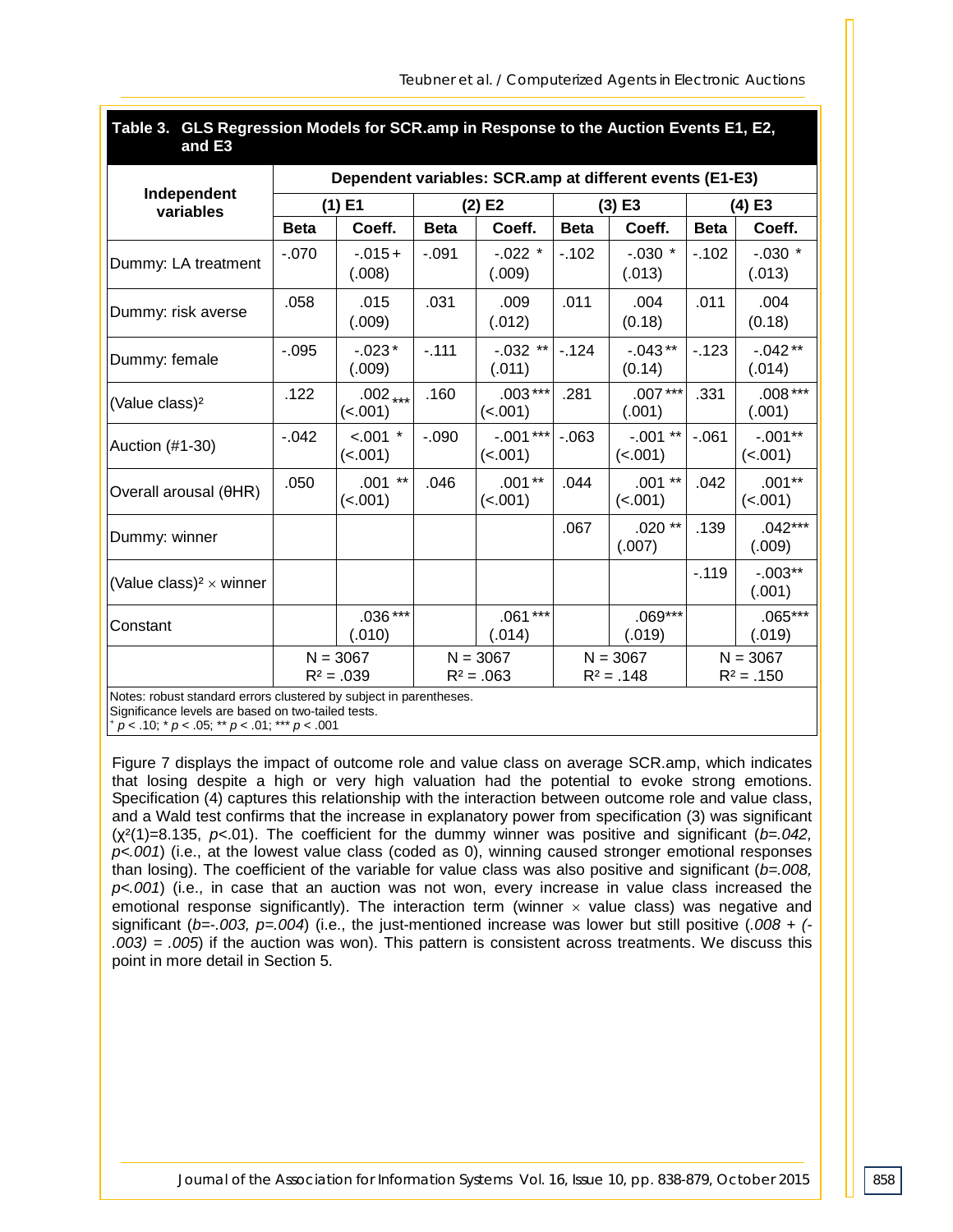

# **4.2. Overall Arousal during Bidding (H2)**

In this section, we consider θHR as a measure for the bidders' overall arousal levels before bid submission. When comparing the bidders' average θHR across all auctions on a subject level, we observed that arousal levels were marginally higher in the HA treatment than they were in the LA treatment (3.07% vs. 1.42%, one-tailed *t*-test, *t(101)=-1.635, p=.053*). While this result provides some support for H2, note that bidding behavior for low valuations is rather different than it is for high valuations (Engelbrecht-Wiggans & Katok, 2008; Kagel, 1995).

In particular, Engelbrecht-Wiggans and Katok (2008) established that, when participants think they do not have a realistic chance of winning an auction as is the case for low IPV, they behave aimlessly. It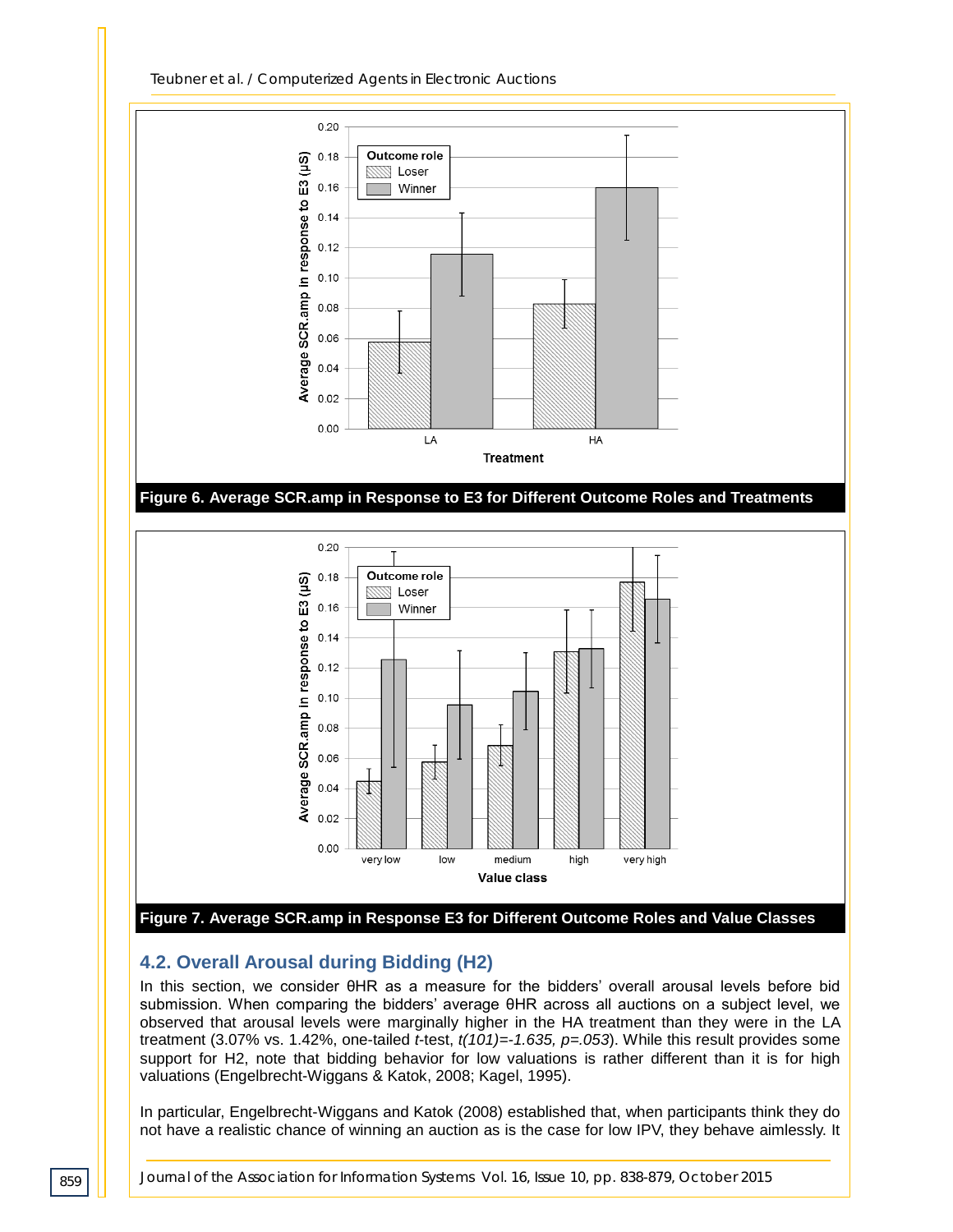seems that bidders realize that their probability of winning the auction in these cases is small, and, therefore, they even place bids in excess of their own valuation to prevent another bidder from making a high profit (Kagel, 1995). This phenomenon can also be seen in the SCR.amp results reported in the last subsection, where immediate emotions were much less intense for low valuations. Therefore, in the following analysis, we use only auctions with IPV equal to or higher than 60 MU (i.e., the upper 50% of the IPV distribution), which means that, from the series of 30 auctions a subject participated in, we consider on average roughly 15 auctions in the analysis.

Correspondingly, Figure 8 depicts the bidders' average θHR across all auctions in which their IPV was equal to or higher than 60 MU. When comparing the bidders' θHR in those auctions, we can see that overall arousal levels were significantly higher in the HA treatment than in the LA treatment (3.92% vs. 1.79%, one-tailed *t*-test, *t(101)=-1.920, p=.029*). Thus, in line with hypothesis H2 and confirming the results on immediate emotions, participants were less aroused when they bidded against computer opponents.



**Figure 8. Average Overall Arousal (θHR)**

#### **4.3. The Relationship between Agency, Overall Arousal and Bidding (H3–H5)**

Based on the literature, in Section 3, we hypothesize that there is a relationship between bidders' arousal and bidding behavior for high agency (H4) and that this relationship is mitigated for low agency (H5). To test this relationship, we first analyze the Pearson correlations between arousal and bids grouped by treatment<sup>9</sup>. The analysis reveals a statistically significant negative correlation between arousal and bids (*n=64, r=-.213, p=.046*, one-tailed) in the HA treatment but no significant correlation between arousal and bids in the LA treatment (*n=39, r=-.081, p=.313*, one-tailed).

The correlation analysis established a relationship between arousal and bidding behavior in human opponent markets in a simple setting. While compelling, the previous results may not hold up to more rigorous analysis. To control for other known effects on bidding behavior, we performed a mediation analysis based on our research model (cf. Figure 1) and test the conditional indirect effect. We conducted the analysis according to Krull and MacKinnon's (2001) mediation analysis approach. We conducted the GLS regressions summarized in Table 4 on the level of single auctions by using robust standard errors clustered by subject. The independent variables were treatment (LA: 1, HA: 0), sex (female: 1, male: 0), bidders' arousal (θHR), and whether or not subjects were classified as risk

As we outline in Section 4.2, we based the analysis on auctions with IPV equal to or higher than 60 MU (i.e., the upper 50% of the IPV distribution).  $\mathsf g$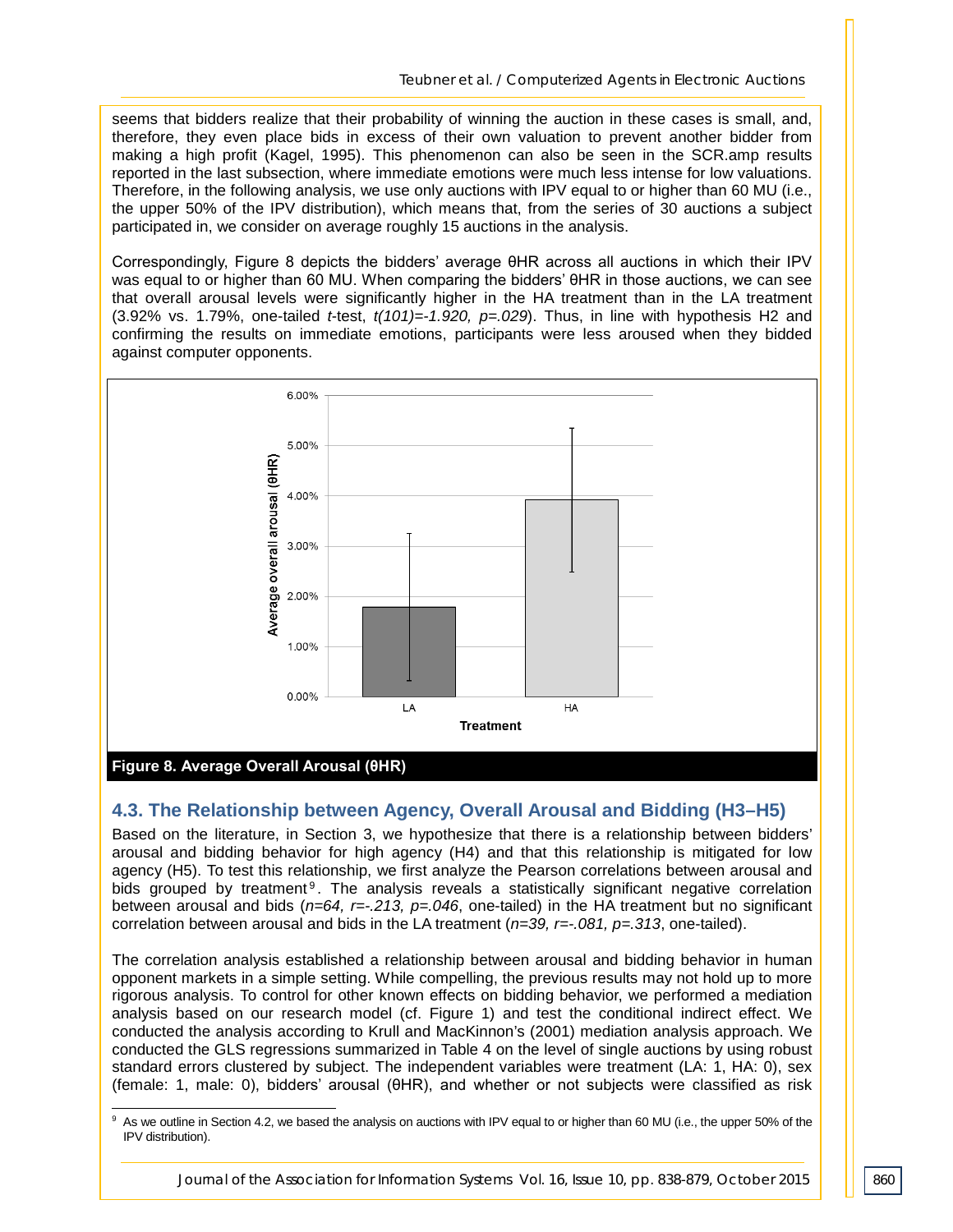averse (1: risk averse, 0: not risk averse) based on Holt and Laury's (2002) questionnaire. Additionally, we controlled for valuations and auction sequence.

Consistent with our previous analysis and, thus, providing further support for H3, specification (1) shows that arousal was also significantly lower in the computer opponents markets when controlling for auction sequence and valuation (*b=-2.304, p=.028*). In line with hypothesis H3, the results of specification (3) show that bidders placed lower bids in computer markets ( $b = -3.101$ ,  $p = .002$ ). Testing H4 and H5, we found that bidders placed lower bids when they were aroused (*b=-.110, p<.001*), while this effect was conditional on whether agency was high or low (*b=.111, p=.004*). Moreover, a Wald test confirmed that the increase in explanatory power from specification (2) to specification (3) was significant (χ²(2)=20.706, *p*<.001). Note that these results are robust against using different time frames (cf. Appendix A).

| Table 4: GLS Regression Models for Overall Arousal and Bids |                            |                            |                            |                          |                            |                            |  |  |
|-------------------------------------------------------------|----------------------------|----------------------------|----------------------------|--------------------------|----------------------------|----------------------------|--|--|
|                                                             | <b>Dependent variables</b> |                            |                            |                          |                            |                            |  |  |
| Independent variables                                       | (1) Arousal                |                            | $(2)$ Bid                  |                          | $(3)$ Bid                  |                            |  |  |
|                                                             | <b>Beta</b>                | Coeff.                     | <b>Betta</b>               | Coeff.                   | <b>Beta</b>                | Coeff.                     |  |  |
| Dummy: LA treatment                                         | $-.116$                    | $-2.304$ *<br>(1.049)      | $-0.022$                   | $-513$<br>(.911)         | $-134$                     | $-3.101$ **<br>(.991)      |  |  |
| Dummy: risk averse                                          | $-.093$                    | $-2.298$ +<br>(1.219)      | .012                       | .336<br>(.966)           | .004                       | .130<br>(.944)             |  |  |
| Dummy: female                                               | $-.010$                    | $-.240$<br>(1.344)         | .087                       | $2.361$ *<br>(1.022)     | .089                       | $2.414$ *<br>(.982)        |  |  |
| Valuation                                                   | .067                       | $.044$ **<br>(.016)        | .844                       | $***$<br>.649<br>(.016)  | .844                       | .649 ***<br>(.015)         |  |  |
| Auction (#1-30)                                             | $-152$                     | $-.168$ ***<br>(.030)      | .006                       | .008<br>(.020)           | $-.004$                    | $-0.005$<br>(.019)         |  |  |
| Overall arousal (θHR)                                       |                            |                            |                            |                          | $-.094$                    | $-.110$ ***<br>(.024)      |  |  |
| LA treatment $\times$ overall<br>arousal                    |                            |                            |                            |                          | .114                       | $***$<br>.111<br>(.039)    |  |  |
| Constant                                                    |                            | 4.556 *<br>(1.805)         |                            | ***<br>16.515<br>(1.406) |                            | $***$<br>19.440<br>(1.502) |  |  |
|                                                             |                            | $N = 1506$<br>$R^2 = .051$ | $N = 1506$<br>$R^2 = .726$ |                          | $N = 1506$<br>$R^2 = .736$ |                            |  |  |

Notes: robust standard errors clustered by subject in parentheses.

Significance levels are based on two-tailed tests.

<sup>+</sup> *p* < .10; \* *p* < .05; \*\* *p* < .01; \*\*\* *p* < .001

Figure 9 illustrates the relationship between arousal and bids grouped by treatment. We see that, in the LA treatment, the average bid appeared to be completely invariant to arousal. The HA treatment differed markedly and exhibited decreases in average bid between low and high arousal. It appears as if the participants were not only more aroused when they were bidding against other humans but that their bidding behavior was correlated with arousal. This finding is also reflected in an interaction term between LA and arousal  $(b=.111, p=.004)$ . To test the significance of this conditional indirect effect of arousal on bids, conditional for agency, we conducted a bootstrapping analysis. Based on 5,000 bootstrapped samples using bias-corrected 95 percent confidence intervals, the analysis revealed a significant indirect effect of arousal on bids for high agency (*IE=.447, SE=.072, LL=.307, UL=.589*). LL and UL refer to the lower and upper limit of the 95 percent confidence interval. The indirect effect was significantly different from zero at p<.05 (two-tailed). In contrast, the corresponding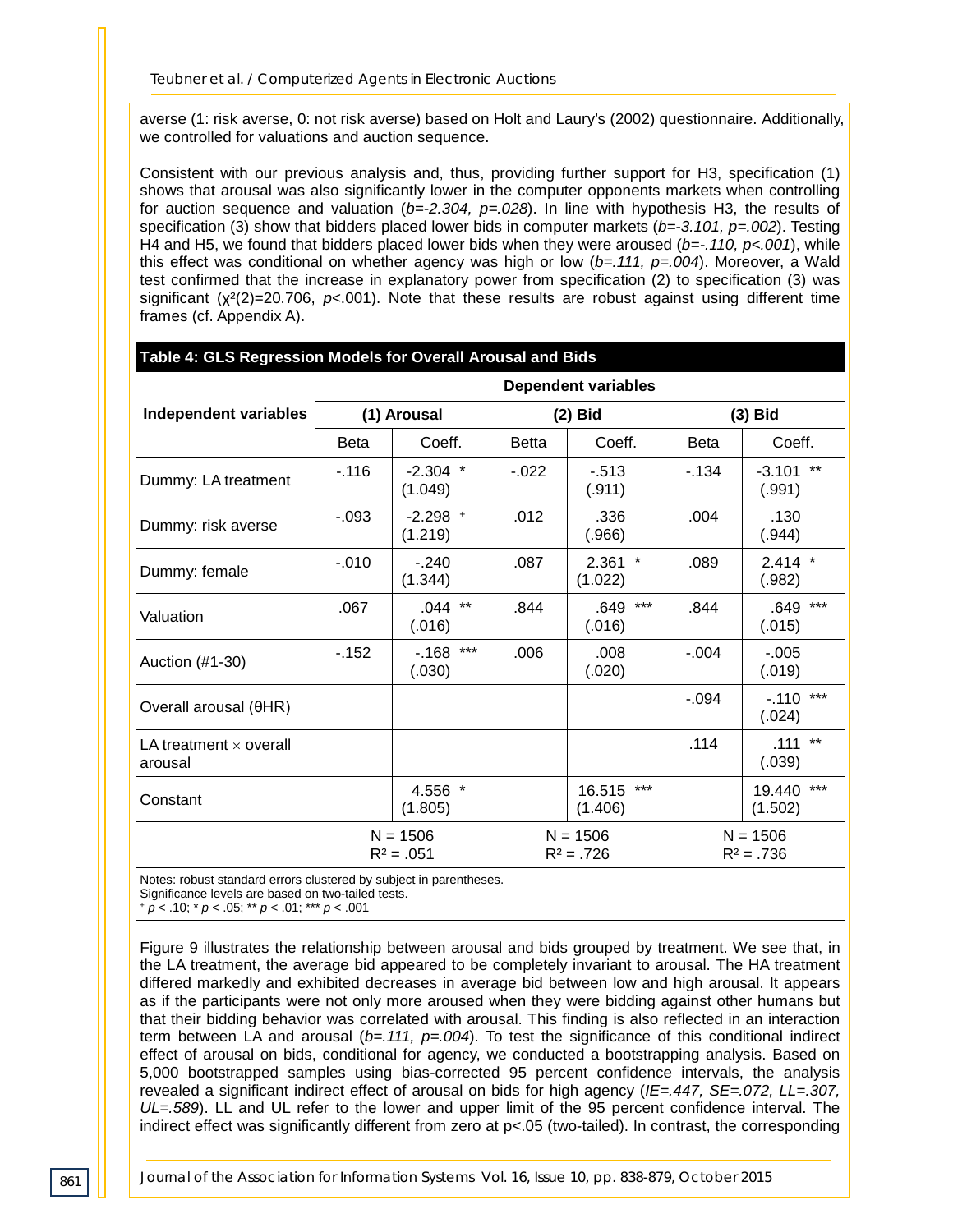analysis for low agency reveals that the indirect effect was not significant (*IE=-.027, SE=.489, LL=- 1.020, UL=.913*). Table 5 summarizes these results. Taken as a whole, our results support H3, H4, and H5. In the traditional context of markets with high agency, bidders were more aroused, and this arousal was also directly reflected in their bids. In markets with low agency, however, bidders were less aroused and the indirect effect of arousal on bids disappeared. In other words, low agency mitigated both arousal and the relationship between arousal and behavior. At this stage, it remains unclear whether the mediating role of arousal was due to a causal relationship of arousal on bids or because bidders who placed lower bids against other human bidders were also more aroused. We discuss this point in more detail in Section 5.



#### **Figure 9. Relationship between Overall Arousal and Bids**

| Table 5. Indirect Effects for HA and LA Treatment |                 |                |               |                     |  |  |  |  |
|---------------------------------------------------|-----------------|----------------|---------------|---------------------|--|--|--|--|
|                                                   | Indirect effect | <b>Boot SE</b> | $L_{95\%}$ CI | UL <sub>95%CI</sub> |  |  |  |  |
| High agency                                       | .447            | .072           | .307          | .589                |  |  |  |  |
| Low agency                                        | $-027$          | .490           | $-1.020$      | .913                |  |  |  |  |

#### **4.4. Allocation Efficiency**

The results thus far focus on the bidders' immediate emotions, arousal, and bidding behavior. A question of overarching interest is that of outcome efficiency and the differences between markets with human and computerized agents. Following Vickrey (1961), we considered an auction to be efficient if the bidder with the highest IPV won the auction. In the case of a tie in terms of IPV, the auction was efficient if any of the highest IPV bidders won the auction. If bidders submitted the same, highest bid, the winner was determined randomly. In such cases, the auction was considered efficient, with a weight corresponding to the ex-ante chances of winning the auction for the bidder with the highest IPV. Table 6 summarizes the efficiency results for the HA and LA treatment.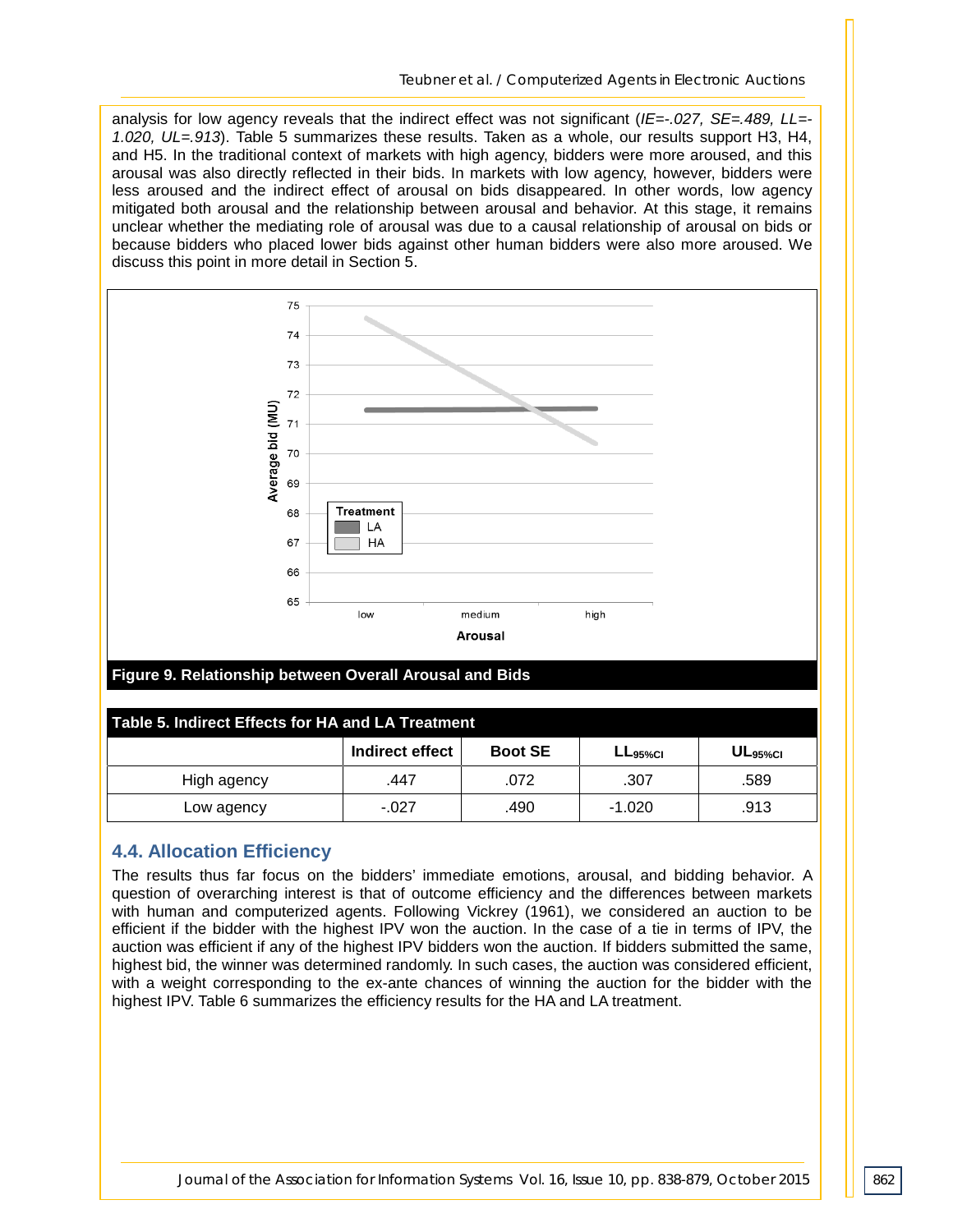| Table 6. Allocation Efficiency for HA and LA Treatment |             |         |                  |               |  |  |  |
|--------------------------------------------------------|-------------|---------|------------------|---------------|--|--|--|
|                                                        | # efficient | # total | <b>Efficient</b> | Not efficient |  |  |  |
| High agency                                            | 647.5       | 720     | 90%              | 10%           |  |  |  |
| Low agency                                             | 427         | 480     | 89%              | 11%           |  |  |  |

Overall, roughly nine out of 10 of the auctions were efficient. Broken down by treatments, the results show only little difference. Auctions with high agency were efficient in 89 percent of the cases. Auctions with low agency were efficient in 90 percent of the cases. The difference is not significant at any conventional level (Chi-squared test, *p=.590*). It appears that, despite the fact that participants were more aroused overall in auctions with high agency, there was little impact on efficiency. Despite the lack of significance, this is the first evidence we are aware of that links competition with computer opponents, overall arousal, and auction efficiency. While a definitive answer fails to emerge and while we do not originally focus on efficiency, it is interesting enough to be addressed in follow-up research to study the differences in efficiency in human-only, computer-only, and mixed-market settings.

# **5. Discussion and Conclusions**

#### **5.1. Summary of Results**

Most of the important markets in the world have become electronic. Computerized agents in these markets support humans and allow them to focus on other value-added tasks by alleviating the attention constraints involved in continuously monitoring market activity. The presence of computer agents affects the way humans perceive their environment, which the notion of *agency* captures. In recent years, and beyond cooperative and communicative interaction, computer agents have also become *competitors* to humans (e.g., in trading or auctions) (Brogaard et al., 2014; Hendershott et al., 2011). In this work, we analyzed the interplay of agency, affective processes, and bidding behavior in FPSB auctions in a controlled laboratory experiment in which subjects competed against either human participants (high agency) or computerized agents (low agency).

Our economic and physiological results indicate that the intensities of the bidders' immediate emotions in response to different auction events (e.g., submitting a bid) were weaker for low than for high agency (H1). Emotional intensity depended on the bidders' individual valuations and was particularly strong in response to winning an auction. Bidders' overall arousal levels were lower when bidding against computerized agents (H2). We found that, overall, bidders submitted lower bids in the low- than in the high-agency condition. Moreover, agency and overall arousal affected bidding in another, interactive way: while higher degrees of overall arousal were associated with lower bids for high agency (H4), this relationship was mostly mitigated in the low-agency treatment (H5). In other words, overall arousal indirectly affected bidding behavior, which was conditional on agency: computer opponents appeared to mitigate bidders' emotionality during the auction.

#### **5.2. Managerial Implications**

From the practical perspective of electronic auction platforms, our study has several implications. First, by letting auction participants interact with other humans rather than computer agents, an auction platform operator can foster social competition among the participants. Analogously, competing against computers has a mitigating effect on the affective processes and their impact on behavior. Depending on the context, platform operators can manipulate agency by emphasizing or concealing the participation of human peers (e.g., by providing social cues such as usernames and profile pictures). For consumer auction platforms where the thrill of beating competitors is a core element of the shopping experience and value proposition (Lee et al., 2009b), emphasizing the presence of other human bidders can be an important instrument to create a pleasurable shopping experience. Another relevant factor in this regard is gender. Prior studies have found virtual humans to be more persuasive when matching a subject's gender (Guadagno et al., 2007) and that female users exhibit stronger effects with regard to demographically similar recommendation agents in ecommerce shopping environments (Qiu & Benbasat, 2010). In our setting, subjects did not know their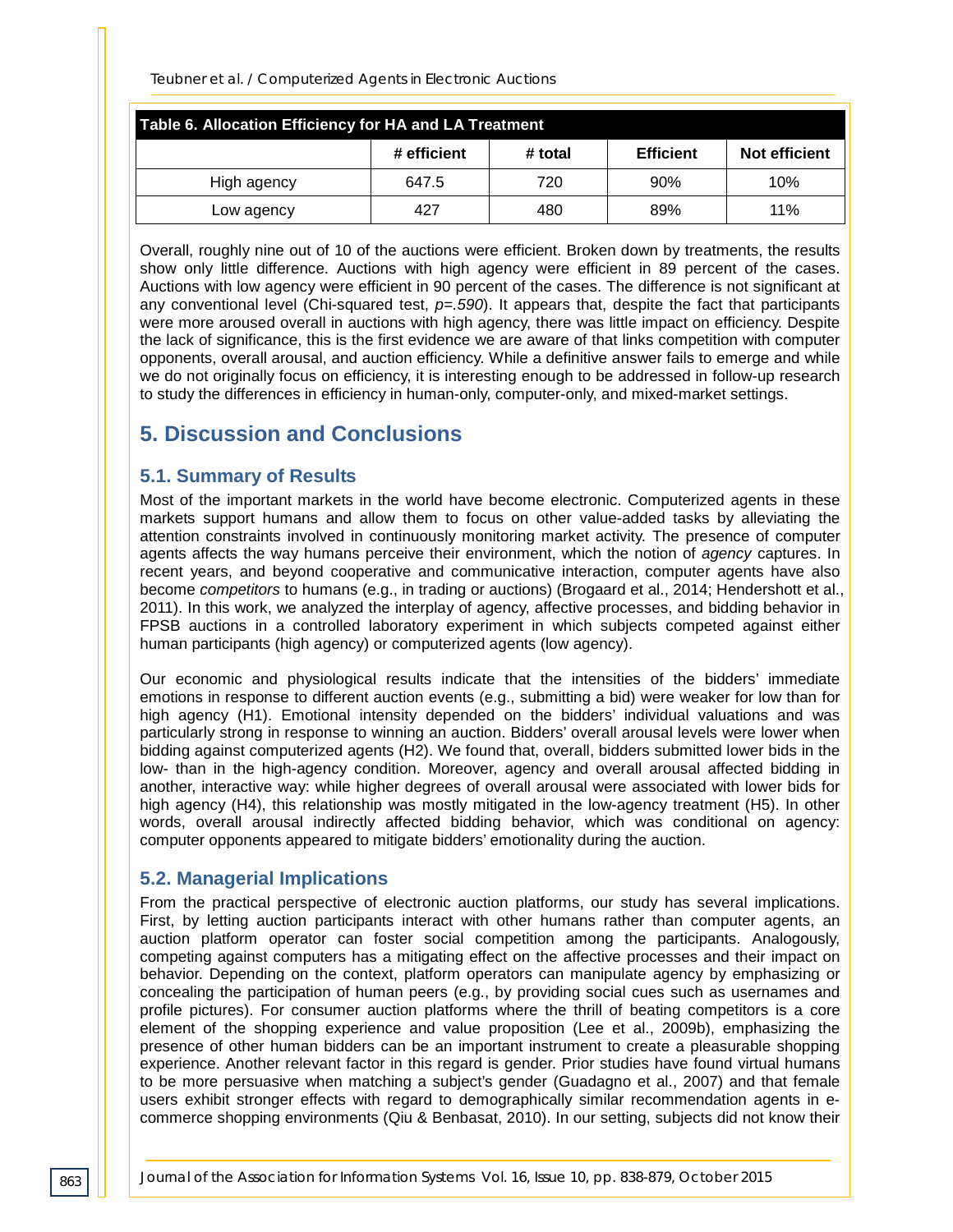opponents' gender. Females, however, submitted higher bids and—similar to the results of Riedl et al. (2013) on stress reactions of computer users—exhibited lower intensities of immediate emotions in terms of SCR. We did not observe differences in overall arousal. This result may indicate females' less reward-driven nature compared to male bidders, which is reflected in both the former's higher bids and less-pronounced immediate emotions in response to auction events. We did not observe interaction effects between gender and the relationships investigated in our research model.

Second, besides the considerations regarding agency, the impact of platform design impact on immediate emotions and overall arousal is also an important aspect for attracting and retaining customers (Cronin, Brady, & Hult, 2000; Deng & Poole, 2010). In general, emotional experience plays an important role for Internet auction site sponsors because it distinguishes them from fixed-price competitors (Ariely & Simonson, 2003; Lee et al., 2009b). For bidders in consumer auctions, emotional experience can even be seen as a source of hedonic value (Childers, Carr, Peck, & Carson, 2001). Single design elements of websites can promote or mitigate affective processes in users, which, in turn, affect their behavior and general attitude towards the platform (Cronin et al., 2000; Deng & Poole, 2010). Menon and Kahn (2002, p. 39) argue that online marketers can use "very pleasing, enjoyable stimuli to encourage browsing and receptivity to impulse shopping". In this sense, one should design their platform to be experienced positively to create hedonic value for the customer. Auction format is one way to induce immediate emotions. When comparing our results with other studies, we can see that different auctions formats are associated with different emotional intensities. Adam et al. (2012) found that, in Dutch auctions, the frustration of losing was experienced relatively stronger than the respective joy of winning. In contrast, our results, in line with the results of Astor, Adam, Jerčić, Schaaff, and Weinhardt (2013), show that the joy of winning a FPSB auction was strong. By choosing a specific auction mechanism, auctioneers can, to some extent, control the set of immediate emotions a user experiences. By choosing a FPSB auction over a Dutch auction, for instance, the market operator might seek to promote the joy of winning and mitigate the experience of negative emotions. In addition to Astor et al. (2013), our results show that the bidders experience immediate emotions in response to other auction events (e.g., in response to submitting their bid) and even more so when interacting with human bidders. Ku (2008, p. 14) argues that, if bidding itself is arousing, it can "feed a vicious cycle of bidding and overbidding". Thus, in dynamic auctions, such emotions may eventually promote higher payoffs for the auctioneer. For instance, eBay practices such an approach by alerting bidders immediately via email when another bidder has outbidden them.

Third, agency and overall arousal are related to behavioral patterns that the auction platform operator can exploit. In particular, bidders seem to engage in socially competitive bidding in high-agency settings by trying not only to win the commodity at stake but also to beat their peers. This behavior leads to higher margins for the operator since bidders emotionally price in their anticipated joy of winning or frustration of losing. In addition to that, bidders in the high-agency setting submit lower bids when more aroused, which ultimately results in lower prices for auctions in which bidders with high arousal levels compete. Given a high-agency auction setting, marketers may want to manipulate the level of emotional behavior to inflate prices. For this purpose, the platform operator can increase or decrease the bidders' arousal by, for example, inducing time pressure, providing social cues for the existence of other human bidders (e.g., rankings, profile pictures), or confronting the bidders with thrilling wording and/or visual stimuli (e.g., IAPS, Gregor, Lin, Gedeon, Riaz, & Zhu, 2014; Lang, 1995).

On a more general level, our results give reason to believe that the dominance of algorithmic traders and high-frequency traders in financial markets does not only affect market efficiency and liquidity (Brogaard et al., 2014) per se but also has a direct effect on the human traders' affective processes and behavior. Regulatory authorities and the human traders and the organizations they represent should take this finding into account.

Finally, from the perspective of market participants, our results show that their behavior is related to their overall arousal. We found no reason to believe that market participants can benefit from an awareness and active consideration of this relationship. Since we measured arousal continuously and before bid submission, it may well be that providing market participants with real-time biofeedback helps them to re-evaluate their decisions (e.g., buy or sell orders, accept or reject an offer) before making irreversible decisions with undesired consequences for themselves and the organizations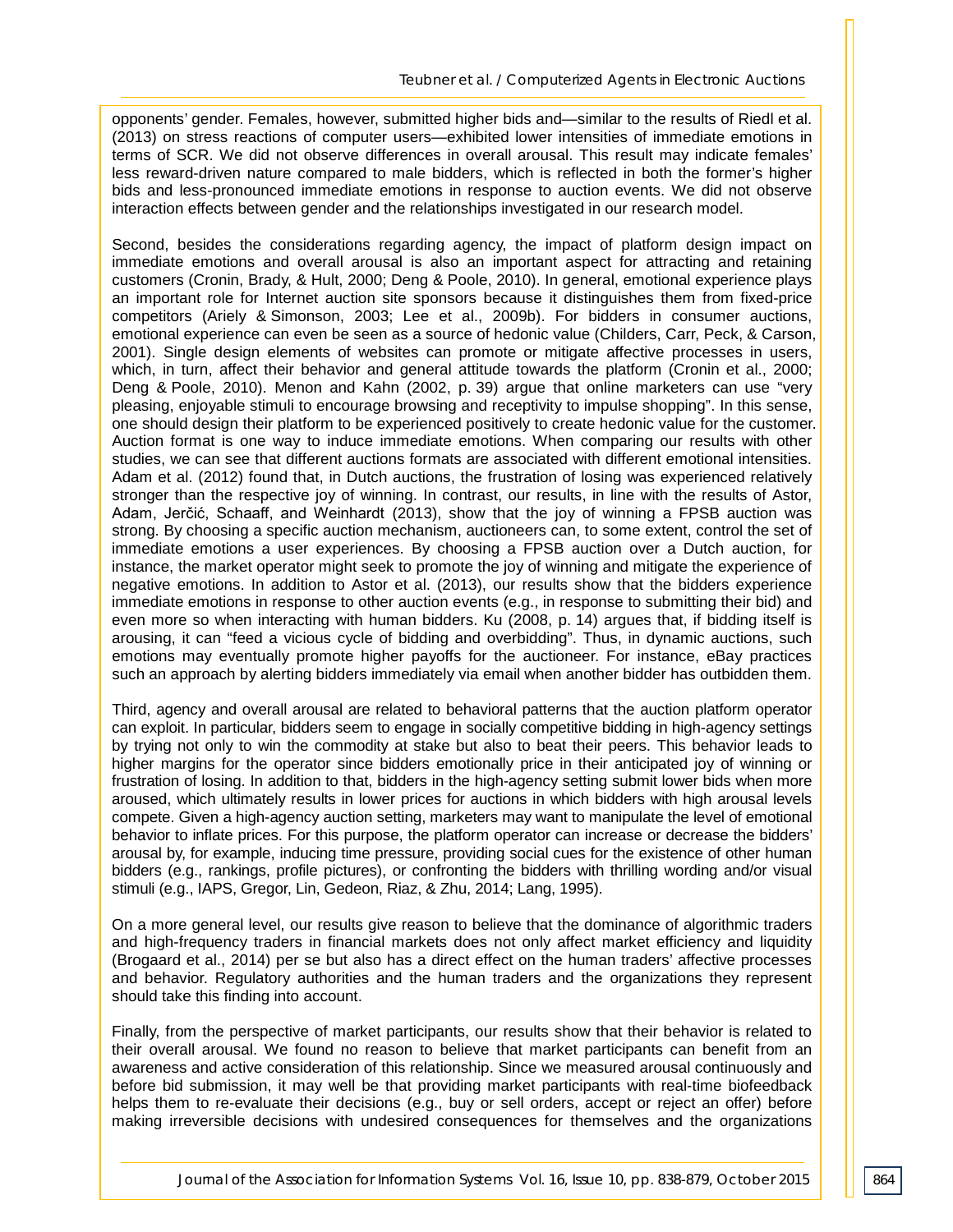they represent. To this end, professional traders and investors have started using serious games with biofeedback to train their emotion-regulation capabilities (Astor et al., 2014; Fenton-O'Creevy et al., 2012). In this sense, IS design science and human-computer interaction research can provide the methods and tools that help market participants to monitor, track, and regulate their emotions during bidding to make better decisions (vom Brocke et al., 2013).

## **5.3. Theoretical Implications**

This study disentangles competitive arousal and bidding behavior in auctions with different levels of agency (i.e., with either human or computerized opponents). Briefly, bidders experience less arousal overall and systematically bid lower when facing computer opponents. Theoretically, this finding suggests that human behavior is less driven by emotional factors in low-agency settings, which is consistent with previous results on bargaining (Ben-Shakhar, Bornstein, Hopfensitz, & van Winden, 2007; van't Wout et al., 2006). Arousal and its link to bids are more pronounced when bidding against human opponents. In accordance with the literature, we relate this finding to the socially competitive nature of auctions (Adam, Krämer, Jähnig, Seifert, & Weinhardt, 2011; Ku et al., 2005) (i.e., bidders strive to win a social competition against their peers rather than to merely gain a material surplus). Everything else equal, higher arousal is associated with lower bids. Our study demonstrates that this finding only holds for the high-agency treatment. Thus, as we outline in our research model, the factors agency and arousal interact, where low agency mitigates arousal per se and the relationship between arousal and bidding behavior. Moreover, bidding behavior is on average nearly identical for both treatments when arousal is not controlled for, which also explains the fact that efficiency is not significantly impacted in our setting.

Our analysis shows that the intensities of individuals' immediate emotions in response to the auction outcome and to other events during the auction process are consistently stronger in the high-agency environment. The picture is more complex, however, with respect to the impact of the IPV. In general, the joy of winning an auction seems to be stronger than the frustration of losing for most IPV classes but is reversed for the highest-value classes. This finding provides support for the theories based on "equating the reference point with expectations rather than the status quo" (Köszegi & Rabin, 2006, p. 1135). We suggest that, based on their individual IPV, the bidders form expectations about the auction outcome. Winning an auction with a low valuation is unlikely and, thus, surprisingly positive. Similarly, the frustration of losing is undoubtedly stronger if one's own IPV and, thus, the chances of winning are comparatively high ex ante. Our results confirm this notion. We found that the frustration of *not winning* even exceeds the joy of winning for the higher value class slightly. In our regression analysis, we accounted for this effect by using the interaction term *value class* <sup>×</sup> *dummy winner* (see Table 3). The effect was significant and negative, which reflects the stronger impact of losing a high IPV auction. In this regard, our results are contrary to the assumptions of previous research to some extent. In the context of common value auctions, van den Bos et al. (2008, p. 488) argue that "winning and losing affect utility independent of the monetary consequences of an auction". Our results show, however, that higher nominal payoffs yield stronger immediate emotions. In particular for the highest values, the frustration of losing can be stronger than the joy of winning, whereas the latter is usually assumed to be the dominating emotion. With regard to agency, we found that high agency yields stronger immediate emotions than low agency, and—consistently in both treatments winning yields stronger emotional responses than losing. Interestingly, *winning* against computer opponents, however, causes stronger responses than *losing* against human opponents. On the one hand, we can see this finding as an indication that the joy associated with the monetary reward of winning an auction (low-agency treatment) outweighs the frustration of losing the inherent social competition of auctions (high-agency treatment). On the other hand, however, we can also see it as an indication that not only does the joy of winning an auction in the low-agency treatment stem from the monetary reward but also that bidders, in fact, also derive joy from beating a computer opponent even though to a lower extent than they do for human opponents. This finding is in line with the reasoning of Nass and Moon (2000) that computers can take on the role of social actors.

Moreover, the emotions in response to submitting a bid and waiting for the auction outcome are experienced more intensely in auctions with human opponents and are positively correlated with the individual IPV. At both events, however, the bidder does not receive new information. Theoretically, this finding implies that, in those moments, the bidders experience immediate emotions in response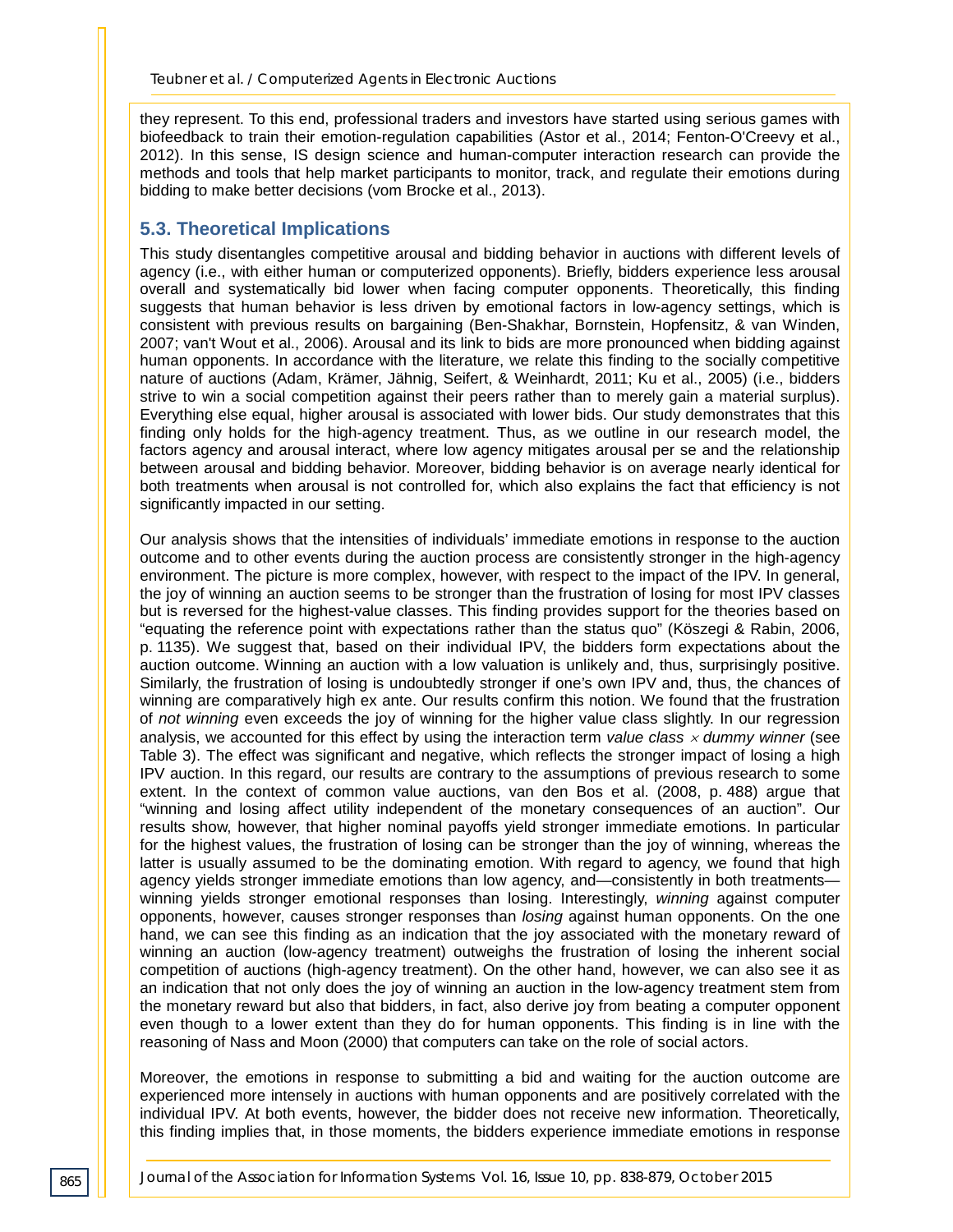to *thinking* about past or future events (Bechara & Damasio, 2005). The immediate emotion in response to placing a bid may, for instance, stem from experiencing a fear of losing or, putting it in a positive way, from a desire to win the auction, which is more intense for high IPVs. In any case, our results show that the bidders already experience emotions during the auction process even though their information set is not updated in the sense of auction theory (Krishna, 2002). This finding provides a physiological indication for the existence and the intensities of these emotions and, thus, yields further insight into the underlying affective processes of humans interacting with electronic auction websites and other information systems. Our results show that even seemingly irrelevant information events can trigger affective processes in users. Such processes may have important ramifications for website and interaction-process design, perception, and success (Cronin et al., 2000; Deng & Poole, 2010).

#### **5.4. Limitations and Future Research**

-

This study has several limitations. First and most importantly, our experiment focused on FPSB auctions, which left "no opportunity for competitive fire to escalate with the progression of the auction" (van den Bos et al., 2008, p. 484). Our results show that differences in immediate emotions and overall arousal already exist in a static, almost clinical environment in which bidders are isolated from each other by using dividing blinds and earmuffs and only interact very indirectly by exchanging sealed bids. Thus, we need to further investigate and contrast the differences in affective processes and bidding behavior in more dynamic auctions (e.g., Japanese, Dutch, or Dollar auctions) (Adam et al., 2011; Ku et al., 2005). Moreover, the bidders submitted single bids in FPSB auctions. Future research may, therefore, also take affective processes in response to repeated bidding in the same auction into account to address effects of pseudo-endowment (Ariely & Simonson, 2003) and bidders' attachment (Köszegi & Rabin, 2006). Finally, with the increasing share of automated trading in stock market activity in general, comparing the results of our study with market decision making in continuous double auctions could yield promising findings for financial markets.

Second, our study does not consider graphical representations of the bidders, which certainly is an important factor for the role of agency in competitive human-agent interaction (Benbasat, Dimoka, Pavlou, & Qiu, 2010; Davis, Murphy, Owens, Khazanchi, & IIze, 2009; Fox et al., forthcoming; Nunamaker, Derrick, Elkins, Burgoon, & Patton, 2011; Riedl, Mohr, Kenning, & Davis, 2011; Riedl et al., 2014b). In this regard, several prior studies explicitly disentangle the influence of agency and graphical representations with important implications for emotions and behavior in the context of cooperative and communicative tasks in virtual environments (Appel et al., 2012; Guadagno et al., 2007; Nowak & Biocca, 2003; von der Pütten et al., 2010). In our study, we deliberately decided to not use graphical representations since, in electronic auctions, the bidders usually remain anonymous and do not see photos or avatars representing the other bidders (Steinhart et al., 2013)<sup>10</sup>. However, beyond the role of recommender agents that provide consumers with advice on products (Benbasat et al., 2010), some entertainment shopping platforms have actually begun to use avatars or other forms of graphical representations (e.g., dealdash.com) to boost social competition. Therefore, varying the appearance of the human bidders (and also the computerized agents) in a controlled and traceable way seems promising to disentangle the effects related to agency from those related to social cues (e.g., by displaying actual photos or stylized representations). To approach the inherently interwoven influences of representation and agency, two approaches come to mind (von der Pütten et al., 2010). The threshold model of social influence (Blascovich et al., 2002) states that social verification is achieved (and, hence, social reactions are triggered) if either the users' perception of agency is high or low agency is compensated by higher behavioral realism. The ethopoeia concept (Nass & Moon, 2000), in contrast, denies agency as a relevant factor outright and holds that social reactions are evoked if only there are sufficient social cues, such as natural speech, interactivity, or the filling of social roles. We acknowledge that further investigating the interplay of agency and graphical representations is due. Despite the high importance of graphical representations with respect to the effects of agency, our results indicate that, even without social cues, agency proves to be a critical factor, which we find to be reflected in more intense immediate emotions and arousal (H1, H2), higher bids (H3), and a stronger relation between arousal and bidding behavior (H4, H5).

<sup>&</sup>lt;sup>10</sup> The perceptible digital representation of a computational algorithm is usually referred to as agent, while the perceptible digital representation of a human is referred to as avatar (Bailenson & Blascovich, 2004).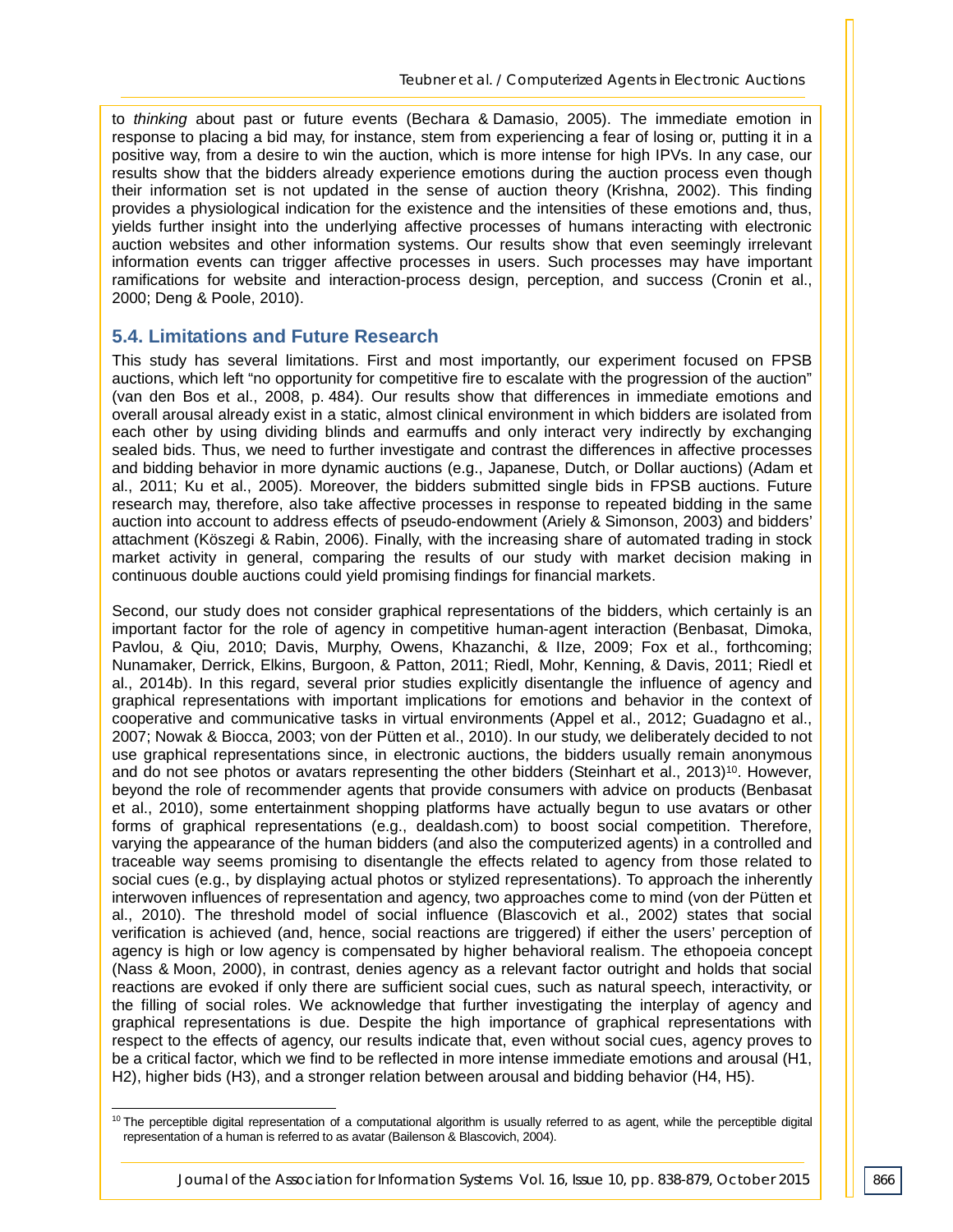A third limitation is that, although our analysis reveals a mediating role of overall arousal, we cannot draw a reliable conclusion about causality from arousal to bids. Even though we measured arousal in the time frame six to three seconds *before* the bid was submitted, it might well be that subjects *intended* to submit a particularly low bid and then—because of the thrilling thought about the potential gains—became more aroused, and eventually submitted their bid according to their initial plan. It is striking though that the relationship between arousal and bids disappeared when the bidders face computer opponents. To further disentangle this effect, future research may induce different levels of arousal independent of the auction process, which may be achieved, for instance, by letting subjects play an arousing game, listen to arousing music, or experience stress prior to engaging in the auctions (Riedl, Kindermann, Auinger, & Javor, 2012; Riedl et al., 2013).

A fourth limitation is that our analysis of overall arousal and immediate emotions is limited to HR and SCR measurements. Taking into account respiration would potentially increase the explanatory power of our analysis and capture further important aspects (Laude, Weise, Girard, & Elghozi, 1995). Due to the nature of our experiment that required the presence of at least three participants in the laboratory at the same time, we were limited in the amount of physiological parameters and, therefore, focused particularly on HR and SCR. Moreover, and complementary to the analysis of objective physiological parameters, it would be interesting to additionally collect subjective data based on ex post interviews (Gallagher et al., 2002) or surveys (Ortiz de Guinea et al., 2013) to shed more light on (1) the bidders' cognitive processes (e.g., cognitive load, strategies, and motives) and (2) the bidders' perceived valence of overall arousal and immediate emotions. By combining subjective and objective measures, future research can disentangle the influence of agency on bidders' cognitive and affective processes and determine to what extent these processes are conscious or unconscious in nature (Fox et al., forthcoming). Providing strong evidence for the importance of unconscious processes in the context of agency, Fox et al. (forthcoming, p. 25) found in a meta-analysis of 32 studies that "objective measures revealed greater differences for agency than subjective measures". Thus, using electroencephalography as an objective measure of cognitive load and valence (Gregor et al., 2014; Ortiz de Guinea et al., 2013) seems to be a promising complementary approach in this context.

#### **5.5. Conclusions**

Taken as a whole, our study shows that the intensity of bidders' immediate emotions and overall arousal and the relationship between arousal and bidding behavior is mitigated if agency is low (i.e., when bidding against computerized agents rather than human opponents). Both electronic market platform operators and bidders should be aware of this relationship and consider it during market design and when competing against other bidders—human or not. Given that some of the world's most important markets contain both human and computerized agents, understanding the impact of agency on bidding behavior and overall market parameters is not only of academic but also of industrial, regulatory, and societal interest. With respect to technological progress, we have reason to believe that interaction between humans and computerized agents will become increasingly important in business processes and also in daily life. We believe that neuroIS research can contribute to a better understanding of the underlying affective processes and, thereby, support the decision making process.

# **Acknowledgements**

We thank our student research assistants Christian Caspary and Yvonne Link for their invaluable help with conducting this study. We gratefully acknowledge financial support by the Institute of Information Systems and Marketing (IISM) and the Young Investigator Group Emotions in Markets at the Karlsruhe Institute of Technology (KIT).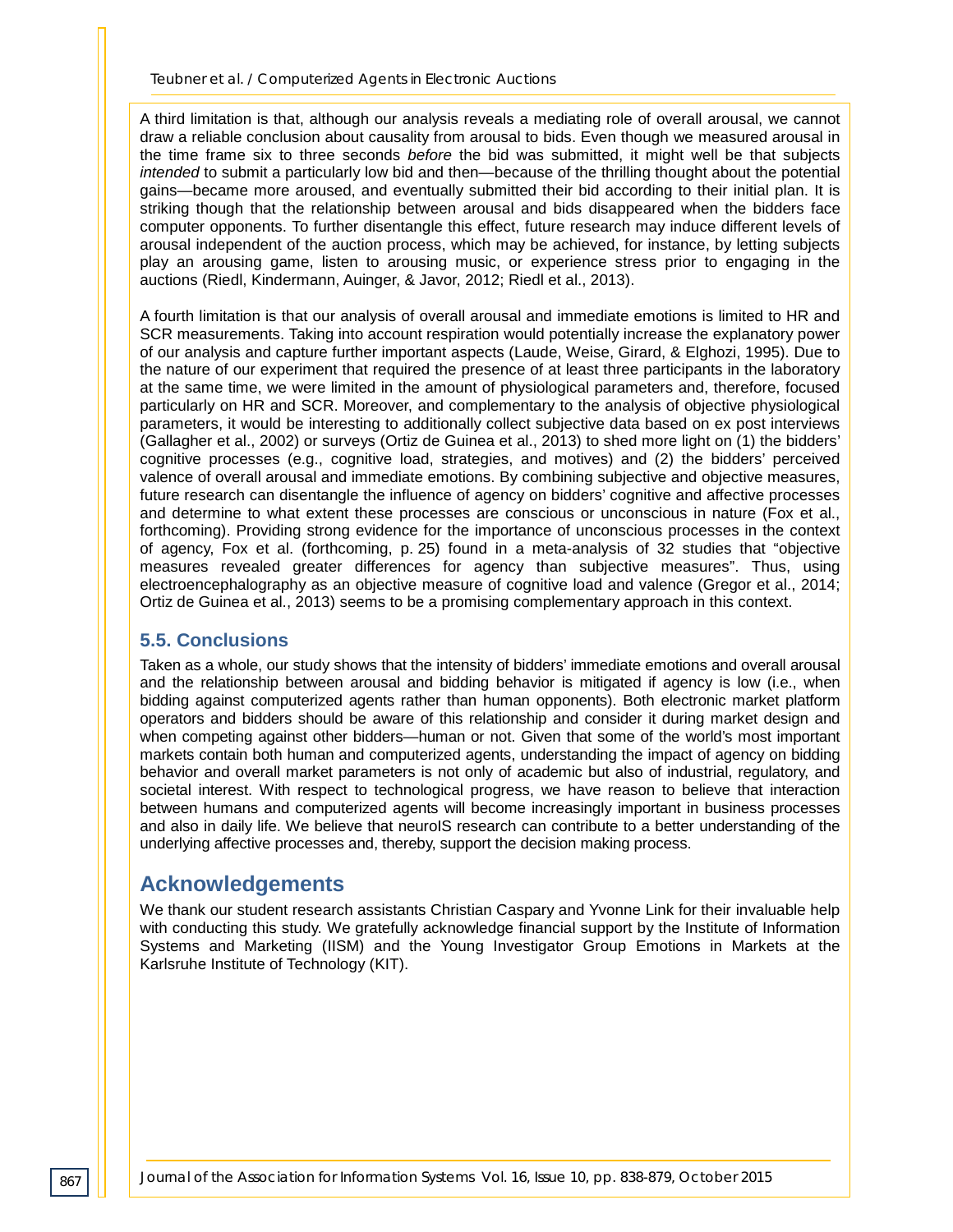# **References**

- Adam, M. T. P., Krämer, J., Jähnig, C., Seifert, S., & Weinhardt, C. (2011). Understanding auction fever: A framework for emotional bidding. *Electronic Markets*, *21*(3), 197-207.
- Adam, M. T. P., Krämer, J., & Weinhardt, C. (2012). Excitement up! Price down! Measuring emotions in Dutch auctions. *International Journal of Electronic Commerce*, *17*(2), 7-39.
- Appel, J., von der Pütten, A. M., Krämer, N. C., & Gratch, J. (2012). Does humanity matter? Analyzing the importance of social cues and perceived agency of a computer system for the emergence of social reactions during human-computer interaction. *Advances in Human-Computer Interaction*, *2012*(2), 1-10.
- Ariely, D., & Loewenstein, G. (2006). The heat of the moment: The effect of sexual arousal on sexual decision making. *Journal of Behavioral Decision Making*, *19*(2), 87-98.
- Ariely, D., Ockenfels, A., & Roth, A. E. (2005). An experimental analysis of ending rules in Internet auctions. *The RAND Journal of Economics*, *36*(4), 890-907.
- Ariely, D., & Simonson, I. (2003). Buying, bidding, playing, or competing? Value assessment and decision dynamics in online auctions. *Journal of Consumer Psychology*, *13*(1/2), 113-123.
- Astor, P. J., Adam, M. T. P., Jähnig, C. C., & Seifert, S. (2013). The joy of winning and the frustration of losing: A psychophysiological analysis of emotions in first-price sealed-bid auctions. *Journal of Neuroscience, Psychology, and Economics*, *6*(1), 14-30.
- Astor, P. J., Adam, M. T. P., Jerčić, P., Schaaff, K., & Weinhardt, C. (2014). Integrating biosignals into Information Systems: A NeuroIS tool for improving emotion regulation. *Journal of Management Information Systems*, *30*(3), 247-278.
- Bailenson, J. N., & Blascovich, J. (2004). Avatars. In W. S. Bainbridge (Ed.), *Berkshire encyclopedia of human-computer interaction* (pp. 64-68). Great Barrington, MA: Berkshire Publishing Group.
- Bailenson, J. N., Blascovich, J., Beall, A. C., & Loomis, J. M. (2003). Interpersonal distance in immersive virtual environments. *Personality and Social Psychology Bulletin*, *29*(7), 819-833.
- Bakos, J. (1991). A strategic analysis of electronic marketplaces. *MIS Quarterly*, *15*(3), 295-310.
- Bault, N., Coricelle, G., & Rustichini, A. (2008). Interdependent utilities: How social ranking affects choice behavior. *PLoS ONE*, *3*(10), 1-10.
- Bechara, A., & Damasio, A. R. (2005). The somatic marker hypothesis: A neural theory of economic decision. *Games and Economic Behavior*, *52*(2), 336-372.
- Benbasat, I., Dimoka, A., Pavlou, P. A., & Qiu, L. (2010). Incorporating social presence in the design of the anthropomorphic interface of recommendation agents: Insights from an fMRI study. In *Proceedings of the International Conference on Information Systems.*
- Benedek, M., & Kaernbach, C. (2010). Decomposition of skin conductance data by means of nonnegative deconvolution. *Psychophysiology*, *47*(4), 647-658.
- Ben-Shakhar, G., Bornstein, G., Hopfensitz, A., & van Winden, F. (2007). Reciprocity and emotions in bargaining using physiological and self-report measures. *Journal of Economic Psychology*, *28*, 314-323.
- Berntson, G. G., Quigley, K. S., & Lozano, D. (2007). Cardiovascular psychophysiology. In J. T. Cacioppo, L. G. Tassinary, & G. G. Berntson (Eds.), *Handbook of psychophysiology* (3rd ed., pp. 182-210). Cambridge: Cambridge Univ. Press.
- Blascovich, J., Loomis, J., Beall, A. C., Swinth, K. R., Hoyt, C. L., & Bailenson, J. N. (2002). Immersive virtual environment technology as a methodological tool for social psychology. *Psychological Inquiry*, *13*(2), 103-124.
- Brogaard, J., Hendershott, T. J., & Riordan, R. (2014). High frequency trading and price discovery. *The Review of Financial Studies*, *27*(8), 2267-2306.
- Brownlees, C. T., Cipollini, F., & Gallo, G. M. (2011). Intra-daily volume modeling and prediction for algorithmic trading. *Journal of Financial Econometrics*, *9*(3), 489-518.
- Buunk, P. P., Collins, R. L., Taylor, S. E., & Van Yperen, N. W. (1990). The affective consequences of social comparison: Either direction has its ups and downs. *Journal of Personality and Social Psychology*, *59*(6), 1238-1249.
- Childers, T. L., Carr, C. L., Peck, J., & Carson, S. (2001). Hedonic and utilitarian motivations for online retails shopping behavior. *Journal of Retailing*, *77*(4), 511-535.
- Cooper, D., & Fang, H. (2008). Understanding overbidding in second price auctions: An experimental study. *The Economic Journal*, *118*, 1572-1595.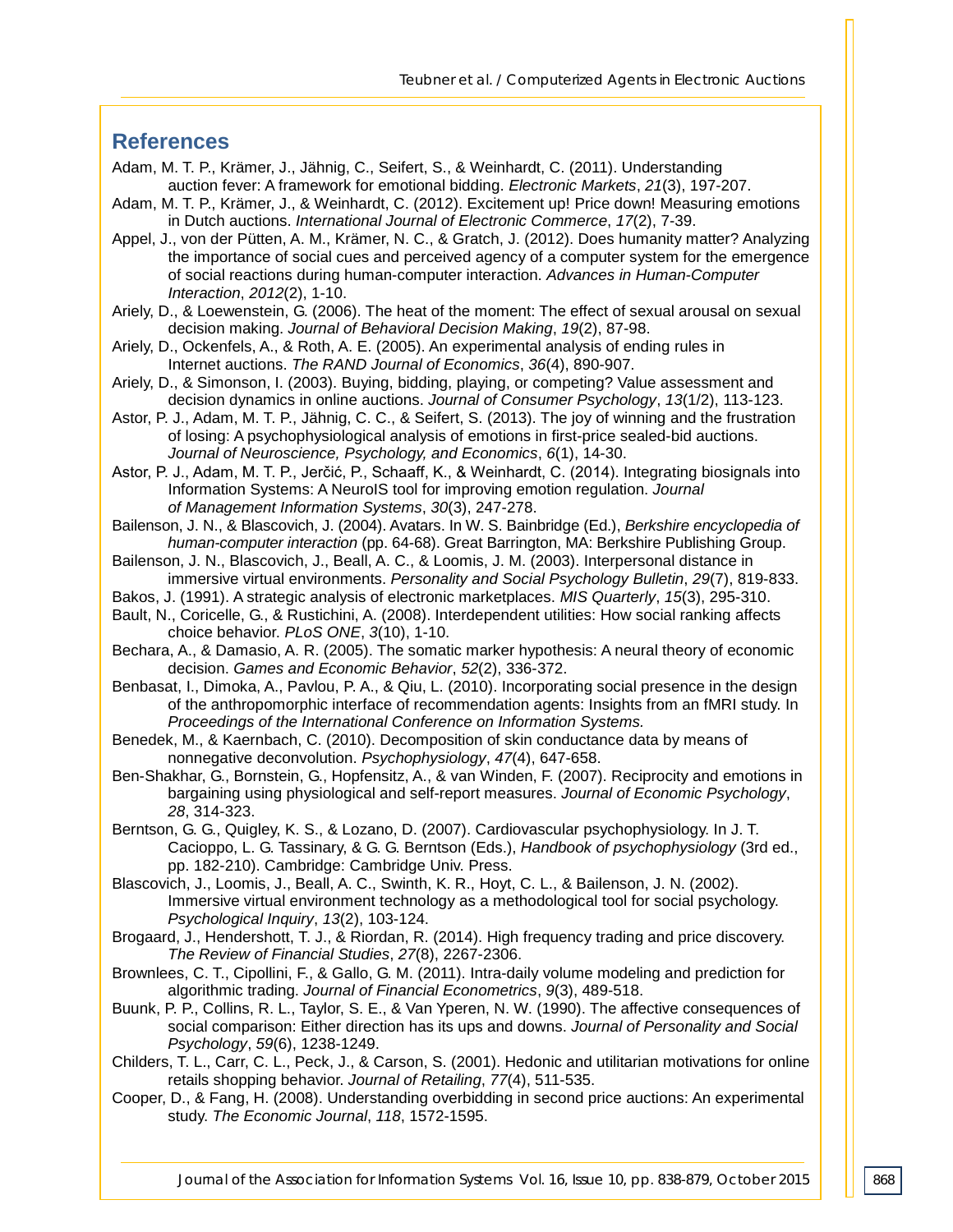- Cronin, J. J., Brady, M. K., & Hult, G. T. M. (2000). Assessing the effects of quality, value, and customer satisfaction on consumer behavioral intentions in service environments. *Journal of Retailing*, *76*(2), 193-218.
- Davis, A., Murphy, J., Owens, D., Khazanchi, D., & Ilze, Z. (2009). Avatars, people, and virtual worlds: Foundations for research in metaverses. *Journal of the Association for Information Systems*, *10*(2), 90-117.
- Dawson, M. E., Schell, A. M., & Courtney, C. G. (2011). The skin conductance response system, anticipation, and decision-making. *Journal of Neuroscience, Psychology, and Economics*, *4*(2), 111-116.
- Decety, J., Jackson, P. L., Sommerville, J. A., Chaminade, T., & Meltzoff, A. N. (2004). The neural bases of cooperation and competition: An fMRI investigation. *NeuroImage*, *23*(2), 744-751.
- Delgado, M. R., Schotter, A., Ozbay, E. Y., & Phelphs, E. A. (2008). Understanding overbidding: Using the neural circuitry of reward to design economic auctions. *Science*, *321*(5897), 1849-1852.
- Deng, L., & Poole, M. S. (2010). Affect in web interfaces: A study of the impacts of web page visual complexity and order. *MIS Quarterly*, *34*(4), 711-730.
- Dimoka, A., Pavlou, P. A., & Davis, F. D. (2011). NeuroIS: The potential of cognitive neuroscience for Information Systems research. *Information Systems Research*, *22*(4), 687-702.
- Ding, M., Eliashberg, J., Huber, J., & Saini, R. (2005). Emotional bidders: An analytical and experimental examination of consumers' behavior in a Priceline-like reverse auction. *Management Science*, *51*(3), 352-364.
- Easley, R. F., Wood, C. A., & Barkataki, S. (2010). Bidding patterns, experience, and avoiding the winner's curse in online auctions. *Journal of Management Information Systems*, *27*(3), 241-268.
- Eastin, M. S., & Griffiths, R. P. (2006). Beyond the shooter game: Examining presence and hostile outcomes among male game players. *Communication Research*, *33*(6), 448-466.
- eBay.com (2007). It's better when you win it! Retrieved October 1, 2007, from http://www.ebay.com
- Engelbrecht-Wiggans, R., & Katok, E. (2008). Regret and feedback information in first-price sealedbid auctions. *Management Science*, *54*(4), 808-819.
- Fehr, E., & Schmidt, K. M. (1999). A theory of fairness, competition, and cooperation. *The Quarterly Journal of Economics*, *114*(3), 817-868.
- Fenton-O'Creevy, M., Conole, G., Lins, J. T., Peffer, G., Adam, M. T. P., Lindley, C. A., Clough, G., & Scanlon, E. (2012). A learning design to support the emotion regulation of investors. In *Proceedings of the OECD-SEBI International Conference on Investor Education (pp. 1-16).*
- Festinger, L. (1954). A theory of social comparison processes. *Human Relations*, *7*(2), 117-140.
- Fischbacher, U. (2007). z-Tree: Zurich toolbox for ready-made economic experiments. *Experimental Economics*, *10*(2), 171-178.
- Fowles, D. C., Christie, M. J., Edelberg, R., Grings, W. W., Lykken, D. T., & Venables, P. H. (1981). Publication recommendations for electrodermal measurements. *Psychophysiology*, *18*(3), 232-239.
- Fox, J., Ahn, S. J., & Janssen, J. H. (Forthcoming). Avatars versus agents. *Human-Computer Interaction*.
- Frith, C. D., & Frith, U. (2006). The neural basis of mentalizing. *Neuron*, *50*(4), 531-534.
- Gajadhar, B. J., de Kort, Y. A. W., & Ijsselsteijn, W. A. (2008). Shared fun is doubled fun: Player enjoyment as a function of social setting. In *Proceedings of the 3rd International Conference on Fun and Games* (pp. 106-117).
- Gallagher, H. L., Jack, A. I., Roepstorff, A., & Frith, C. D. (2002). Imaging the intentional stance in a competitive game. *NeuroImage*, *16*(3), 814-821.
- Gregor, S., Lin, A. C. H., Gedeon, T., Riaz, A., & Zhu, D. (2014). Neuroscience and a nomological network for the understanding and assessment of emotions in information systems research. *Journal of Management Information Systems*, *30*(4), 13-48.
- Greiner, B. (2004). An online recruitment system for economic experiments. In K. Kremer & V. Macho (Eds.), *Forschung und wissenschaftliches rechnen* (pp. 79-93). Göttingen, Germany: Gesellschaft für wissenschaftliche Datenverarbeitung.
- Guadagno, R. E., Blascovich, J., Bailenson, J. N., & McCall, C. (2007). Virtual humans and persuasion: The effects of agency and behavioral realism. *Media Psychology*, *10*(1), 1-22.
- Guadagno, R. E., Swinth, K. R., & Blascovich, J. (2011). Social evaluations of embodied agents and avatars. *Computers in Human Behavior*, *27*(6), 2380-2385.
- Hendershott, T. J., Jones, C. M., & Menkveld, A. J. (2011). Does algorithmic trading improve liquidity? *The Journal of Finance*, *66*(1), 1-33.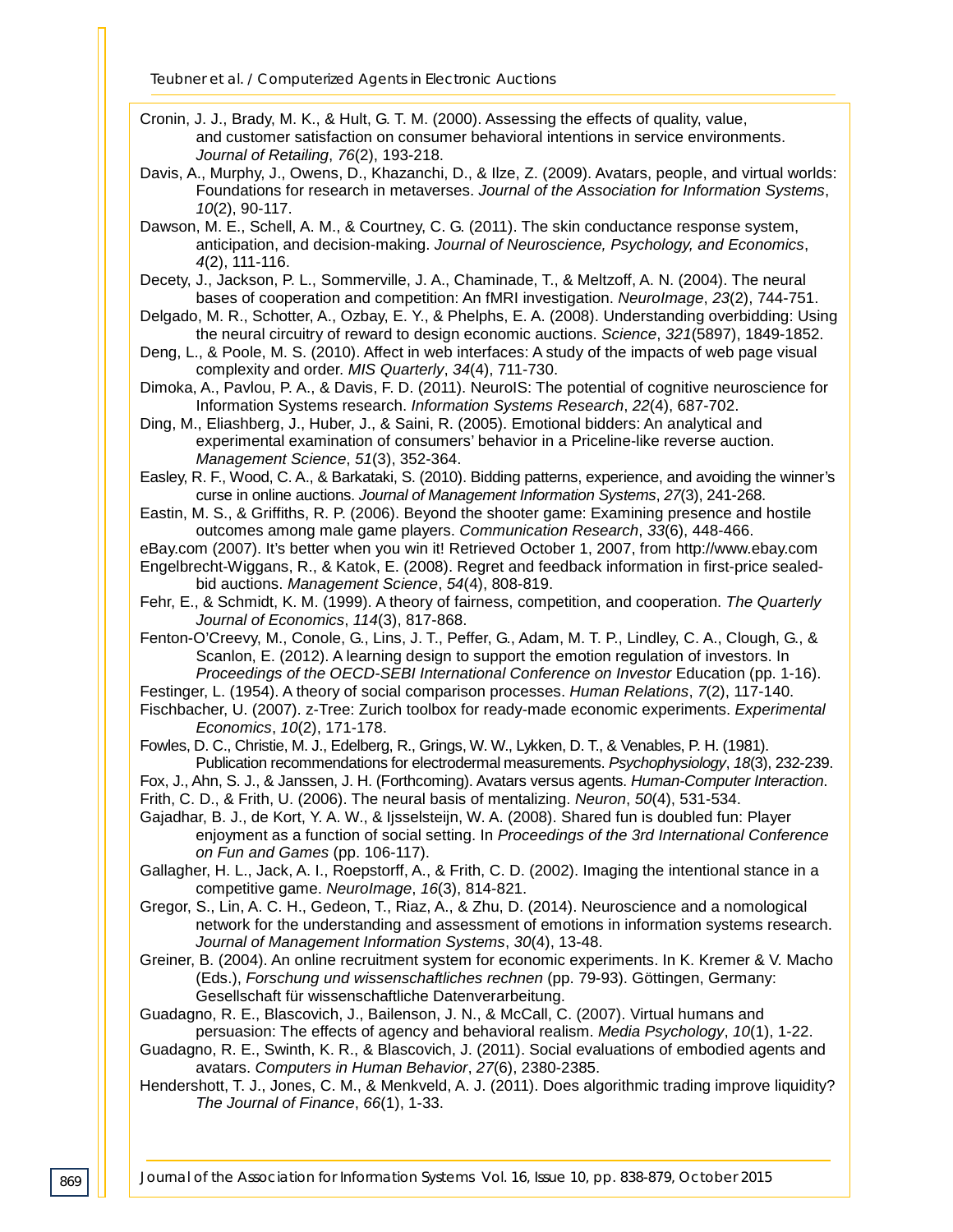- Holt, C. A., & Laury, S. K. (2002). Risk aversion and incentive effects. *The American Economic Review*, *92*(5), 1644-1655.
- Hoyt, C. L., Blascovich, J., & Swinth, K. R. (2003). Social inhibition in immersive virtual environments. *Presence: Teleoperators and Virtual Environments*, *12*(2), 183-195.
- Jennings, J. R., van der Molen, M. W., & Brock, K. (1990). Forearm, chest, and skin vascular changes during simple performance tasks. *Biological Psychology*, *31*(1), 23-45.
- Kagel, J. H. (1995). Auctions: A survey of experimental research. In J. H. Kagel & A. E. Roth (Eds.), *The handbook of experimental economics* (pp. 501-585). Princeton, NJ: Princeton University Press.
- Katok, E., & Kwasnica, A. M. (2008). Time is money: The effect of clock speed on seller's revenue in Dutch auctions. *Experimental Economics*, *11*(4), 344-357.
- Köszegi, B., & Rabin, M. (2006). A model of reference-dependent preferences. *The Quarterly Journal of Economics*, *121*(4), 1133-1165.
- Krishna, V. (2002). *Auction theory*. San Diego, California: Academic Press.
- Krull, J. L., & MacKinnon, D. P. (2001). Multilevel modeling of individual and group level mediated effects. *Multivariate Behavioral Research*, *36*(2), 249-277.
- Ku, G. (2008). Learning to de-escalate: The effects of regret in escalation of commitment. *Organizational Behavior and Human Decision Processes*, *105*(2), 221-232.
- Ku, G., Malhotra, D., & Murnighan, J. K. (2005). Towards a competitive arousal model of decisionmaking: A study of auction fever in live and Internet auctions. *Organizational Behavior and Human Decision Processes*, *96*(2), 89-103.
- Lang, P. J. (1995). The emotion probe. *American Psychologist*, *50*(5), 372-385.
- Laude, D., Weise, F., Girard, A., & Elghozi, J.-L. (1995). Spectral analysis of systolic blood pressure and heart rate oscillations related to respiration. *Clinical and Experimental Pharmacology and Physiology*, *22*(5), 352-357.
- Lee, L., Amir, O., & Ariely, D. (2009a). In search of Homo Economicus: Cognitive noise and the role of emotion in preference consistency. *Journal of Consumer Research*, *36*, 173-187.
- Lee, M.-Y., Kim, Y.-K., & Fairhurst, A. (2009b). Shopping value in online auctions: Their antecedents and outcomes. *Journal of Retailing and Consumer Services*, *16*(1), 75-82.
- Lim, S., & Reeves, B. (2010). Computer agents versus avatars: Responses to interactive game characters controlled by a computer or other player. *International Journal of Human-Computer Studies*, *68*(1-2), 57-68.
- Loch, C. H., Galunic, D. C., & Schneider, S. (2006). Balancing cooperation and competition in human groups: The role of emotional algorithms and evolution. *Managerial and Decision Economics*, *27*(2-3), 217-233.
- Malhotra, D., Ku, G., & Murnighan, J. K. (2008). When winning is everything. *Harvard Business Review*, *86*(5), 78-86.
- Mandryk, R. L., Inkpen, K. M., & Calvert, T. W. (2006). Using psychophysiological techniques to measure user experience with entertainment technologies. *Behaviour & Information Technology*, *25*(2), 141-158.
- Mano, H. (1994). Risk-taking, framing effects, and affect. *Organizational Behavior and Human Decision Processes*, *57*(1), 38-58.
- Menon, S., & Kahn, B. (2002). Cross category effects on induced arousal and pleasure on the Internet shopping experience. *Journal of Retailing*, *78*(1), 31-40.
- Nass, C., & Moon, Y. (2000). Machines and mindlessness: Social responses to computers. *Journal of Social Issues*, *56*(1), 81-103.
- Nowak, K. L., & Biocca, F. (2003). The effect of the agency and anthropomorphism on users' sense of telepresence, copresence, and social presence in virtual environments. *Presence: Teleoperators and Virtual Environments*, *12*(5), 481-494.
- Nunamaker, J. F., Derrick, D. C., Elkins, A. C., Burgoon, J. K., & Patton, M. W. (2011). Embodied conversational agent-based kiosk for automated interviewing. *Journal of Management Information Systems*, *28*(1), 17-48.
- Ortiz de Guinea, A., Titah, R., & Léger, P.-M. (2013). Measure for measure: A two study multi-trait multi-method investigation of construct validity in IS research. *Computer in Human Behavior*, *29*(3), 833-844.
- Ortiz de Guinea, A., & Webster, J. (2013). An investigation of information systems use patterns: Technological events as triggers, the effect of time, and consequences for performance. *MIS Quarterly*, *37*(4), 1165-1188.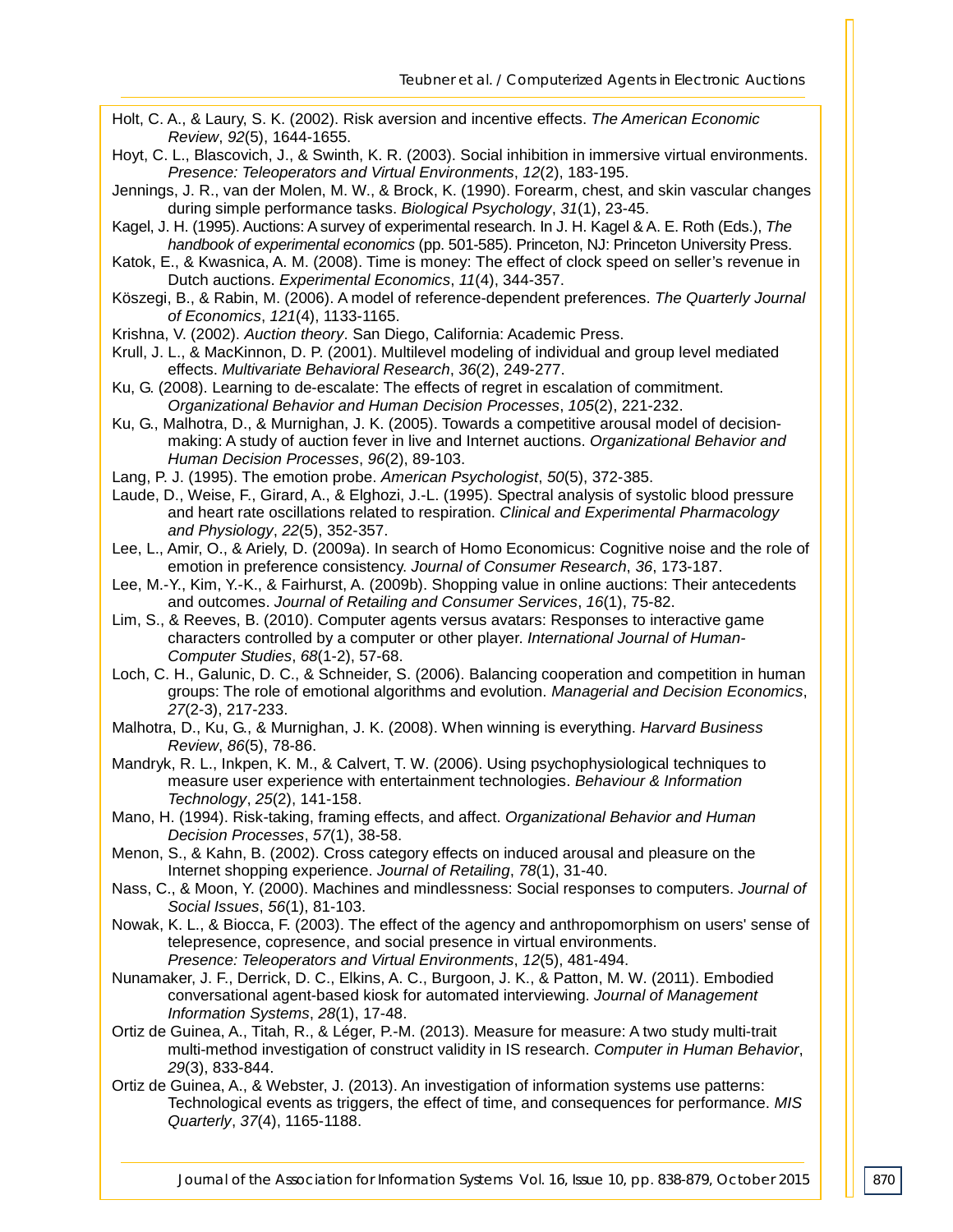Palmer, C. E., & Forsyth, C. J. (2006). Antiques, auctions, and action: Interpreting and creating economic value. *The Journal of Popular Culture*, *39*(2), 234-259.

- Peterson, L. R. (2007). Affect and financial decision-making: How neuroscience can inform market participants. *The Journal of Behavioral Finance*, *8*(2), 70-78.
- Polosan, M., Baciu, M., Cousin, E., Perrone, M., Pichat, C., & Bougerol, T. (2011). An fMRI study of the social competition in healthy subjects. *Brain and Cognition*, *77*(3), 401-411.
- Qiu, L., & Benbasat, I. (2010). A study of demographic embodiments of product recommendation agents in electronic commerce. *International Journal of Human-Computer Studies*, *68*(10), 669-688.
- Ravaja, N., Saari, T., Turpeinen, M., Laarni, J., Salminen, M., & Kivikangas, M. (2006). Spatial presence and emotions during video game playing: Does it matter with whom you play? *Presence: Teleoperators and Virtual Environments*, *15*(4), 381-392.
- Rick, S., & Loewenstein, G. (2008). The role of emotion in economic behavior. In M. Lewis, J. M. Haviland-Jones, & L. F. Barrett (Eds.), *Handbook of emotions* (3rd ed., pp. 138-156). New York: The Guilford Press.
- Riedl, R., Banker, R. D., Benbasat, I., Davis, F. D., Dennis, A. R., Dimoka, A., Gefen, D., Gupta, A., Ischebeck, A., Kenning, P., Müller-Putz, G., Pavlou, P., Straub, D. W., vom Brocke, J., & Weber, B. (2010). On the foundations of NeuroIS: Reflections on the Gmunden Retreat 2009. *Communications of the AIS*, *27*(1), 243-264.
- Riedl, R., Davis, F. D., & Hevner, A. R. (2014a). Towards a neuroIS research methodology: Intensifying the discussion on methods, tools, and measurement. *Journal of the Association for Information Systems*, *15*(1), i–xxxv.
- Riedl, R., Kindermann, H., Auinger, A., & Javor, A. (2012). Technostress from a neurobiological perspective: System breakdown increases the stress hormone cortisol in computer users. *Business & Information Systems Engineering*, *4*(2), 61-69.
- Riedl, R., Kindermann, H., Auinger, A., & Javor, A. (2013). Computer breakdown as a stress factor during task completion under time pressure: Identifying gender differences based on skin conductance. *Advances in Human-Computer Interaction*, *2013*(1), 1-8.
- Riedl, R., Mohr, P. N. C., Kenning, P. H., & Davis, F. D. (2011). Trusting humans and avatars: Behavioral and neural evidence. In *Proceedings of the International Conference on Information Systems* (pp. 1-23).
- Riedl, R., Mohr, P. N. C., Kenning, P. H., Davis, F. D., & Heekeren, H. R. (2014b). Trusting humans and avatars: A brain imaging study based on evolution theory. *Journal of Management Information Systems*, *30*(4), 83-114.
- Rilling, J. K., Sanfey, A. G., Aronson, J. A., Nystrom, L. E., & Cohen, J. D. (2004). The neural correlates of theory of mind within interpersonal interactions. *NeuroImage*, *22*, 1695-1703.
- Rivers, S. E., Reyna, V. F., & Mills, B. (2008). Risk taking under the influence: A fuzzy-trace theory of emotion in adolescence. *Developmental Review*, *28*(1), 107-144.
- Sanfey, A. G., Rilling, J. K., Aronson, J. A., Nystrom, L. E., & Cohen, J. D. (2003). The neural basis of economic decision-making in the ultimatum game. *Science*, *300*(5626), 1755-1758.
- Slovic, P., Finucane, M. L., Peters, E., & MacGregor, D. G. (2007). The affect heuristic. *European Journal of Operational Research*, *177*(3), 1333-1352.
- Smith, K., & Dickhaut, J. (2005). Economics and emotion: Institutions matter. *Games and Economic Behavior*, *52*(2), 316-335.
- Stafford, M. R., & Stern, B. (2002). Consumer bidding behavior on Internet auction sites. *International Journal of Electronic Commerce*, *7*(1), 135-150.
- Stanovich, K. E., & West, R. F. (2000). Individual differences in reasoning: Implications for the rationality debate. *Behavioral and Brain Sciences*, *23*(5), 645-726.
- Steinhart, Y., Kamins, M. A., Mazursky, D., & Noy, A. (2013). Thinking or feeling the risk in online auctions: The effects of priming auction outcomes and the dual system on risk perception and amount bid. *Journal of Interactive Marketing*, *27*(1), 47-61.

Strasbourg, J. & Patterson, S. (2012). High-speed traders race to fend off regulators. *The Wall Street Journal*.

Trimpop, R. M. (1994). *The psychology of risk taking*. *Advances in psychology: V107*. New York, NY: Elsevier. van den Bos, W., Li, J., Lau, T., Maskin, E. S., Cohen, J. D., Montague, P. R., & McClure, S. M. (2008).

The value of victory: Social origins of the winner's curse in common value auctions. *Judgment and Decision Making*, *3*(7), 483-492.

van't Wout, M., Kahn, R. S., Sanfey, A. G., & Aleman, A. (2006). Affective state and decision-making in the ultimatum game. *Experimental Brain Research*, *169*(4), 564-568.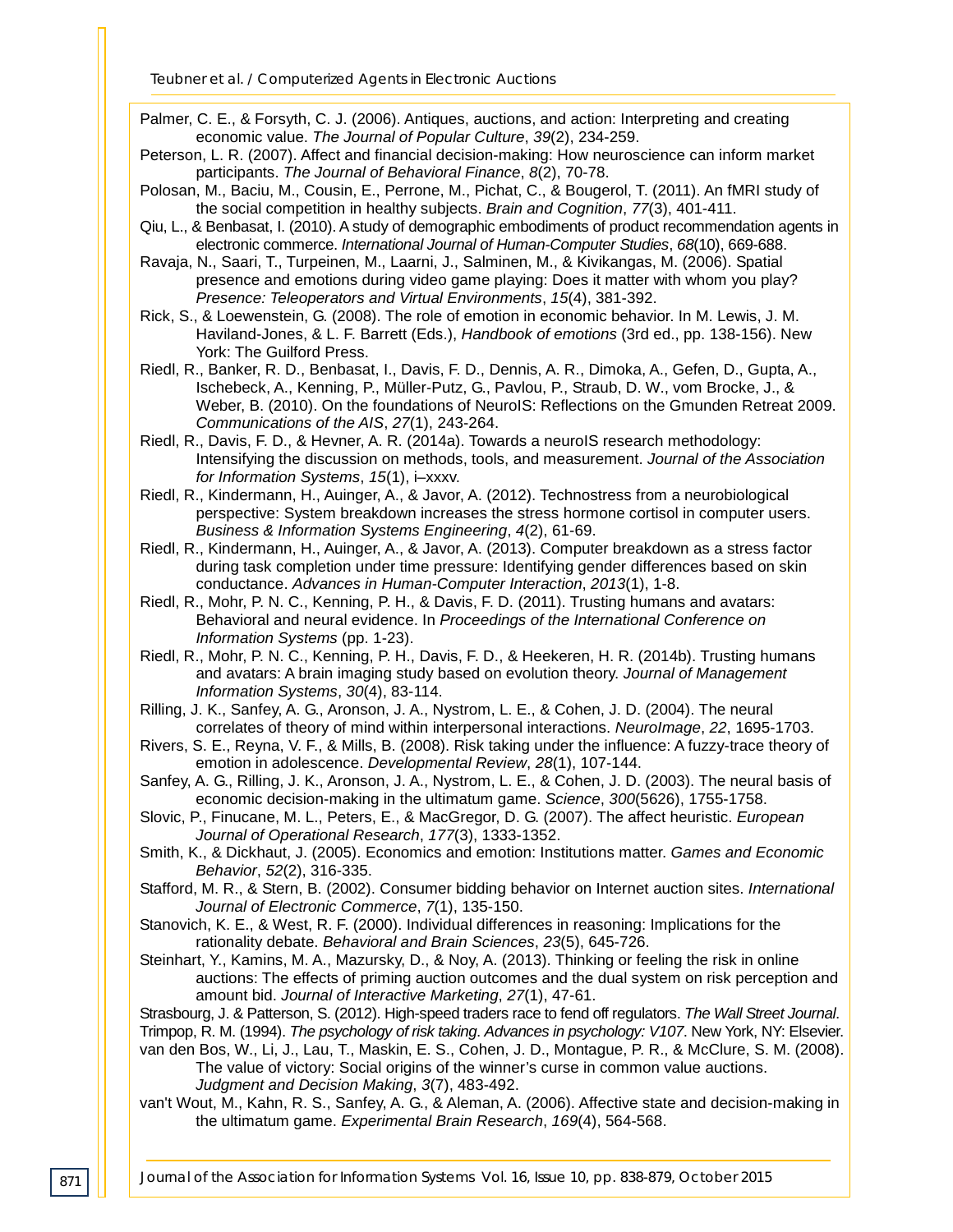- Venables, P. H., & Christie, M. J. (1980). Electrodermal activity. In I. Martin (Ed.), *Techniques in psychophysiology* (pp. 2–67). New York, NY: Wiley.
- Vickrey, W. (1961). Counterspeculation, auctions, and competitive sealed tenders. *The Journal of Finance*, *16*(1), 8-37.
- vom Brocke, J., & Liang, T.-P. (2014). Guidelines for neuroscience studies in information systems research. *Journal of Management Information Systems*, *30*(4), 211-234.
- vom Brocke, J., Riedl, R., & Léger, P.-M. (2013). Application strategies for neuroscience in information systems design science research. *Journal of Computer Information Systems*, *53*(3), 1-13.
- von der Pütten, A. M., Krämer, N. C., Gratch, J., & Kang, S.-H. (2010). "It doesn't matter what you are!" Explaining social effects of agents and avatars. *Computers in Human Behavior*, *26*(6), 1641-1650.
- Wallin, D. J. (2007). *Attachment in psychotherapy* (1st ed.). New York, NY: The Guilford Press.
- Weibel, D., Wissmath, B., Habegger, S., Steiner, Y., & Groner, R. (2008). Playing online games against computer- vs. human-controlled opponents: Effects on presence, flow, and enjoyment. *Computers in Human Behavior*, *24*(5), 2274-2291.
- Williams, R. B., & Clippinger, C. A. (2002). Aggression, competition and computer games: Computer and human opponents. *Computers in Human Behavior*, *18*(5), 495-506.
- Zadro, L., Williams, K. D., & Richardson, R. (2004). How low can you go? Ostracism by a computer is sufficient to lower self-reported levels of belonging, control, self-esteem, and meaningful existence. *Journal of Experimental Social Psychology*, *40*(4), 560-567.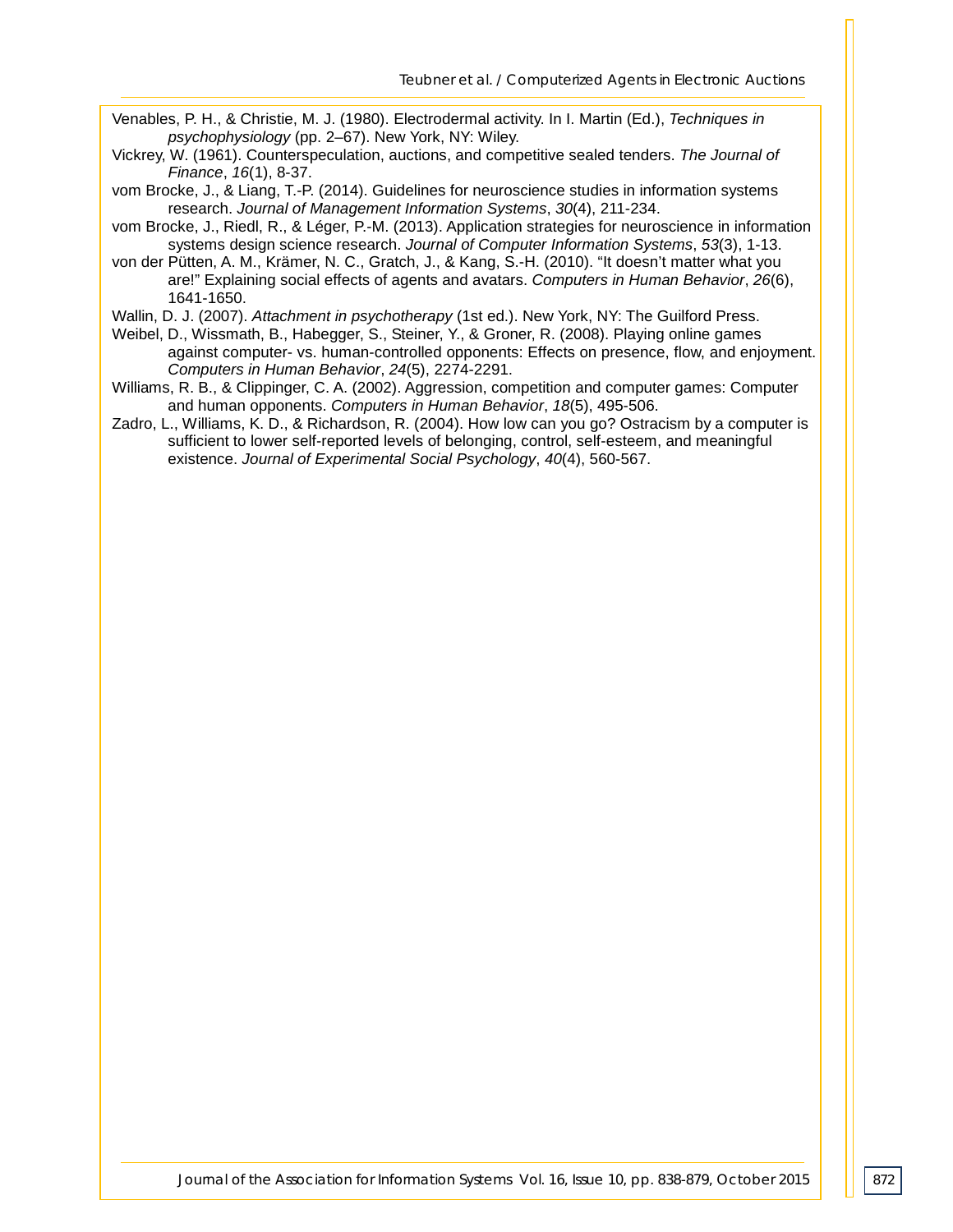# **Appendix**

#### **Appendix A: Supplementary Material**

#### **Different Windows Sizes for Arousal Computation**

In the analysis, we used the time window of six to three seconds *before* submitting a bid for computing overall arousal (i.e., a time window of three seconds and a buffer of three seconds (3+3)). In the following analysis, we test the robustness of our results by using different window sizes for computing arousal. Table A-1 and Table A-2 summarize a set of GLS regression models for arousal and bids with different window size for arousal. The results are consistent across the different windows sizes.

|                              |              | Overall arousal (window size for overall arousal) |              |              |              |  |  |
|------------------------------|--------------|---------------------------------------------------|--------------|--------------|--------------|--|--|
| <b>Independent variables</b> | $(1+5)$      | $(2+4)$                                           | $(3+3)$      | $(4+2)$      | $(5+1)$      |  |  |
| Dummy: LA treatment          | $-2.257$ *   | $-2.237*$                                         | $-2.304*$    | $-2.262*$    | $-2.170*$    |  |  |
|                              | (0.974)      | (1.012)                                           | (1.049)      | (1.055)      | (1.048)      |  |  |
| Dummy: risk averse           | $-2.216 +$   | $-2.210 +$                                        | $-2.298 +$   | $-2.405*$    | $-2.430*$    |  |  |
|                              | (1.146)      | (1.192)                                           | (1.219)      | (1.222)      | (1.217)      |  |  |
| Dummy: female                | $-228$       | $-.246$                                           | $-240$       | $-129$       | $-0.087$     |  |  |
|                              | (1.339)      | (1.312)                                           | (1.344)      | (1.348)      | (1.338)      |  |  |
| Valuation                    | $.039*$      | $.042 *$                                          | $.044$ **    | $.045**$     | $.046**$     |  |  |
|                              | (.018)       | (.017)                                            | (.016)       | (.016)       | (.015)       |  |  |
| Auction (#1-30)              | $-174$ ***   | $-.175$ ***                                       | $-168$ ***   | $-.158$ ***  | $-151$ ***   |  |  |
|                              | (.033)       | (.031)                                            | (.030)       | (.029)       | (.028)       |  |  |
| Constant                     | 5.045 **     | 4.815 **                                          | 4.556 *      | 4.298 *      | 3.899 *      |  |  |
|                              | (1.915)      | (1.847)                                           | (1.805)      | (1.758)      | (1.736)      |  |  |
|                              | $N = 1506$   | $N = 1506$                                        | $N = 1506$   | $N = 1506$   | $N = 1506$   |  |  |
|                              | $R^2 = .047$ | $R^2 = .049$                                      | $R^2 = .051$ | $R^2 = .052$ | $R^2 = .054$ |  |  |

Notes: robust standard errors clustered by subject in parentheses. Significance levels are based on two-tailed tests. <sup>+</sup> *p* < .10; \* *p* < .05; \*\* *p* < .01; \*\*\* *p* < .001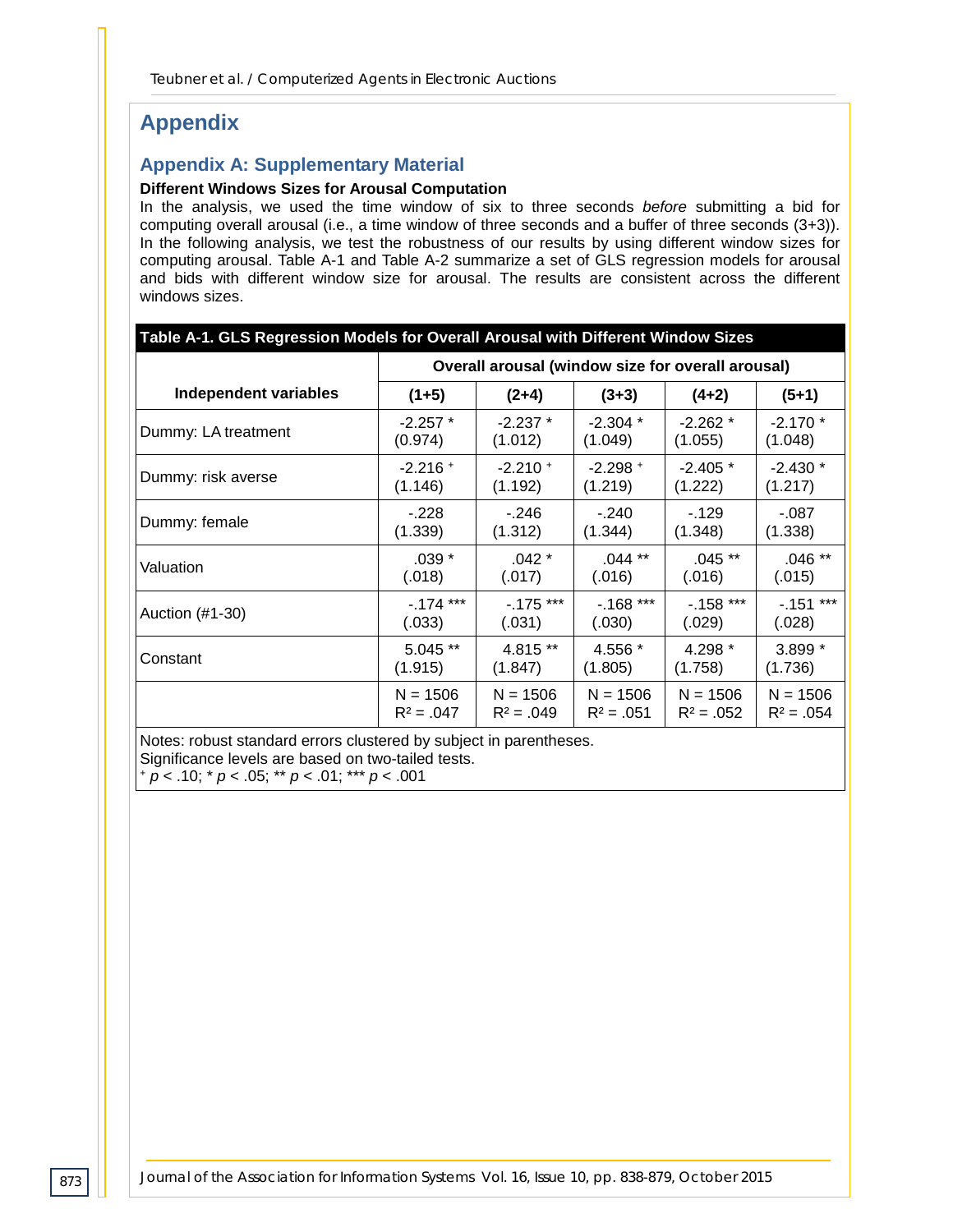|  | Teubner et al. / Computerized Agents in Electronic Auctions |
|--|-------------------------------------------------------------|
|  |                                                             |

| Table A-2. GLS Regression Models for Bids with Different Window Sizes for Overall Arousal |              |                                       |              |              |              |  |  |
|-------------------------------------------------------------------------------------------|--------------|---------------------------------------|--------------|--------------|--------------|--|--|
|                                                                                           |              | Bid (window size for overall arousal) |              |              |              |  |  |
| <b>Independent variables</b>                                                              | $(1 + 5)$    | $(2 + 4)$                             | $(3 + 3)$    | $(4 + 2)$    | $(5 + 1)$    |  |  |
| Dummy: LA treatment                                                                       | $-2.656**$   | $-2.800**$                            | $-3.101**$   | $-3.120**$   | $-3.035**$   |  |  |
|                                                                                           | (.929)       | (.960)                                | (.991)       | (1.001)      | (1.005)      |  |  |
| Dummy: risk averse                                                                        | .165         | .149                                  | .130         | .110         | .085         |  |  |
|                                                                                           | (.944)       | (.945)                                | (.944)       | (.945)       | (.945)       |  |  |
| Dummy: female                                                                             | $2.411*$     | $2.408*$                              | $2.414*$     | $2.414*$     | 2.406 *      |  |  |
|                                                                                           | (.984)       | (.984)                                | (.982)       | (.982)       | (.982)       |  |  |
| Valuation                                                                                 | $.648***$    | $.649***$                             | .649 ***     | .649 ***     | .650 ***     |  |  |
|                                                                                           | (.015)       | (.015)                                | (.015)       | (.015)       | (.015)       |  |  |
| Auction (#1-30)                                                                           | $-0.003$     | $-.004$                               | $-.005$      | $-0.06$      | $-.007$      |  |  |
|                                                                                           | (.019)       | (.019)                                | (.019)       | (.019)       | (.019)       |  |  |
| Overall arousal (θHR)                                                                     | $-.090$ ***  | $-0.099$ ***                          | $-.110$ ***  | $-.120$ ***  | $-130$ ***   |  |  |
|                                                                                           | (.021)       | (.022)                                | (.024)       | (.027)       | (.030)       |  |  |
| LA treatment $\times$ overall arousal                                                     | $.089**$     | .096 **                               | $.111***$    | $.116**$     | $.116*$      |  |  |
|                                                                                           | (.032)       | (.035)                                | (.039)       | (.042)       | (.046)       |  |  |
| Constant                                                                                  | 19.04 ***    | 19.21 ***                             | 19.44 ***    | 19.58 ***    | 19.67 ***    |  |  |
|                                                                                           | (1.491)      | (1.492)                               | (1.502)      | (1.518)      | (1.534)      |  |  |
|                                                                                           | $N = 1506$   | $N = 1506$                            | $N = 1506$   | $N = 1506$   | $N = 1506$   |  |  |
|                                                                                           | $R^2 = .734$ | $R^2 = .735$                          | $R^2 = .736$ | $R^2 = .736$ | $R^2 = .737$ |  |  |

Notes: robust standard errors clustered by subject in parentheses.

Significance levels are based on two-tailed tests.

<sup>+</sup> *p* < .10; \* *p* < .05; \*\* *p* < .01; \*\*\* *p* < .001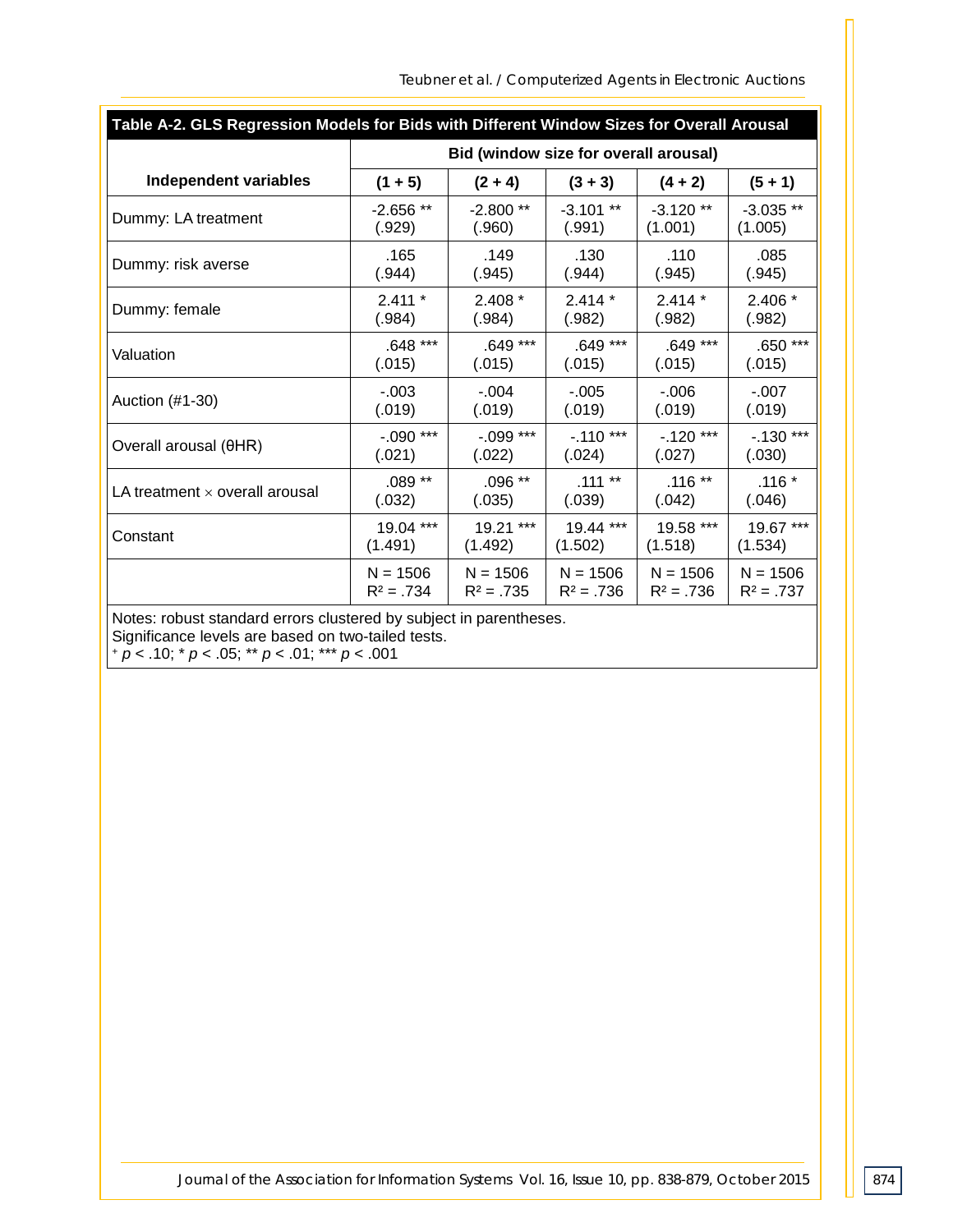#### **Appendix B: Participants Instructions**

[We include on the following pages English translations of the instructions. Please note that the instructions are only translations for information; they are not intended for publication or to be used in the lab. The instructions in the original language were carefully polished in grammar, style, comprehensibility, and avoidance of strategic guidance.]

You are about to participate in an experiment of economic decision making. During the experiment, your skin conductance, pulse, and heart rate are recorded. You can earn **real money** in this experiment. How much money you earn depends on both your decisions and the decisions of the other participants in this room [the computerized bidding agents]. The experiment consists of **30 consecutive auctions**. The experimental software manages a cash account for you that balances gains and losses out of the 30 auctions. A positive cash balance is paid to you at the end of the experiment, a negative one is claimed. During the experiment gains and losses are calculated in monetary units (MU). 16 MU equal a real amount of 1 Euro (EUR). 1 MU therefore equals 6.25 Cents. Communication between participants is not allowed.

#### **Design of an Auction**

In each auction you bid for a fictitious asset. Information about your personal resale value of the asset is given to you prior to an auction. This value is known only to you. Within each auction you and two other participants [computerized bidding agents] compete in an auction. [The computerized bidding agents follow a strategy that you do not know.] The two other bidders also receive their personal resale value prior to the auction and it is known only to them.

As soon as the auction starts you have the possibility to place your bid via a **number pad**. If you make a mistake you can correct your bid through clicking on the "**Correct**" button. It deletes the last digit you entered. You finally place your bid by clicking on "**Submit bid**" (cf. Figure B-1). [The computerized bidding agents bid simultaneously and do not know about other bids.]



If all bidders made their bid, the one with the highest bid is determined. This bidder wins the auction and pays the price he or she bid for the asset. If two or more bidders place the same highest bid, the experimental software selects one of them by equal chances. If you are not the highest bidder you receive a payoff of zero. If you are the highest bidder your payoff is calculated in the following way:

#### **Payoff = Personal Resale Value – Price**

#### **The Personal Resale Value**

Prior to every auction you and the other participants [computerized bidding agents] receive information about their personal resale value but not about the resale value of the others. In each auction you exactly know how high your personal resale value is in the particular auction.

The personal resale value is drawn **independently** out of the integer values between **11** and **110** for each bidder. Every value is equally likely to be chosen. This corresponds to an urn with 100 balls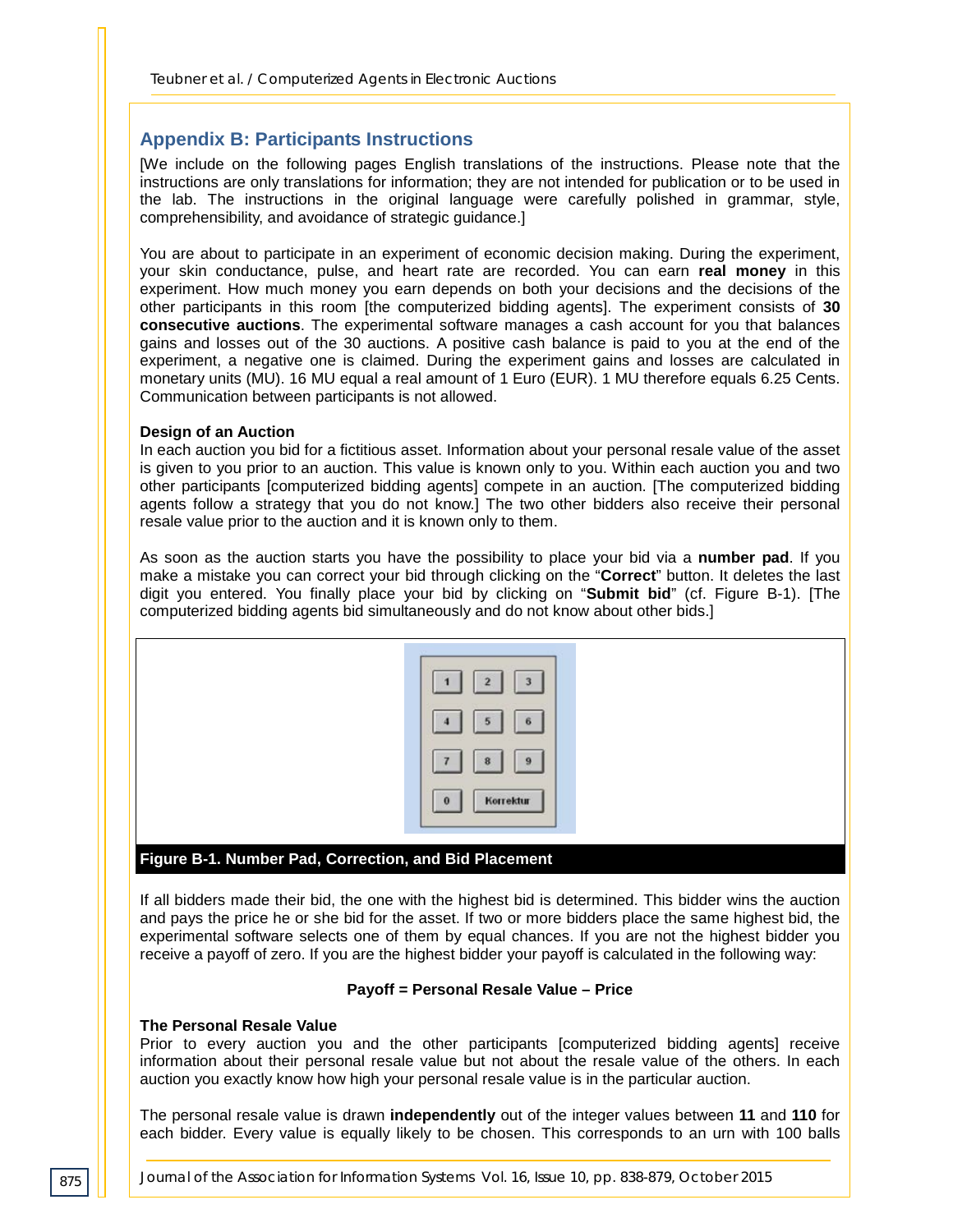which are labeled with numbers from 11 to 110. A random draw from the urn determines the resale value of the bidder's asset. After the draw the ball is put back into the urn and the resale value for the next bidder is drawn.

The winner of an auction obtains her personal resale value minus her bid. This connection should be explained through an example. Assume that you have a **personal resale value of 65 MU** and you have been the bidder with the highest bid. Then there are the following cases:

- 1. Your bid lies **above** your resale value, e.g. 67 MU
	- $\rightarrow$  Loss of 65MU 67MU = -2MU
- 2. Your bid **equals** your resale value, i.e. 65 MU
	- $\rightarrow$  Zero payoff: 65MU 65MU = 0MU
- 3. Your bid lies **below** your resale value, e.g. 61 MU
	- $\rightarrow$  Gain of 65MU 61MU = 4MU

If one of the other participants (computerized bidding agents) is the highest bidder, the auction ends and you receive a payoff of zero.

#### **Course of the Experiment**

After the instruction phase there are five practice periods with five auctions to gain a better understanding of the experiment. Gains and losses out of these practice periods are not considered for the later payoff. After the practice periods there is a **five-minute** resting period where a fixation cross appears on the computer screen. The resting period is essential for the physiological measurement and later data analysis. Stay calm during this phase and try to move as little as possible.

The main course of the experiment consists of 30 consecutive periods where each of the six participants plays against two other participants (computerized bidding agents). In every period you and the other participants [computerized bidding agents] of your group participate in **one** auction as described above. After every period you are randomly re-matched to a new group of three bidders. Thus, you will play against frequently changing participants [computerized bidding agents]. The result of one auction does not affect following auctions. [Please note that the other five participants in this room do not have any influence on your auction outcome including gains and losses. Six participants are present because this laboratory has six places.]

#### **Payment**

At the end of the 30 periods a positive cash balance is paid to you and a negative one is claimed. The cash balance in MU is multiplied with a factor of 1/16 to get the payoff in Euro. I.e. if you have a cash balance of 400 MU you obtain a payment of 25 EUR. 1 MU equals 6.25 Cents.

#### **... and finally, some comments**

If you have any questions regarding the experiment, please remain seated, raise your hand and wait until the experimenter approaches you. Then, ask your question as quiet as possible. Utilize only your free hand to interact with the experiment system. The hand linked to the physiological measurement system must remain as calm as possible during the whole experiment. Try to avoid every movement as this can distort the measurement. Upon the end of the experiment, remain seated and wait until the experimenter has removed the electrodes from your arm and wrist. The participant instructions remain at your place.

Before the experiment starts you are going to answer some questions of general understanding about the rules of the experiment on your computer screen. Then, five practice periods are performed as described above. Gains and losses are not considered here. Then the five-minute resting period starts and therewith the actual experiment.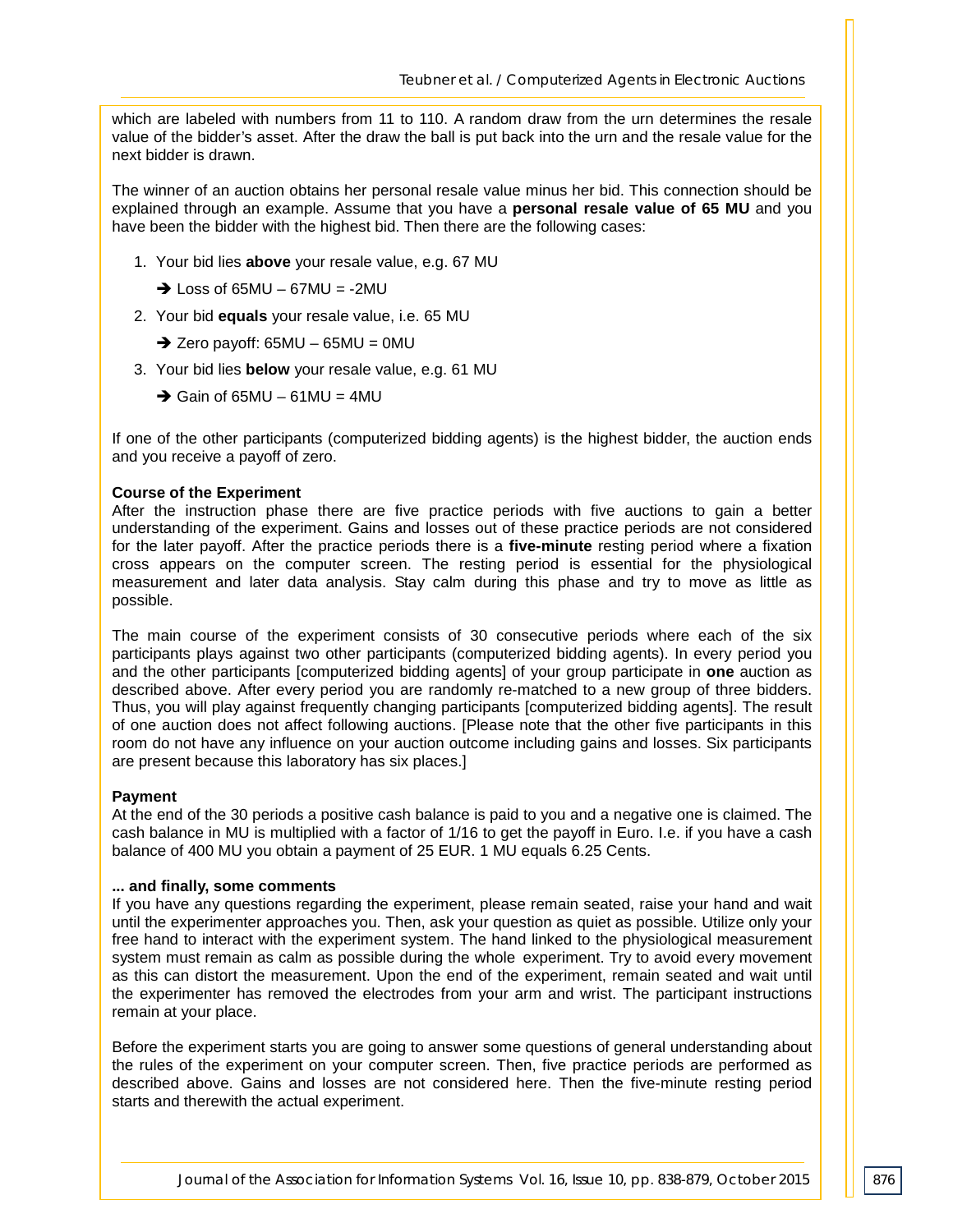**Important note:** Please click your mouse as quiet as possible and with little effort. You will now be equipped with earmuffs to reduce the influence of background noise.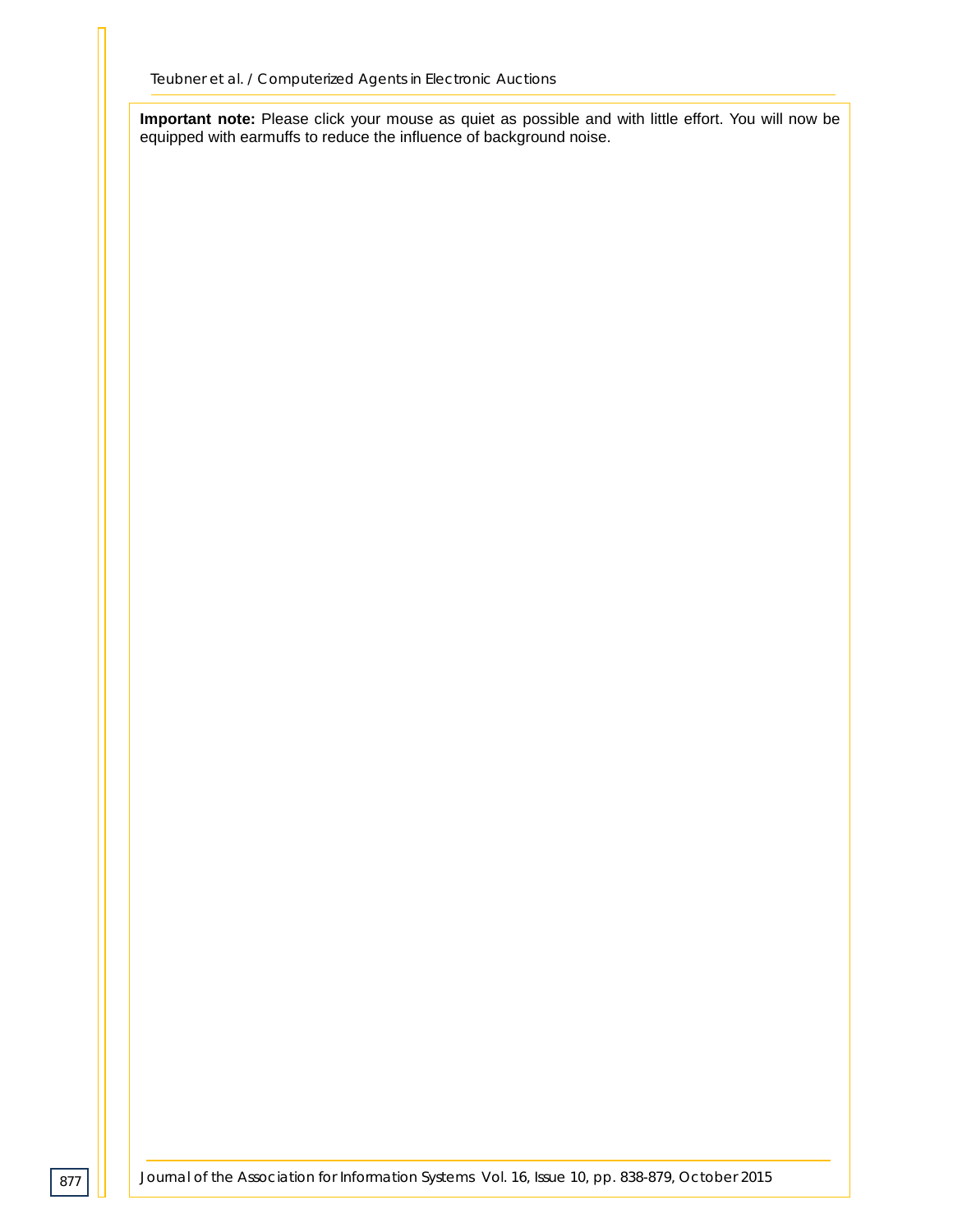# **Appendix C: List of Acronyms**

| <b>ANS</b>          | autonomic nervous system                   |
|---------------------|--------------------------------------------|
| E1                  | auction event 1 (bid submit)               |
| E <sub>2</sub>      | auction event 2 (waiting for results)      |
| E <sub>3</sub>      | auction event 3 (winner information)       |
| <b>ECG</b>          | electrocardiogram                          |
| <b>EDA</b>          | electrodermal activity                     |
| <b>FPSB</b>         | first-price sealed-bid                     |
| HA.                 | high agency                                |
| <b>IAPS</b>         | international affective picture system     |
| ΙE                  | indirect effect                            |
| <b>IPV</b>          | independent private value                  |
| LA                  | low agency                                 |
| $L_{95\%}$ CI       | lower limit of the 95% confidence interval |
| μS                  | microsiemens                               |
| SCL                 | skin conductance level                     |
| <b>SCR</b>          | skin conductance response                  |
| SCR.amp             | skin conductance response amplitude        |
| UL <sub>95%CI</sub> | upper limit of the 95% confidence interval |

*Journal of the Association for Information Systems Vol. 16, Issue 10, pp. 838-879, October 2015*